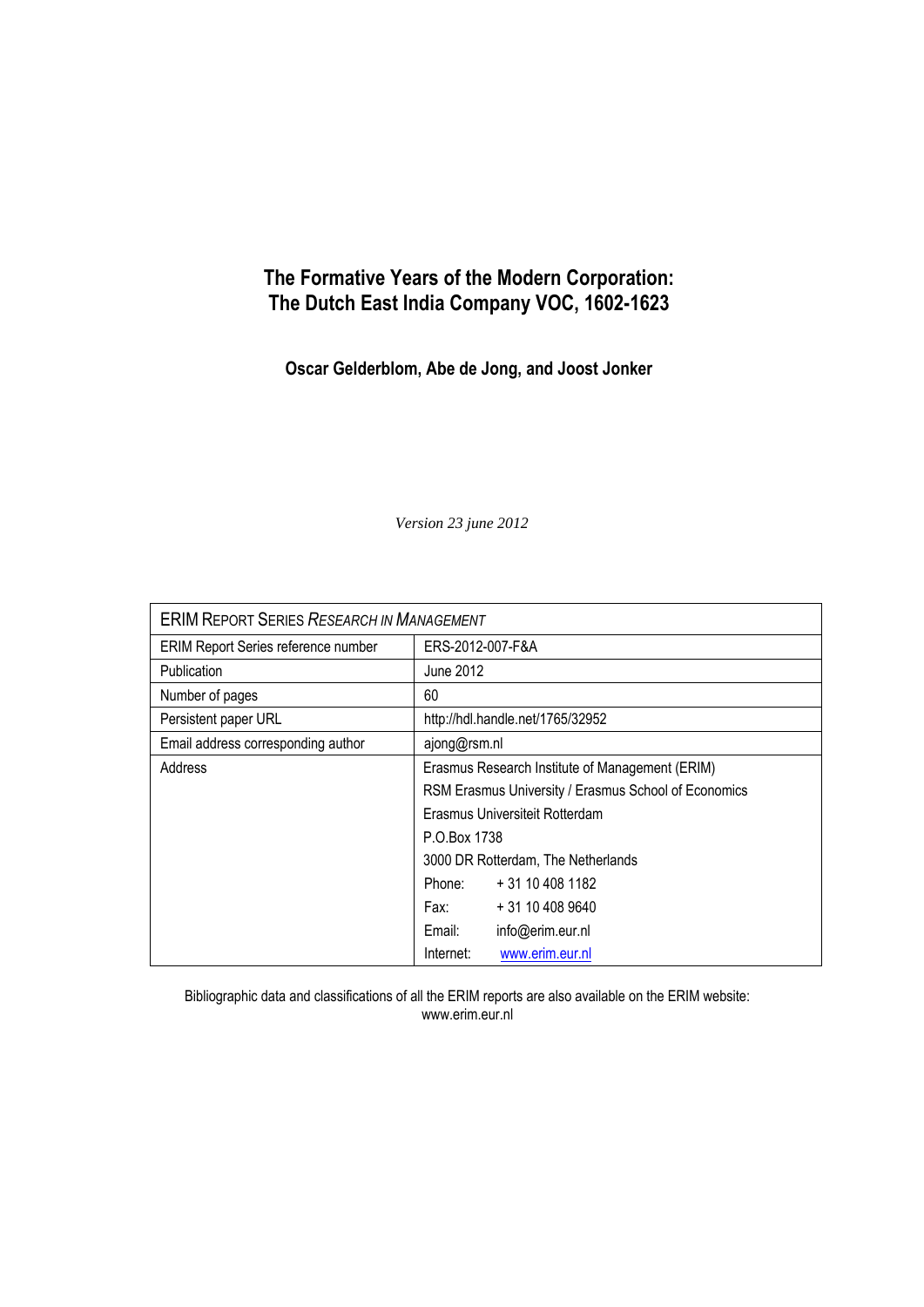# **E**RASMUS **R**ESEARCH **I**NSTITUTE OF **M**ANAGEMENT

# REPORT SERIES *RESEARCH IN MANAGEMENT*

| <b>ABSTRACT AND KEYWORDS</b> |                                                                                                                                                                                                                                                                                                                                                                                                                                                                                                                                                                                                                                                                                                                                                                                                                                                                                                                                                                                           |
|------------------------------|-------------------------------------------------------------------------------------------------------------------------------------------------------------------------------------------------------------------------------------------------------------------------------------------------------------------------------------------------------------------------------------------------------------------------------------------------------------------------------------------------------------------------------------------------------------------------------------------------------------------------------------------------------------------------------------------------------------------------------------------------------------------------------------------------------------------------------------------------------------------------------------------------------------------------------------------------------------------------------------------|
| Abstract                     | With their legal personhood, permanent capital with transferable shares, separation of ownership<br>and management, and limited liability for both shareholders and managers, the Dutch East India<br>Company (VOC) and subsequently the English East India Company (EIC) are generally<br>considered a major institutional breakthrough. Our analysis of the business operations and<br>notably the financial policy of the VOC during the company's first two decades in existence<br>shows that its corporate form owed less to foresight than to constant piecemeal engineering to<br>remedy original design flaws brought to light by prolonged exposure to the strains of the Asian<br>trade. Moreover, the crucial feature of limited liability for managers was not, as previously<br>thought, part and parcel of that design, but emerged only after a long period of experimenting<br>with various, sometimes very ingenious, solutions to the company's financial bottlenecks. |
| Free Keywords                | Dutch East India Company, VOC                                                                                                                                                                                                                                                                                                                                                                                                                                                                                                                                                                                                                                                                                                                                                                                                                                                                                                                                                             |
| Availability                 | The ERIM Report Series is distributed through the following platforms:<br>Academic Repository at Erasmus University (DEAR), DEAR ERIM Series Portal<br>Social Science Research Network (SSRN), SSRN ERIM Series Webpage<br>Research Papers in Economics (REPEC), REPEC ERIM Series Webpage                                                                                                                                                                                                                                                                                                                                                                                                                                                                                                                                                                                                                                                                                                |
| Classifications              | The electronic versions of the papers in the ERIM report Series contain bibliographic metadata<br>by the following classification systems:<br>Library of Congress Classification, (LCC) LCC Webpage<br>Journal of Economic Literature, (JEL), JEL Webpage<br><b>ACM Computing Classification System CCS Webpage</b><br>Inspec Classification scheme (ICS), ICS Webpage                                                                                                                                                                                                                                                                                                                                                                                                                                                                                                                                                                                                                    |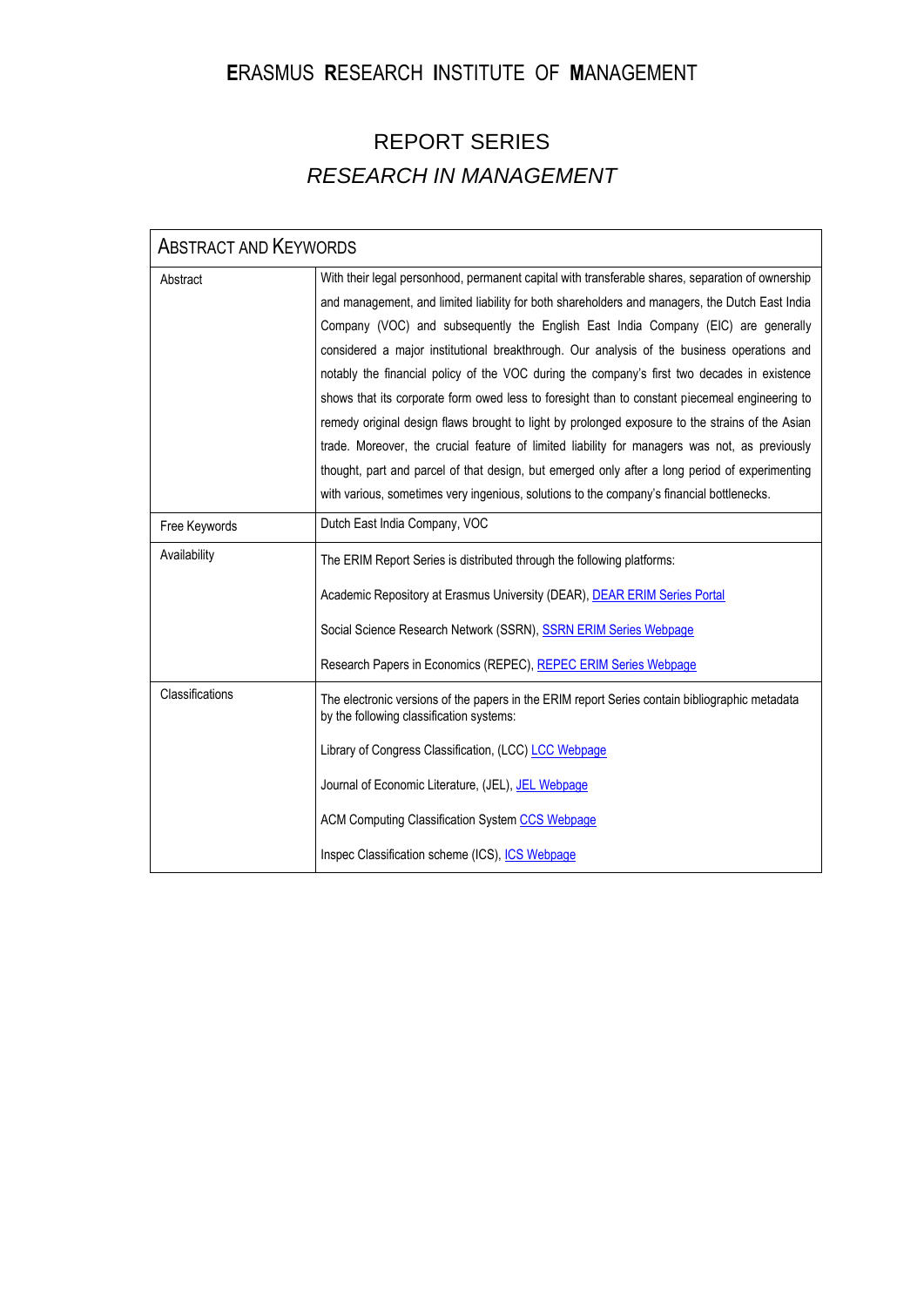# The Formative Years of the Modern Corporation: The Dutch East India Company VOC, 1602-1623

Oscar Gelderblom [\(o.gelderblom@uu.nl\)](mailto:o.gelderblom@uu.nl)

Abe de Jong [\(ajong@rsm.nl\)](mailto:ajong@rsm.nl)

Joost Jonker [\(j.jonker@uu.nl\)](mailto:j.jonker@uu.nl)

**This version, 23 June 2012**

#### **Abstract**

<span id="page-2-0"></span>With their legal personhood, permanent capital with transferable shares, separation of ownership and management, and limited liability for both shareholders and managers, the Dutch East India Company (VOC) and subsequently the English East India Company (EIC) are generally considered a major institutional breakthrough. Our analysis of the business operations and notably the financial policy of the VOC during the company's first two decades in existence shows that its corporate form owed less to foresight than to constant piecemeal engineering to remedy original design flaws brought to light by prolonged exposure to the strains of the Asian trade. Moreover, the crucial feature of limited liability for managers was not, as previously thought, part and parcel of that design, but emerged only after a long period of experimenting with various, sometimes very ingenious, solutions to the company's financial bottlenecks.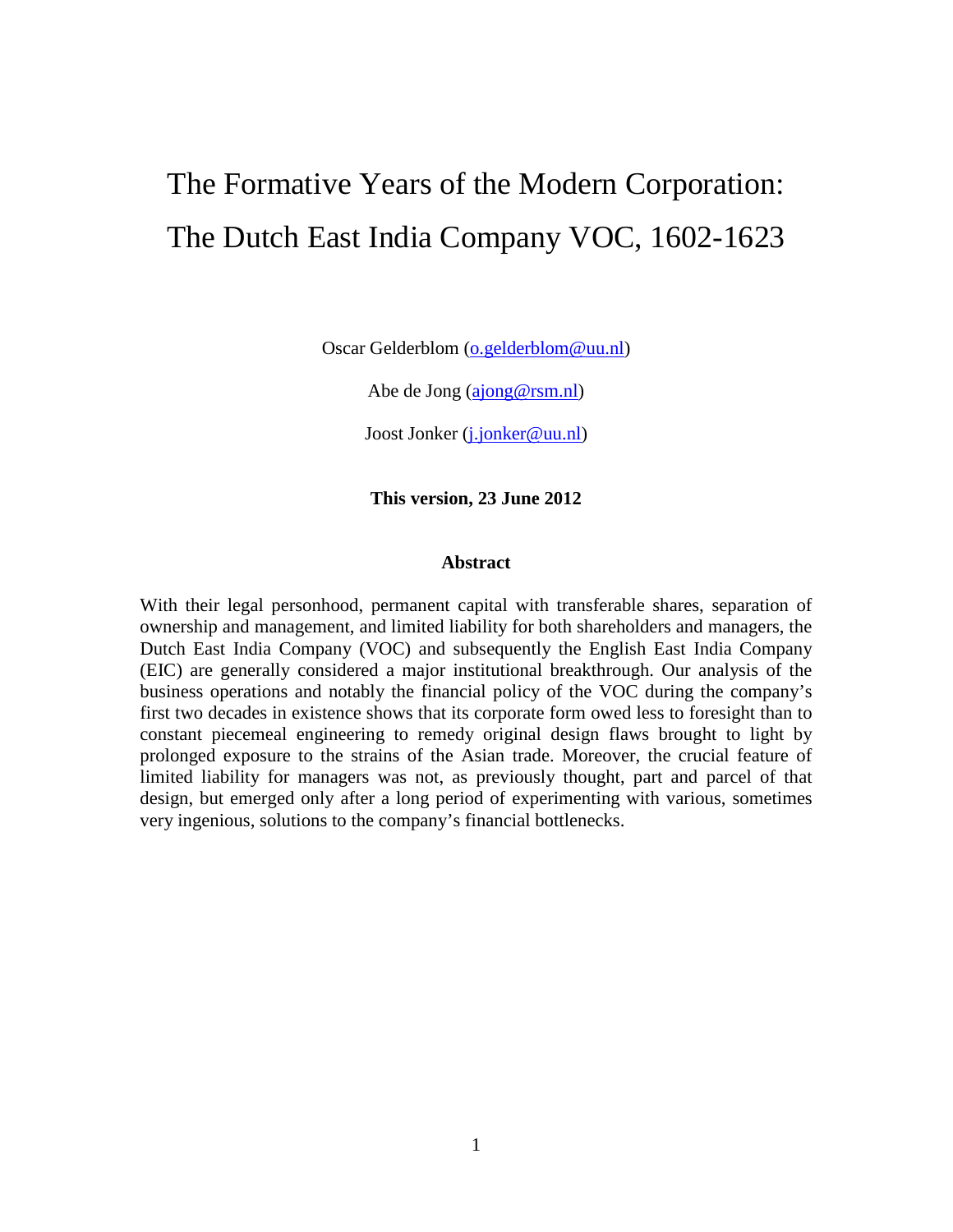#### **INTRODUCTION**

The intercontinental trading companies set up by the British and Dutch around 1600 are generally considered key institutional innovations because of their corporate form (North, 1990). They pioneered features which later became textbook characteristics of modern corporations: a permanent capital, legal personhood, separation of ownership and management, limited liability for shareholders and for directors, and tradable shares (Kraakman et al., 2004). The success of these trading companies in spearheading European colonization is generally associated with the competitive edge lent by their particular corporate form, which in turn counts as an example of the superiority of Western legal traditions over those in China or the Islamic world (Kuran, 2010a, 2010b).

The new corporate features are usually seen as purposeful adaptations of existing legal forms to the challenges of Europe's overseas trade with Asia, notably the large amounts of capital required, the long duration of voyages, and the increased risks along the way (Hansmann and Kraakman, 2000; Hansmann, Kraakman and Squire, 2006). They are also regarded as closely related to each other, a logical set making up a winning formula. This interpretation rests heavily on work by legal scholars seeking to unearth the roots of concepts such as limited liability and legal personhood (Van der Heijden, 1908; Van Brakel, 1908; Frentrop, 2003; Den Heijer, 2005; Harris, 2000, 2010). However, there are two major problems with it. First, for a long time the dominant British and Dutch companies faced identical challenges, but differed in their adoption of the associated legal solutions. By the early 1620s the Dutch East India Company (Vereenigde Oostindische Compagnie or VOC, founded in 1602) possessed transferable shares, a

2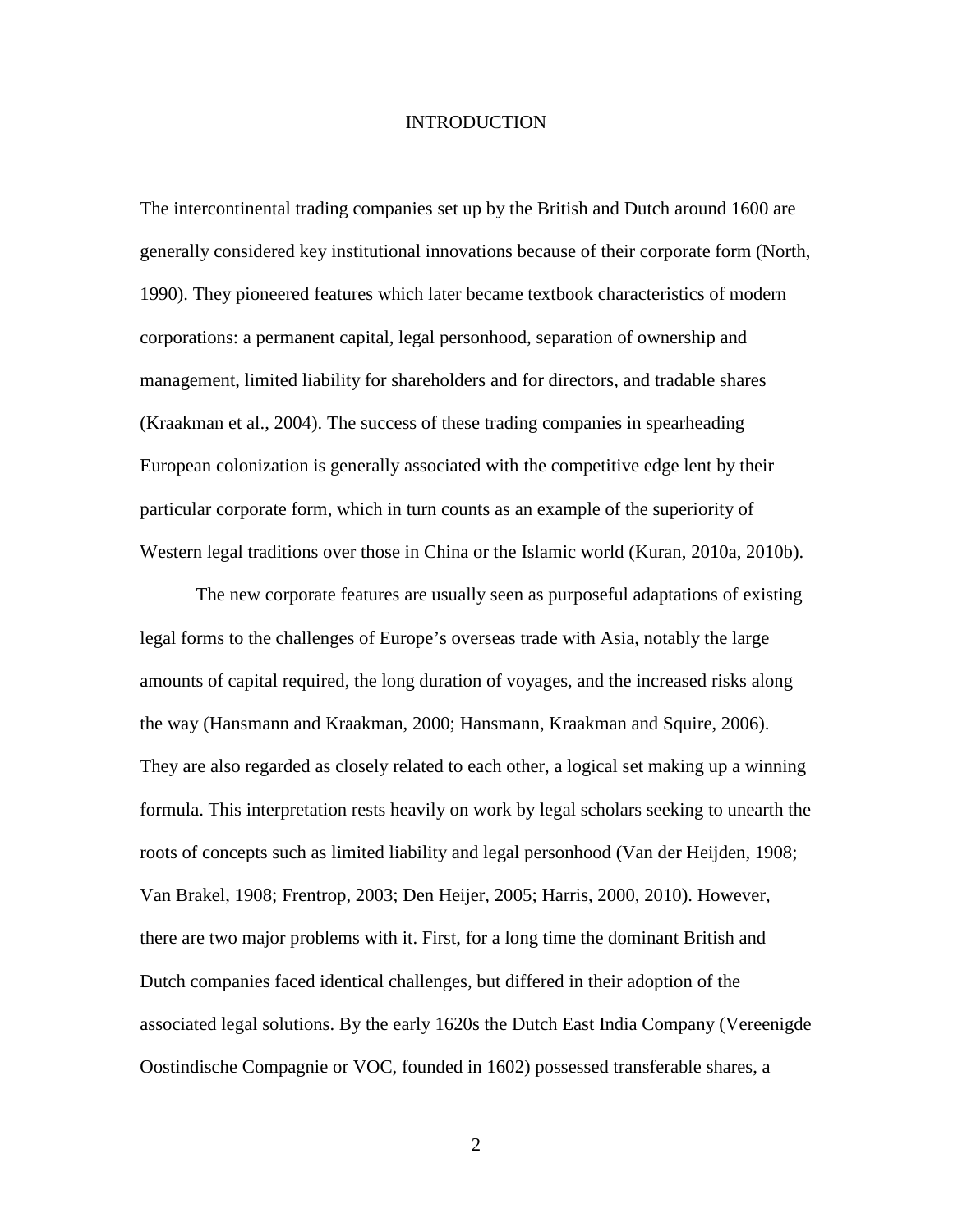permanent capital, and limited liability for owners and managers (Gelderblom and Jonker, 2004; Gelderblom, De Jong and Jonker, 2011). This contrasts with the English East India Company (EIC, founded in 1600), which introduced similar features only during the 1650s (Harris, 2000). Second, while this particular lag may relate to political factors, notably the need for limited government (Harris, 2010; Dari Mattiacci et al. 2012), the time it took for the VOC to assemble various features shows that they did not form a coherent logical set from the start, but instead emerged one-by-one in response to particular circumstances, not the general challenges associated with the Asian trade. The company had transferable shares and limited liability for shareholders from the outset, but obtained a permanent capital only in 1612 and limited liability for directors in 1623.

In this paper we analyze the VOC's operations and financial policy during its first two decades to argue that the VOC's adoption of corporate features was not an intentional and logical adaptation of existing legal forms in response to general challenges such as the longer duration and increased risk of the Asian trade. Instead, we argue, the VOC's evolution should be understood as a process of piecemeal engineering to eliminate the financial constraints created by constantly changing operating conditions in Europe and overseas.<sup>[1](#page-2-0)</sup> Four key factors determined the envelope within which directors acted. First, the boundaries of the business as originally conceived, and notably the total dependency on circulating capital for all investment. The company's operations created significant and long-term financing needs, which could not be met with the

<span id="page-4-0"></span><sup>&</sup>lt;sup>1</sup> Cornelis de Heer (1929, p. 5-18) already identified the financial problems related to the decentralized governance structure of the company but he did connect these to the organizational changes of the first two decades. Niels Steensgaard (1982) documented the piecemeal engineering of the corporate form but overlooked the financial constraints shaping this process.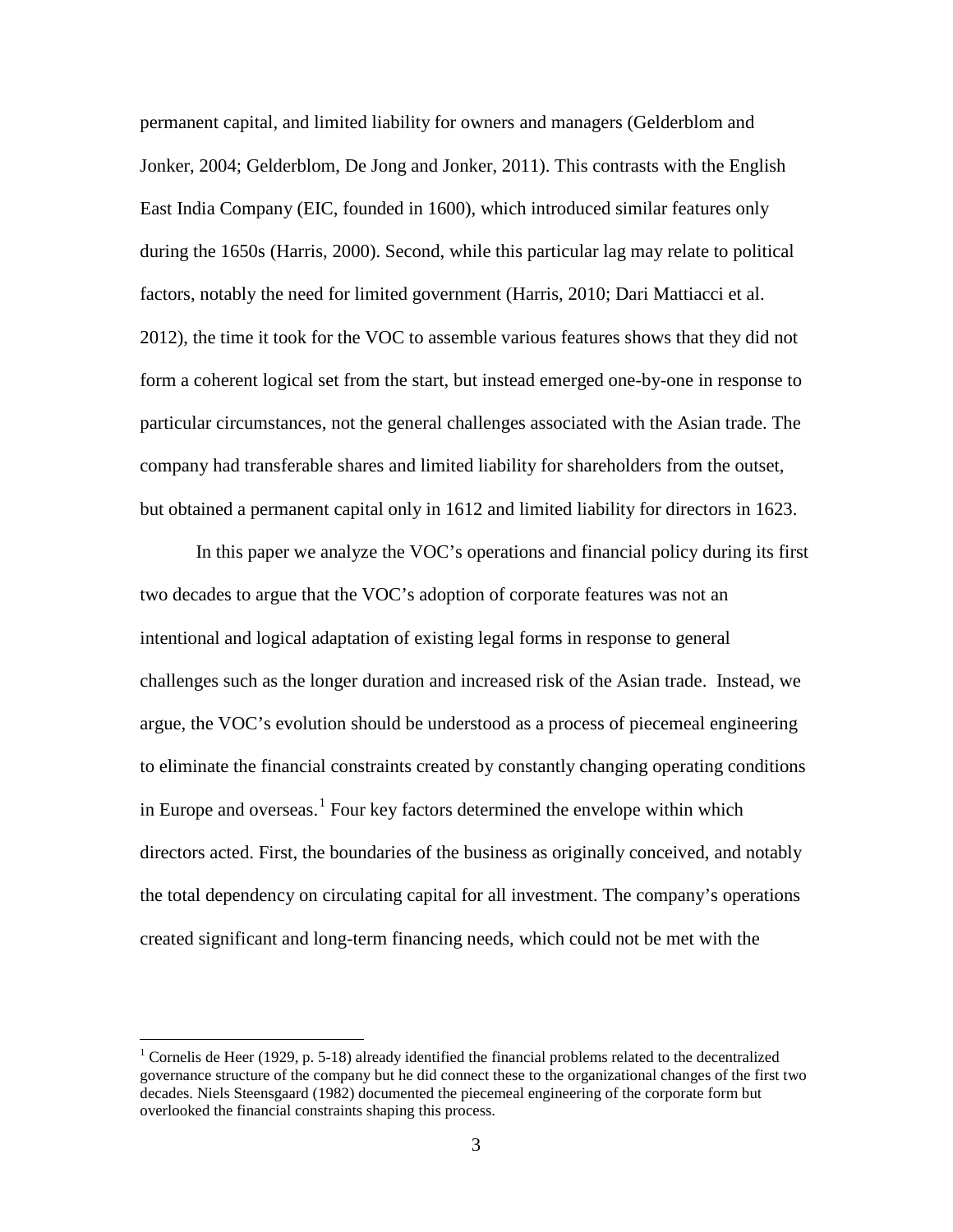prevailing use of circulating capital.<sup>[2](#page-4-0)</sup> This condemned the directors to juggle with solutions to particular issues instead of giving the company more stability by reforging the available elements of its constitution. Second, the European demand for spices, which proved too small and grew too slowly to generate the revenues needed to sustain the VOC's level of investment. Third, the unforeseen continuous rise of the company's overseas investment; and fourth, the pressure on the scarce financial resources of the need to satisfy shareholders' legitimate demands for dividends. In other words, the VOC's corporate form resulted not from the logic of any legal system, contractual form, or set of forms, but from a process of piecemeal engineering to relieve frictions between flaws in the company's original design, specific operational demands, and the available finance options. This piecemeal engineering generated both stopgaps and more lasting solutions which gradually hardened into corporate features as we know them.<sup>[3](#page-5-0)</sup>

The paper is organized as follows. The first section analyzes how, between 1603 and 1609, low sales revenues and sharply rising costs confronted directors with the impossibility of keeping to the original intention of relying on circulating capital for finance and of winding up the company in 1612. Consequently from 1609 directors strove to obtain a permanent capital, which they could only get by increasing the company's cash constraints and by eliminating the option of raising more equity (Section 2). As Section 3 shows, this forced the company to continue relying on circulating capital as main source of finance, topped up with all kinds of expedients. In 1617, Section 4

<span id="page-5-1"></span><span id="page-5-0"></span><sup>&</sup>lt;sup>2</sup> We examine the evolutionary process leading to the corporate form and not its costs. Adam Smith (1776) already referred to the costs of directors managing other people's money and Shleifer and Vishny (1997) describe these agency costs in general. Ville and Jones (1996) argue that the early chartered corporations were not efficient organizations but simply a contractually efficient form for extracting monopoly rents. <sup>3</sup> Our analysis contributes to the finance and growth discussion, where some economists argue that financial development does not create growth, but that finance simple adapts to challenges from the real sector (Robinson, 1952). Others perceive financial market development to be a crucial condition for economic growth (Levine, 2005).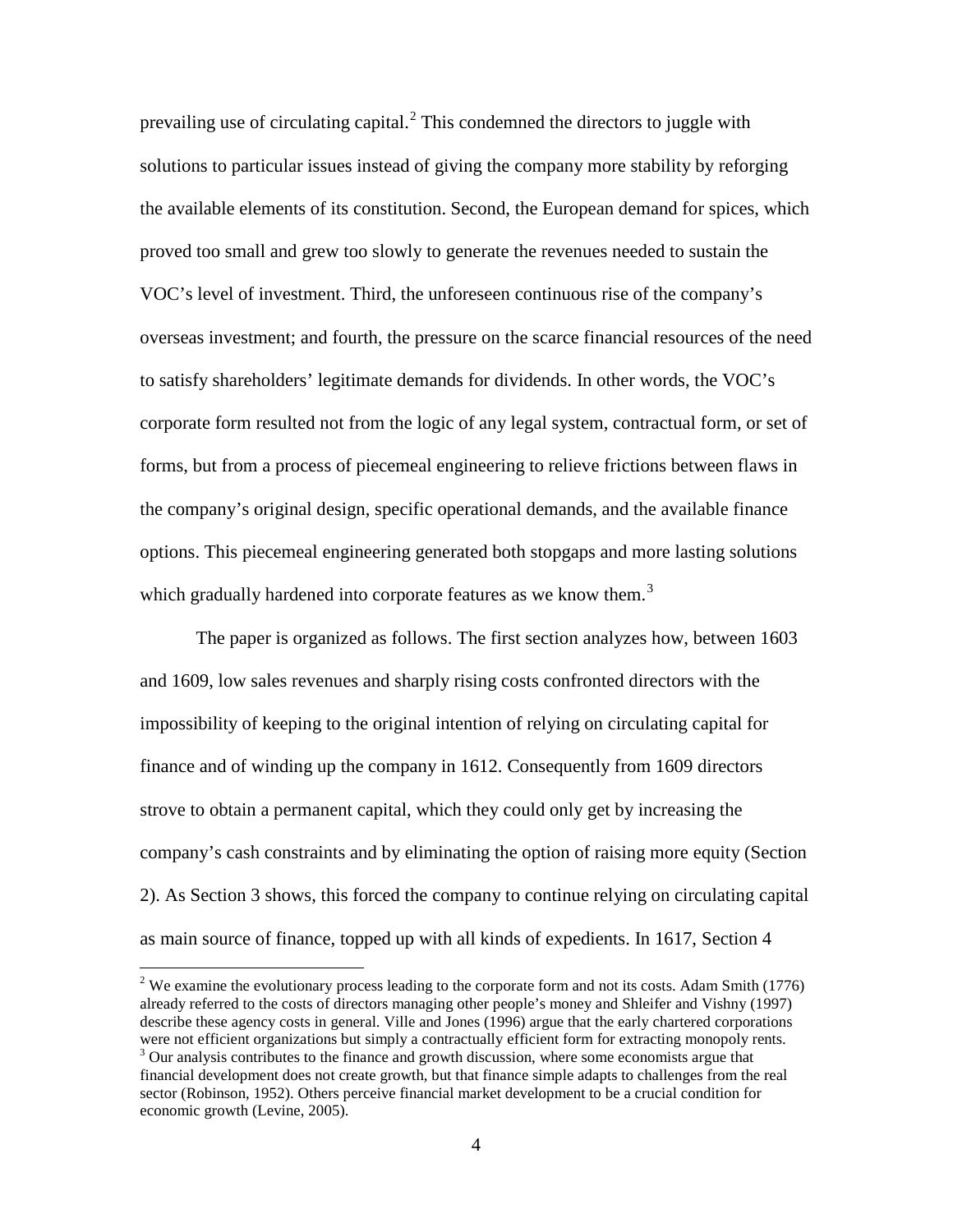argues, the company directors finally tackled one of the charter's flaws by mutually guaranteeing the debts contracted by their respective chambers, thereby gaining access to crucial additional resources. When investors started questioning the status of bonds sold by other chambers in the main money market, Amsterdam, directors unilaterally rejected their personal liability for company debt in 1623. The conclusion explores the implications of these findings for our understanding how and why modern corporate features emerged.

#### CONTINUING AS BEFORE

Starting in 1595, merchants from the Dutch Republic built up a very successful overseas trade with Asia. In seven years they sent separate expeditions totaling 80 ships from Amsterdam, Middelburg, and Rotterdam. These expeditions usually yielded high returns, so directors had little difficulty in persuading investors to roll over stakes from one venture into the next (Gelderblom and Jonker, 2004). The intercity rivalry weakened the overall Dutch position overseas, however, notably in the face of the competition with Spain, Portugal, and Britain. Consequently the Estates General strove to merge the various local initiatives into a single, strong company, and achieved this with the launch of the VOC in 1602. The company's charter reflected the weight of political priorities over commercial ones by putting the Estates General in full control (Gelderblom, De Jong and Jonker, 2011).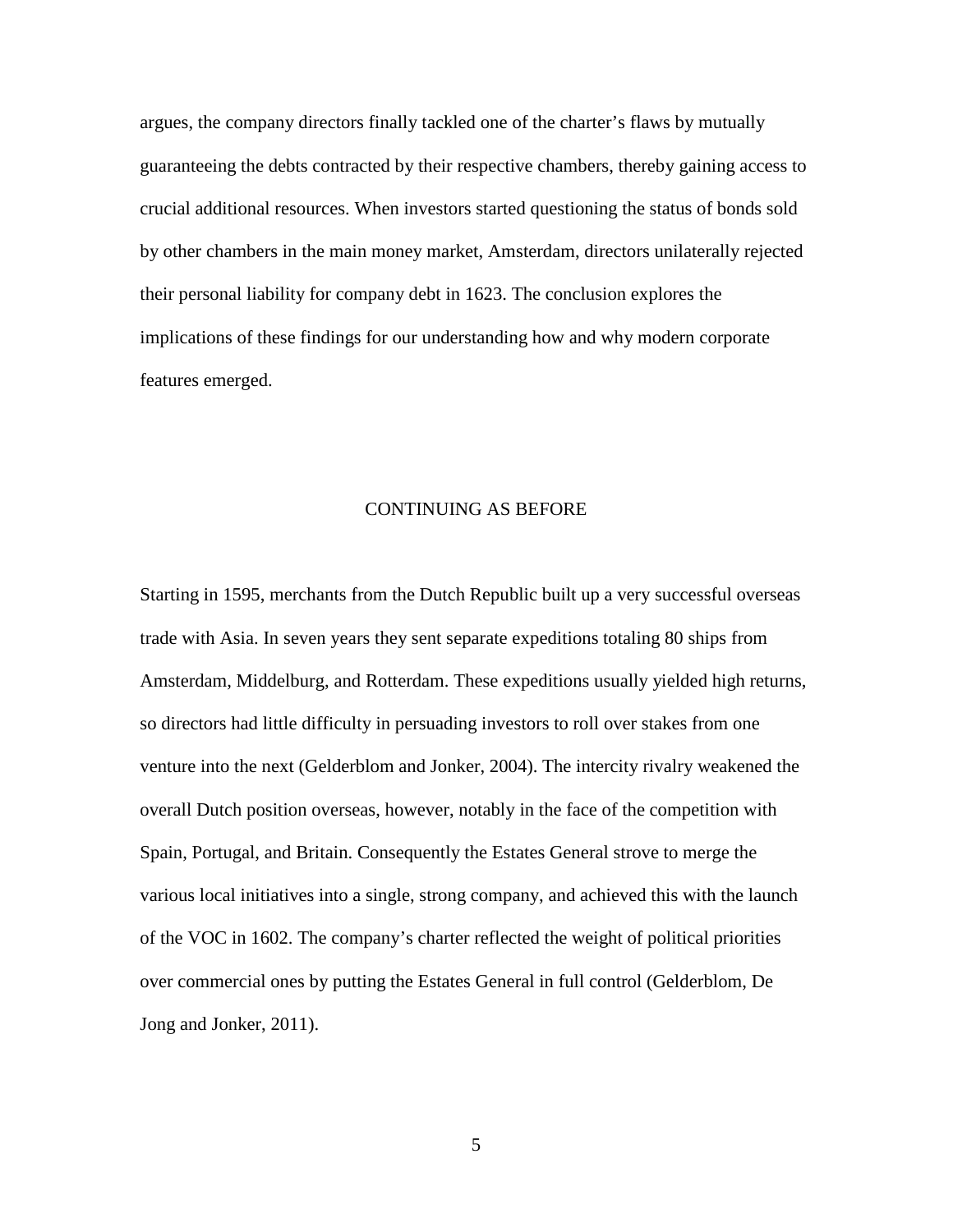The VOC changed the governance of the Asian trade, but not its financial structure. While the charter and trade monopoly bestowed by the Estates General were to run 21 years, the new company itself was conceived as a succession of separate, overlapping expeditions, the returns of one financing another. After ten years the entire concern was to be liquidated and the capital returned to shareholders, unless they chose to reinvest in a successor company set up to exploit the second half of the monopoly. Subscribers to the first account paid up in four installments. The first three were large enough to equip a fleet, but the fourth and smallest one in the autumn of 1606 amounted to no more than 8.3 per cent of capital, that is to say the company's founders clearly expected that by then enough ships would have come back from the first expedition to finance the fourth.

This back-to-back financing shows that the company's 6.4 million guilders' capital was not considered as money set aside to finance the fixed assets needed, but as circulating capital, a revolving fund to be replenished from sales revenues. The scope for fixed investments was thus limited to the money remaining after the equipment of subsequent fleets. In a large consolidated company this should not have mattered, but then the early VOC was no such thing because the merger had only been a partial one. The central board or *Heren XVII* laid down policy, prices, terms, and conditions, while the directors of the company's six chambers (*kamers*) remained responsible for running their share of the joint operations from their respective ports: equipping ships, recruiting labour, selling produce, and paying bills. Consequently an individual chamber's cash flow, and by extension its participation in expeditions, depended largely on the success or otherwise of preceding expeditions.

6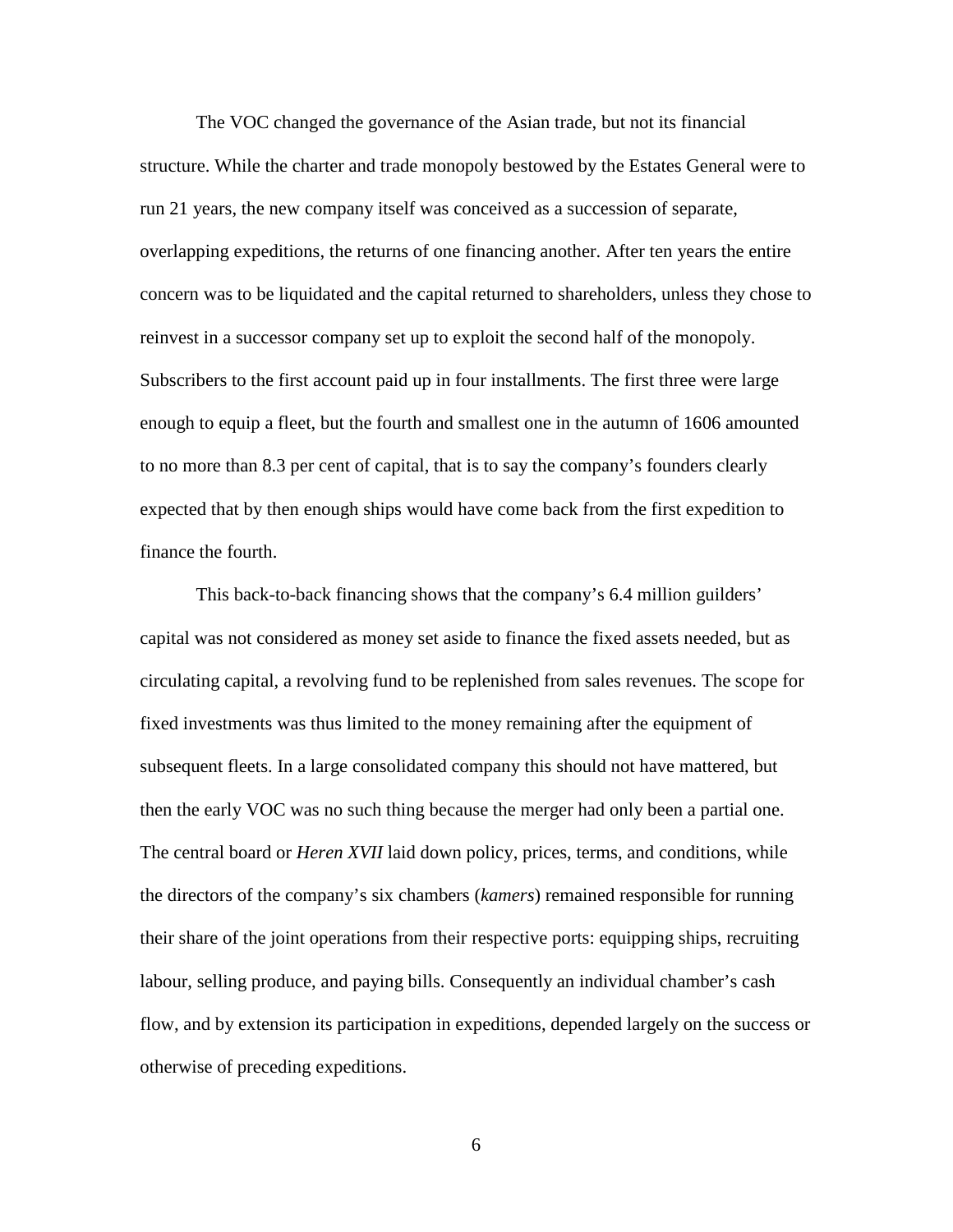The boundaries of the revolving finance system become clear when we examine the VOC's first expeditions a little closer. The company kept up a regular flow of 10-12 ships on each of its first three expeditions between December 1603 and April 1606 for a total of 32. The biggest chamber, Amsterdam, provided the bulk with 19 vessels (See Appendix 1). The size of these expeditions was determined by the flow of installments coming in, with the amount of silver sent out to pay for purchases figuring as a balancing item. Even so the preparations for a new expedition started some time before shareholders had to pay up. The company charter had made a provision for that by awarding shareholders paying up early an eight per cent interest until the fleet sailed.<sup>[4](#page-5-1)</sup> Since the Amsterdam chamber could borrow for seven per cent or less on the local money market, directors preferred that to calling subscriptions early, borrowing up to 400,000 guilders between January 1604 and April 1605 to prepare the second fleet (Figure 1). From July 1605 they did so again to anticipate on installments coming in, repaying most of the money six months later, either from the installments due in October 1605, or from sales revenues. [5](#page-8-0) In April 1605 its ship *Hof van Holland* had returned to port after an exceptionally swift round trip of only 476 days, and sales from its cargo may have helped to extinguish debt. Whatever the case, by 1606 the revolving finance system did work for Amsterdam. During that year four more ships arrived back, enabling directors to pay off most of their debts.

[Figure 1 about here]

<span id="page-8-1"></span><span id="page-8-0"></span> $^{4}$  Den Heijer (2005), p. 61; NA. 1.04.02 VOC, Inv. No. 7162, carta 72-302.<br><sup>5</sup> The Amsterdam chamber spent less money on the third fleet than the amount it received from the third installment: De Korte (1984), p. 10.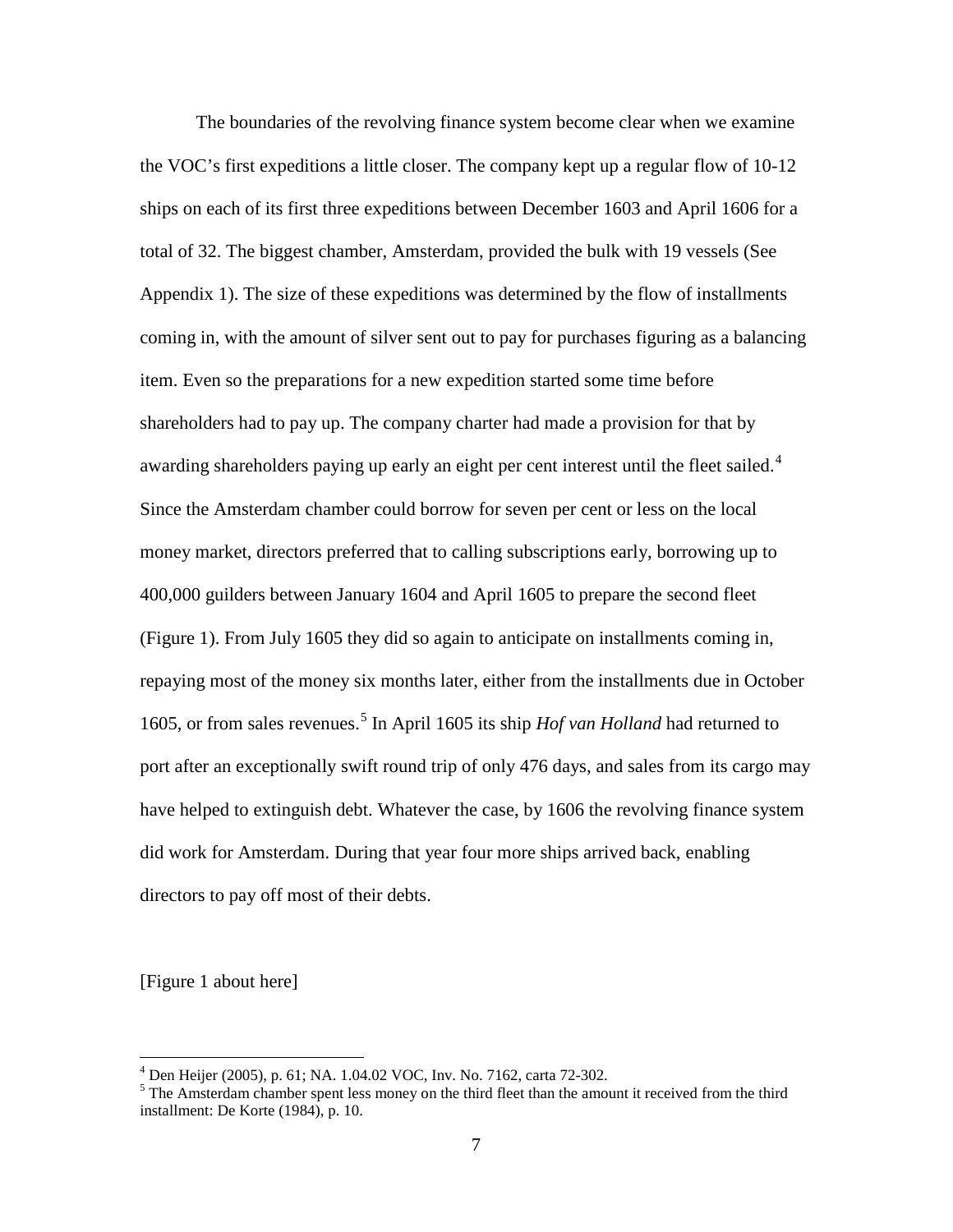The other chambers had a tough time keeping up. The second biggest chamber, Zeeland with a 25 per cent stake in operations, participated with two to three ships in each of the initial three expeditions, but its first ship returned only in October 1606, followed by a second one eight months later. Though Zeeland immediately started selling products, sales had generated no more than 650,000 guilders by July 1608 (See Appendix 1). Meanwhile the four small chambers could only muster sufficient resources for alternating participations. The chambers of Enkhuizen and Hoorn joined the first expedition with two ships each, skipped the second one, and then joined the third with one each. Delft and Rotterdam passed up on the first expedition, joined the second, skipped the third. Out of these four only Hoorn had received any products to sell, and thus money to reinvest, from its previous expedition. Both Rotterdam and Enkhuizen had lost ships, and Delft welcomed back its first vessel only in 1608.

One reason for the lack of return freight was the directors' decision to devote part of the company resources to warfare, both to establish a firm foothold and in order to fight Spain and Portugal to please their main principal, the Estates General of the Republic (Gelderblom, De Jong and Jonker, 2011). This meant sending over soldiers and investing in hardware such as forts and cannon, but also keeping ships on the spot. The company began to build up an Asian fleet by ordering nine ships of the first three fleets to stay there, and it supplemented this force by lengthening the tour of duty for other ships leaving the Dutch Republic to more than three years  $(1,200 \text{ days})$  on average (Figure 2).<sup>[6](#page-8-1)</sup>

<span id="page-9-0"></span>[Figure 2 about here]

<sup>&</sup>lt;sup>6</sup> Cf. also Parthesius (2010) on the size of the Asian fleet in the first half of the  $17<sup>th</sup>$  century.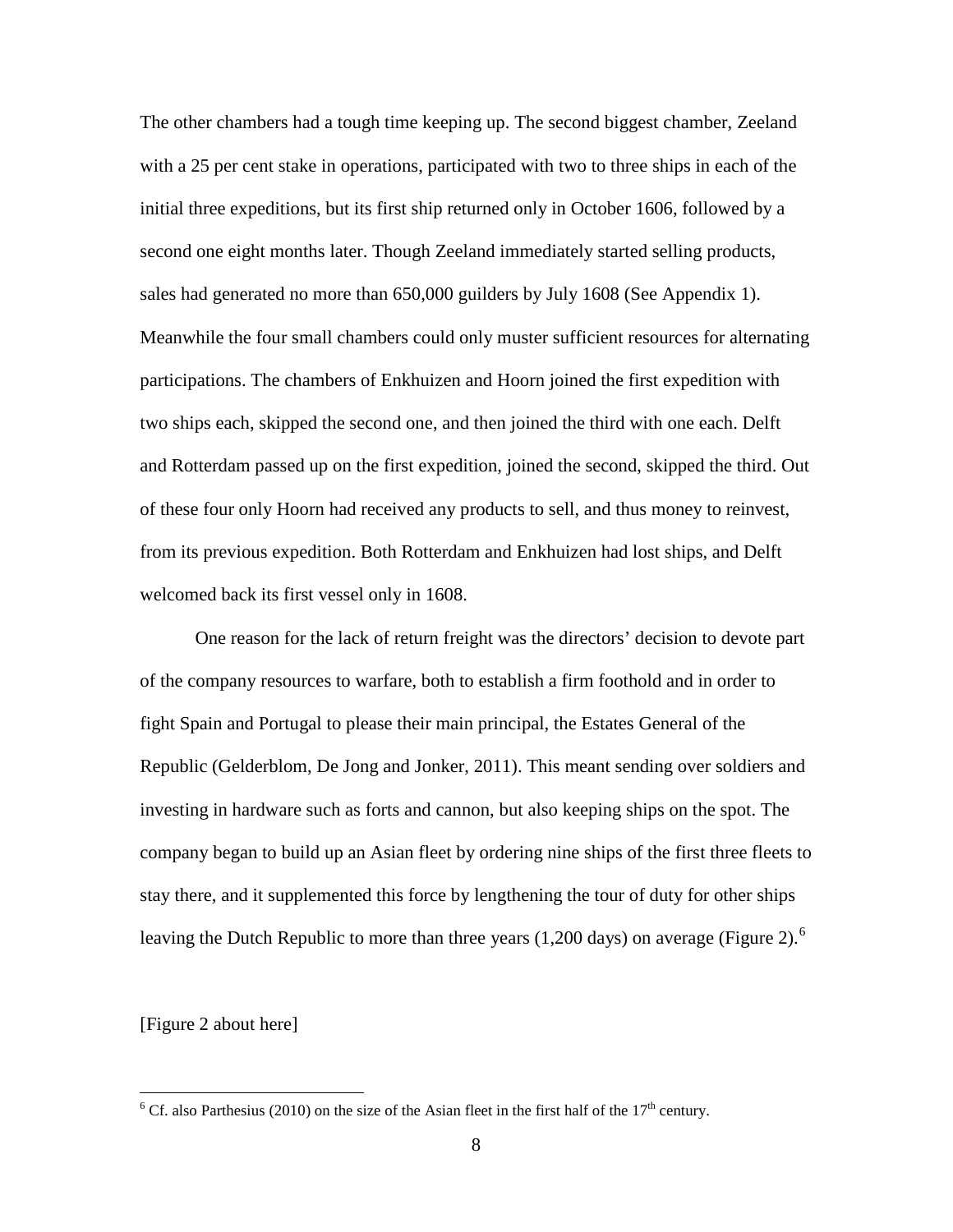Long tours of duty of course meant that chambers had to wait longer for return cargoes but it also translated into higher costs. More of the silver sent out to Asia had to be used locally for buying food and paying wages. Two further factors strained the cash flow. The chambers built up back pay liabilities, due immediately when ships finally returned. Between December 1606 and July 1608 the Middelburg chamber alone paid 130,000 guilders in costs over returning ships in back pay, storage, and directors' fees (Table 1).<sup>[7](#page-9-0)</sup> Moreover, returning ships were totally worn out, so re-equipping them cost nearly as much as buying new, but the VOC had not budgeted for such a rapid depreciation rate.

[Table 1 about here]

Meanwhile spice markets were still supplied largely from stocks brought ashore by the early companies. This meant that the VOC could concentrate on establishing its overseas position without having to worry about the Republic's position as a leading market for spices, but at the same time it curtailed the VOC's own sales volume, leading to a crunch in 1606. The company had taken over the management of Van Warwijck's 1602 expedition of fourteen ships and wanted to sell the stocks of that enterprise first.<sup>[8](#page-10-0)</sup> However, at the same time the VOC needed money to equip a fourth fleet with sufficient men and arms to bolster its overseas position and conduct the ongoing peace negotiations

<span id="page-10-1"></span> $^7$  As early as 1608 the VOC operated an ingenious system enabling its employees to assign part of their pay to relatives, thereby at the same time smoothing the back pay liabilities problem: NA 1.0.02 VOC, Inv. No. 221, Resolutions Heren XVII, 4 August 1608.<br><sup>8</sup> Cf. for Zeeland's sales of spices from the fourteen ships: NA 1.04.02 VOC, Inv. No. 11349 Copieboeck

<span id="page-10-0"></span>van diversche Rekeningen, carta 21, 39, 50, 77, 82, 122-125, 127. Dividends from Amsterdam's six ships in the 1602 fleet paid to the Amsterdam investor Hans Thijs suggest that by November 1607 sales from these ships already amounted to 870,000 guilders (University Library Leiden, Biblioteca Thysiana, Ledgers Hans Thijs 1604-1610; Gelderblom and Jonker, 2004). In addition to spices purchased in Asia, the fleet of Warwijck also captured the Portuguese carrack Santa Catharina, a prize worth 3.4 million guilders: Van Dam 1927, Vol. I.2, p. 485).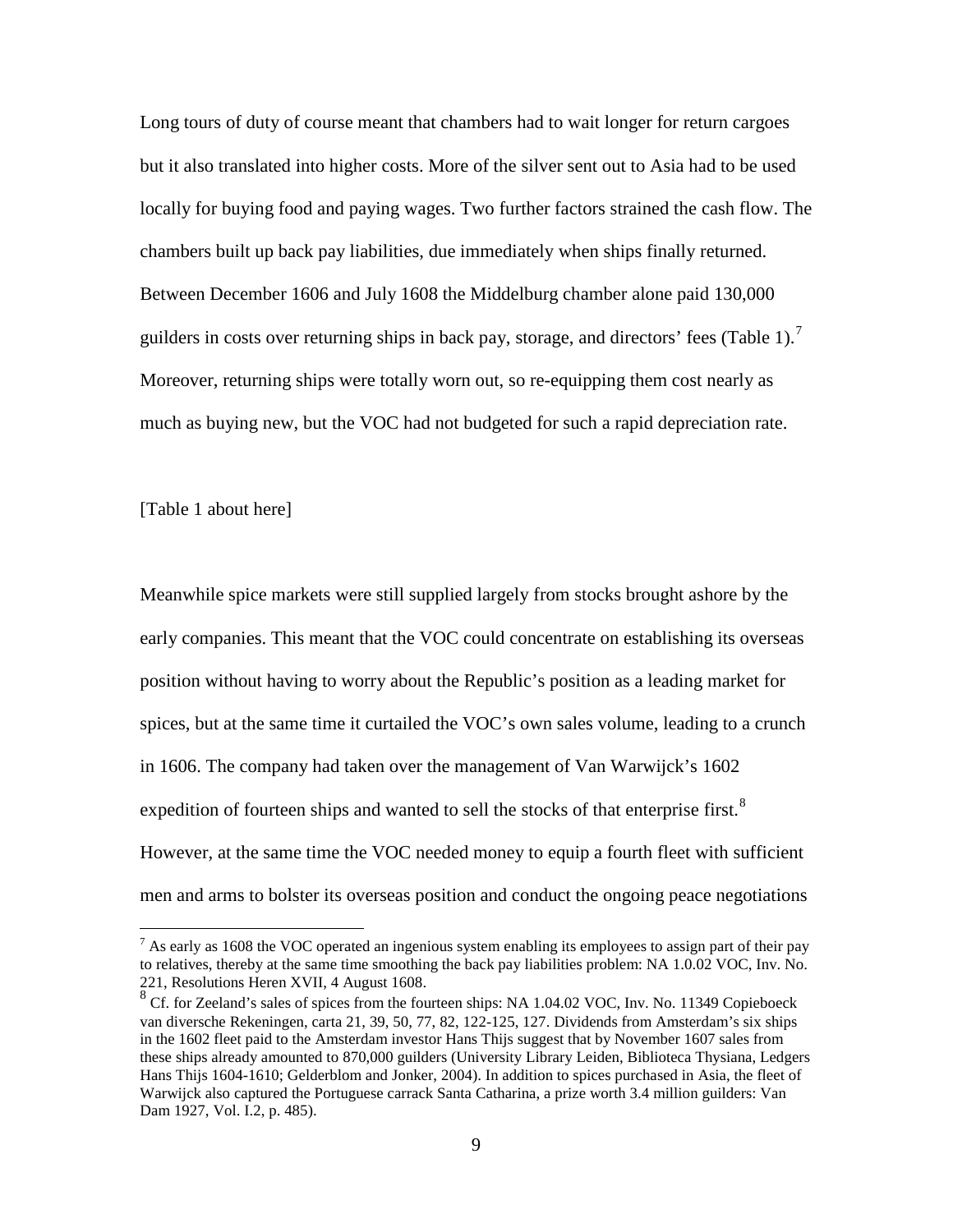with Spain from strength. Gathering that money took time, so the sailing of the fourth fleet was postponed to December 1607, but even that was insufficient. Middelburg could muster its share in the expedition only by obtaining a subsidy from the Zeeland Estates and Enkhuizen decided not to take part at all.<sup>[9](#page-10-1)</sup> Rotterdam and Delft, which like Enkhuizen still waited on their first ship to return, probably obtained funds through Amsterdam to finance their participation of one ship each in the 1607 expedition. Amsterdam chamber itself had to stretch its resources, short-term debt rising with another 500,000 guilders during the first half of 1608 (Figure 1). The money may have been used to cover the costs of returning ships, but Amsterdam had also started to relieve the cash constraints of other chambers by allowing them to run substantial overdrafts on their current account.<sup>[10](#page-11-0)</sup>

These internal credit lines required changing the VOC's governance by introducing uniform accounting standards and procedures as well as regular inspections so as to inspire the necessary mutual confidence. Chambers took turns in pairs to inspect others and all chambers had to submit statements of revenues and expenses to each meeting of the central board, the *Heren XVII*.<sup>[11](#page-11-1)</sup> By providing a firm basis for easing the cash flow constraints of individual chambers this accounting harmonization signaled a marked step forward, but it failed to improve the VOC's overall cash position. The

<sup>&</sup>lt;sup>9</sup> NA 1.04.02 VOC, Inv. No. 11046, Resolution of the Zeeland Estates, 11 September 1606, granting a subsidy of 300,000 guilders to the VOC, funded with customs revenues and payable over the course of three years, 'to build fortications and establish and maintain a garrison in East India'.

<span id="page-11-0"></span><sup>&</sup>lt;sup>10</sup> For instance, in July 1610 Middelburg's cash outflows exceeded inflows by 500,000 guilders. Eighty per cent of this shortfall was covered by an overdraft of 400,000 guilders on the current account with Amsterdam of 400,000 guilders (NA 1.04.02 VOC, Inv. No. 11349, Copieboek rekeningen Zeeland, carta 74). Loans between chambers were coordinated in the meetings of the Heren XVII: Van Dam 1927, I, p. 233; De Heer, 1929, pp. 12-13, 26-27.<br><sup>11</sup> On May 26th, 1606, the company directors decided that chambers would inspect each others' accounts

<span id="page-11-2"></span><span id="page-11-1"></span><sup>(</sup>NA 1.04.02 VOC, Inv. No. 221, fol. 66). On August 4th, 1608, the Heren XVII resolved that the chambers had to send each other monthly reports: NA 1.04.02 VOC, Inv. No. 221, fol. 253.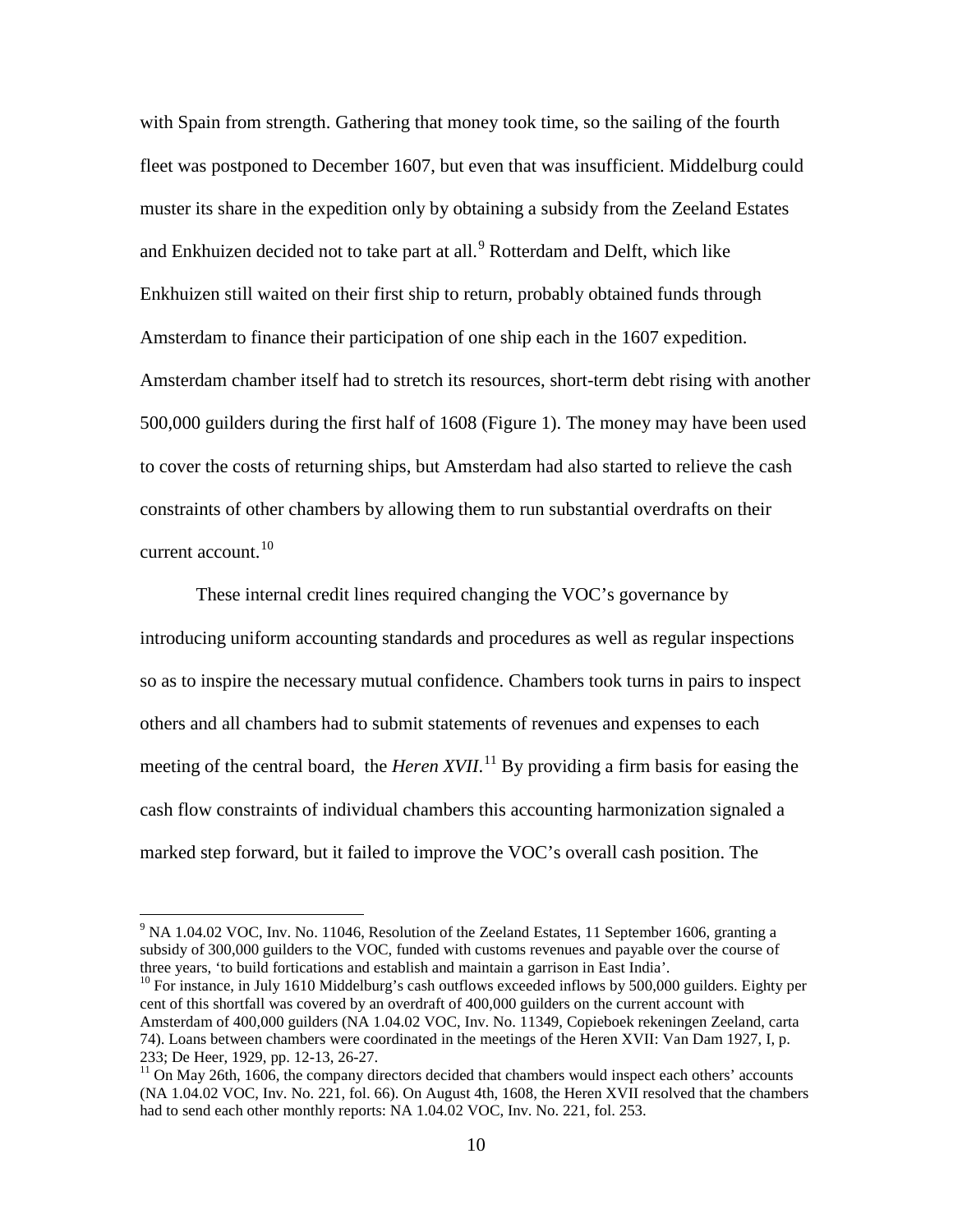maturity mismatch between short-term debts and longer voyages remained, creating liquidity or refinancing risk (Diamond, 1991) and forcing the company to reduce its operations. During 1608 and 1609 only three small ships were sent to Asia and it took until January 1610 before the VOC could again muster a full expedition of nine ships.

#### PAYING FOR PERMANENCE

The dependency on circulating capital for finance thus formed a serious check on operations, let alone on expansion. Yet expansion was what the company needed. In 1608 the commander of the second fleet, Cornelis Matelieff de Jonge, returned to the Republic and sounded the alarm in a series of memos to the company directors, the Estates General, and to prominent public figures such as Hugo Grotius and Johan van Oldenbarnevelt.<sup>[12](#page-11-2)</sup> According to him the company had wrongly attempted to combine warfare with business, and therefore failed to achieve much in either. The situation demanded a determined push which the admirals of successive fleets had not been able to give. Matelieff recommended that the VOC put its operations on a more permanent footing by establishing a central hub, such as the Portuguese possessed in Malaya, and by appointing a governor-general there to take charge. Only then could the company hope to get a firm grip on spice supplies. Matelieff recognized that this policy change required heavy investment, but considered this necessary to realize the VOC's military and commercial aims (Van Rees, 1868; Gaastra, 1985; Witteveen, 2011).

<span id="page-12-0"></span><sup>&</sup>lt;sup>12</sup> Matelieff de Jonge to Van Oldenbarnevelt, 18 mei 1609 (Veenendaal 1962, p. 319-327); Matelieff de Jonge to Grotius, 31 August 1610, *Correspondence Hugo Grotius*, 198A, p. 71-75.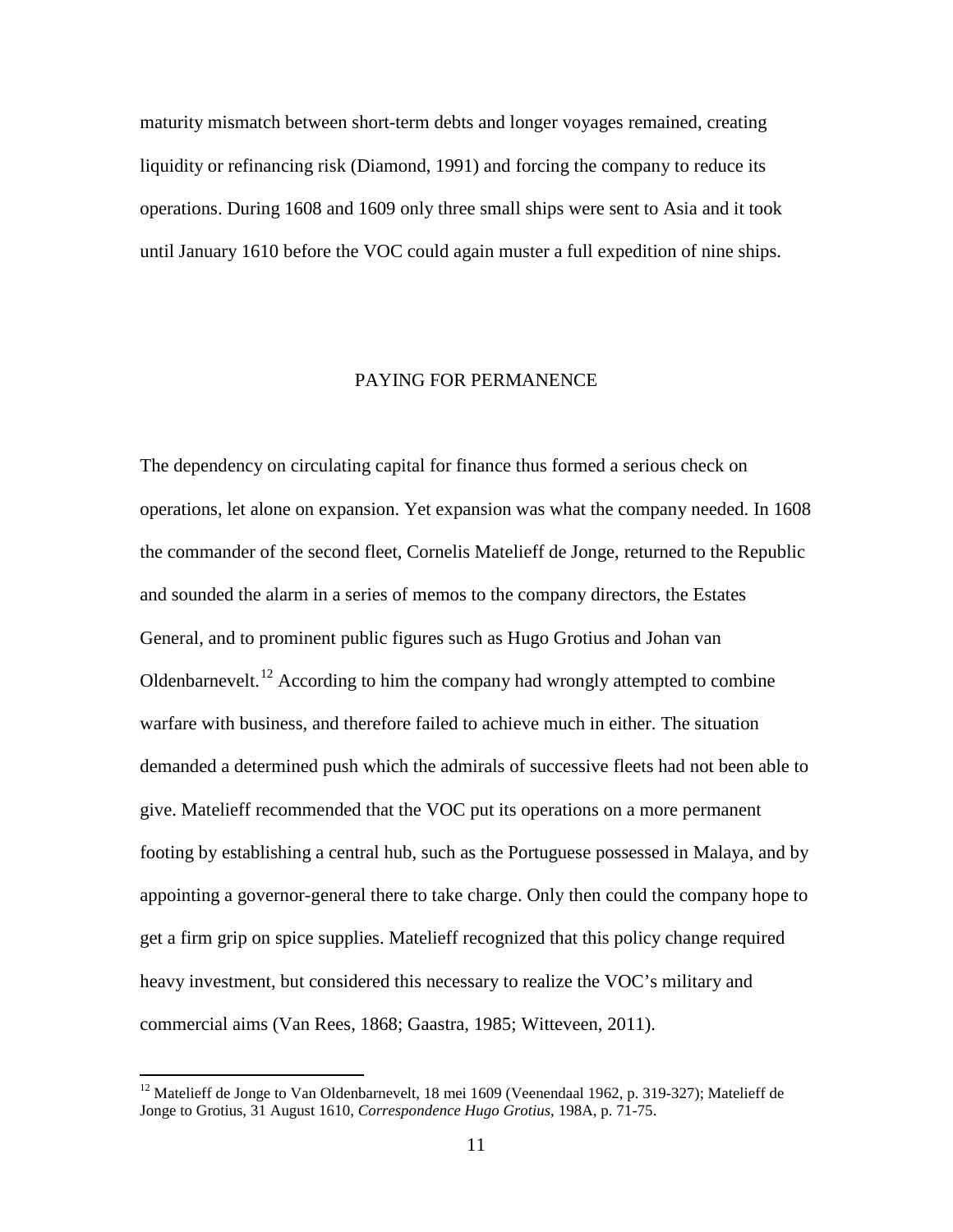#### [Table 2 about here]

However, the company's finances left no room for long-term investments in military spending. In 1609 the VOC's annual war costs already amounted to more than 400,000 guilders in wages, food, maintenance, and depreciation (Table 2). Sales yielded barely enough to cover these expenses, let alone expand the military effort or sustain long-term investment. Moreover, with the VOC's statutory liquidation only three years away, large investments would seriously reduce the chances of launching a successor company, for investors were unlikely to participate in another venture with high costs and low returns (Dari Mattiacci et al., 2012). Matelieff understood that the statutory liquidation created an unbridgeable conflict of interests between current and prospective investors. The former had no interest to invest heavily in operations if these were to prove of little or no value by 1612, while the latter had no incentive to participate in a successor if the old one had failed to establish a firm position overseas. Matelieff came to the logical conclusion and recommended to the Estates General that the statutory liquidation be ignored so as to turn the VOC into a permanent concern (Steensgaard, 1982; Witteveen, 2011).

Matelieff's proposal did not remain secret; in May 1609 Isaac Lemaire, a former VOC director who had left the board in 1605 after policy dispute, angrily petitioned Grand Pensionary Johan van Oldenbarnevelt. Ignoring the statutory liquidation would be illegal, improper, and unfair to shareholders, Lemaire argued, and warned that without dividends, full accounts and liquidation, no investor would subscribe to a successor (Frentrop, 2009; *Shareholder rights*, 2009). On the basis of his subsequent bear raid on

12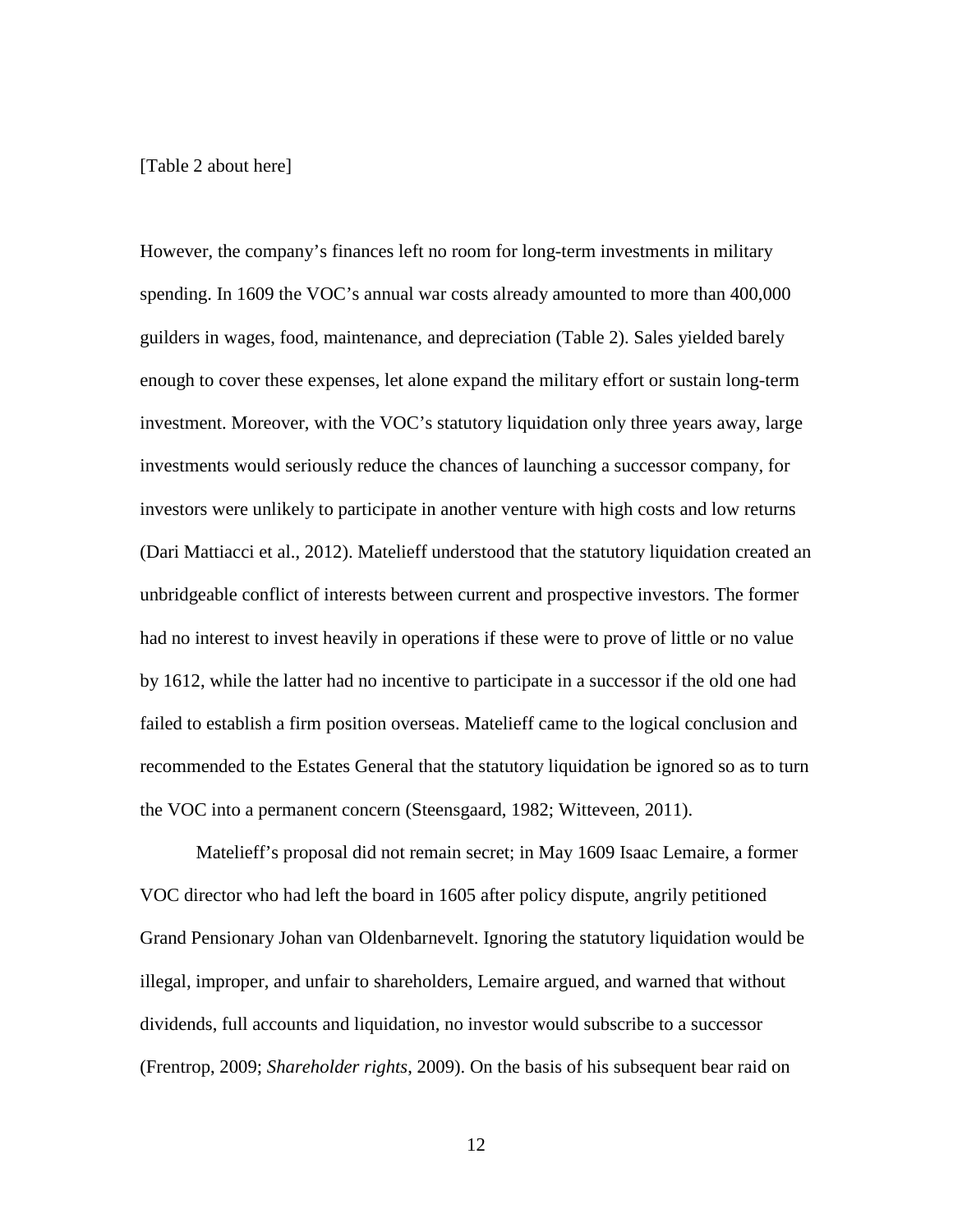the VOC shares Lemaire earned his reputation as a rancorous renegade, but his petition was a fair argument about a point of law and his justified complaint about the company's failure to pay dividends must have reflected a wider dissatisfaction (Van Dillen, 1930; Gelderblom, De Jong and Jonker, 2011). The VOC directors responded by posting dividends, clearly in the hope of appeasing shareholders and thereby smoothing political opposition against Matelieff's proposal. During 1610 and 1612 the VOC awarded dividends totaling 162.5 per cent, or 10.4 million guilders, an amount clearly meant as a pay-off to shareholders: full reimbursement plus ten times the going interest rate of 6.25 per cent for each year their capital had been tied up in the company (Steensgaard, 1982; Gelderblom, De Jong and Jonker, 2011). The board could now claim that it had fulfilled a key part of their charter obligations.

This was a risky gambit because the VOC lacked the cash to pay dividends, but the directors probably expected sales to pick up. The early companies' stocks were dwindling and the Twelve Years' Truce with Spain (1609-1621) opened markets in the Spanish Netherlands and southern Europe. Moreover, the first dividend was announced just after four heavily laden ships had arrived back during the summer of 1610. However, even fast rising sales revenues would be insufficient to equip new fleets *and* pay the dividend, so the VOC offered the dividend largely in kind using the company's own official prices as conversion measure. In August and September shareholders were awarded an initial 125 per cent in mace or money followed by another 7.5 per cent in money during September.<sup>[13](#page-12-0)</sup>

<span id="page-14-0"></span> $^{13}$  NA 1.11.01.01 Aanwinsten Eerste Afdeling, Inv. No. 626 (1893, 29b), Resolutions of the Heren XVII, 30 August 1610 (75%), 15 September 1610 (50%), and 16 September 1610 (7.5%).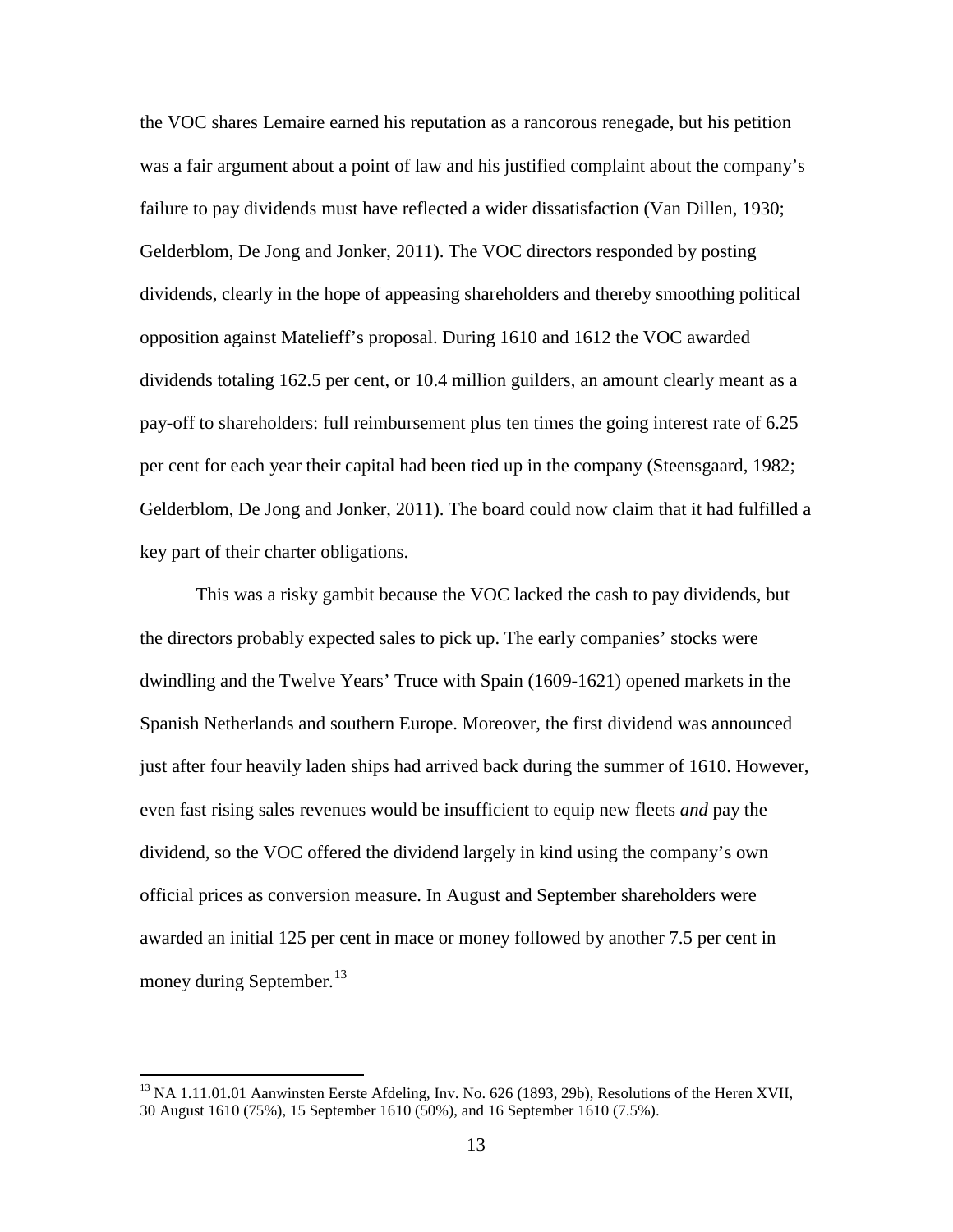If directors had hoped that shareholders would accept the payments in kind, they were mistaken, as dividend payments recorded by the Zeeland Chamber show (Table 3). The directors of the Middelburg chamber had anticipated on the dividends during 1609, selling shareholders small quantities of spices, with one quarter of their value being discounted against future dividends. Three years later, in November 1612, the chamber had still only paid out 0.5 million guilders, 38.5 per cent of equity, as dividend in kind. If we take this ratio as representative for the company as a whole, dividends in kind amounted no more than 2.5 million guilders until the end of 1612, i.e. barely a quarter of the total. $14$ 

[Table 3 about here]

The shareholders' refusal to accept dividends in kind left the company with a substantial liability at a time when it needed all its money for operations in Asia. Though the 1609 truce with Spain appeared to ease the pressure of warfare overseas somewhat, the company could not afford to let down its guard there. Under the terms of the truce a resumption of hostilities in Asia would not necessarily have repercussions for the situation in Europe and news about a military buildup in the Philippines raised the spectre of a Spanish offensive. Consequently the VOC spent an estimated 2.4 million guilders to send 14 ships in three smaller fleets sailing between January 1610 and 1611, and another 2.6 million guilders on 16 ships between 1611 and 1612 (cf. Appendix 1).

<span id="page-15-0"></span><sup>&</sup>lt;sup>14</sup> In November 1613 the company directors reported to the Estates General that up to then the VOC had paid 57.5 per cent in cash and only 'some spices to some shareholders' ('*eenige specerijen aen sommigen uuijtgedeelt*'): NA 1.04.02 VOC, Inv. No. 368, 22 November 1613.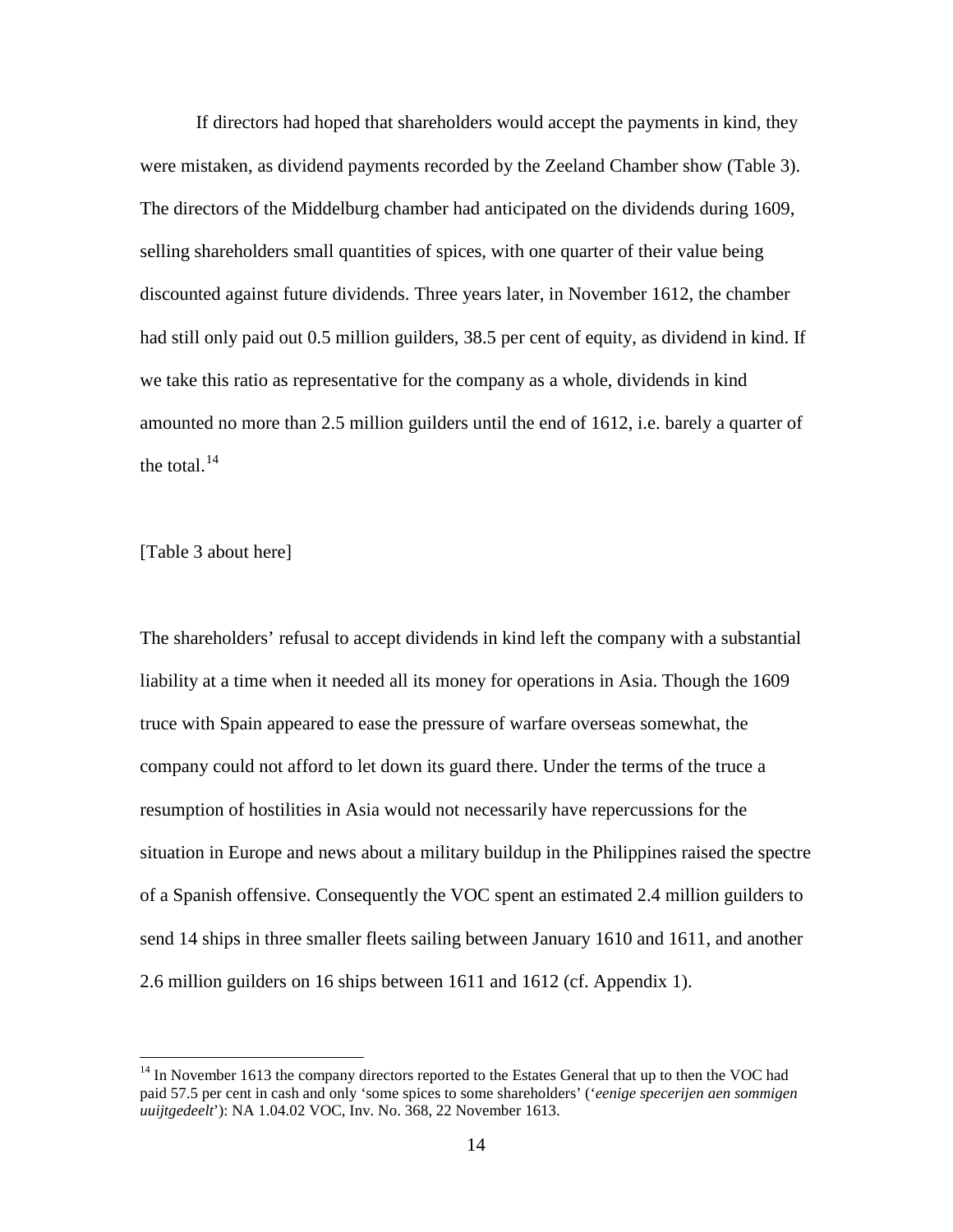These equipments tested the financial limits of several chambers. The directors tried to offload some of their costs on the Estates General by petitioning for a subsidy, claiming that a commercial company ought not to bear costs incurred for the country's interests, but they had limited success.[15](#page-15-0) Between 1609 and 1612 the Estates General awarded subsidies of only 390,000 guilders in tax relief plus some material assistance in the form of ships and ordnance (De Jong 2005, 116). The company therefore had to finance the expeditions primarily from money raised by the selling of goods brought ashore during 1610 and 1611. To speed up revenues the chambers offered buyers *rebates*, i.e. discounts on a given sale's price for cash up front rather than after the customary term of nine months (Schalk, 2010).

The discounts generally translated into an annualized interest rate of slightly over 10 per cent, which was high compared to regular debt, but rebates offered the advantage of not exposing the directors to creditors' claims as borrowing on the money market would. Admittedly, charter clause 47 exempted the directors from liability for specified debts, such as wage arrears. In line with the literature we have interpreted this clause before as really meaning to exempt them from liability for all debts (Gelderblom, De Jong and Jonker, 2011), but new material has made us change our view. Surviving VOC bonds show that directors contracted debt for their personal account, pledging their person and goods in the accustomed way of such bonds.[16](#page-16-0) Moreover, we possess clear indications that outsiders did indeed hold them personally liable for these debts. When in 1611 the Middelburg chamber had postponed paying import duties for so long that the

<span id="page-16-1"></span><sup>&</sup>lt;sup>15</sup> NA 1.01.03 Staten Generaal, Inv. No. 4841, fol. 89v, resolution 8 September 1609; fol. 100-107v petition, 16/17 November 1610.<br><sup>16</sup> Three such bonds in NA 1.04.02 VOC, Inv. No. 7064 (insurance contract), Film No. 4883, one bond

<span id="page-16-0"></span>from December 1621 and two from January 1622.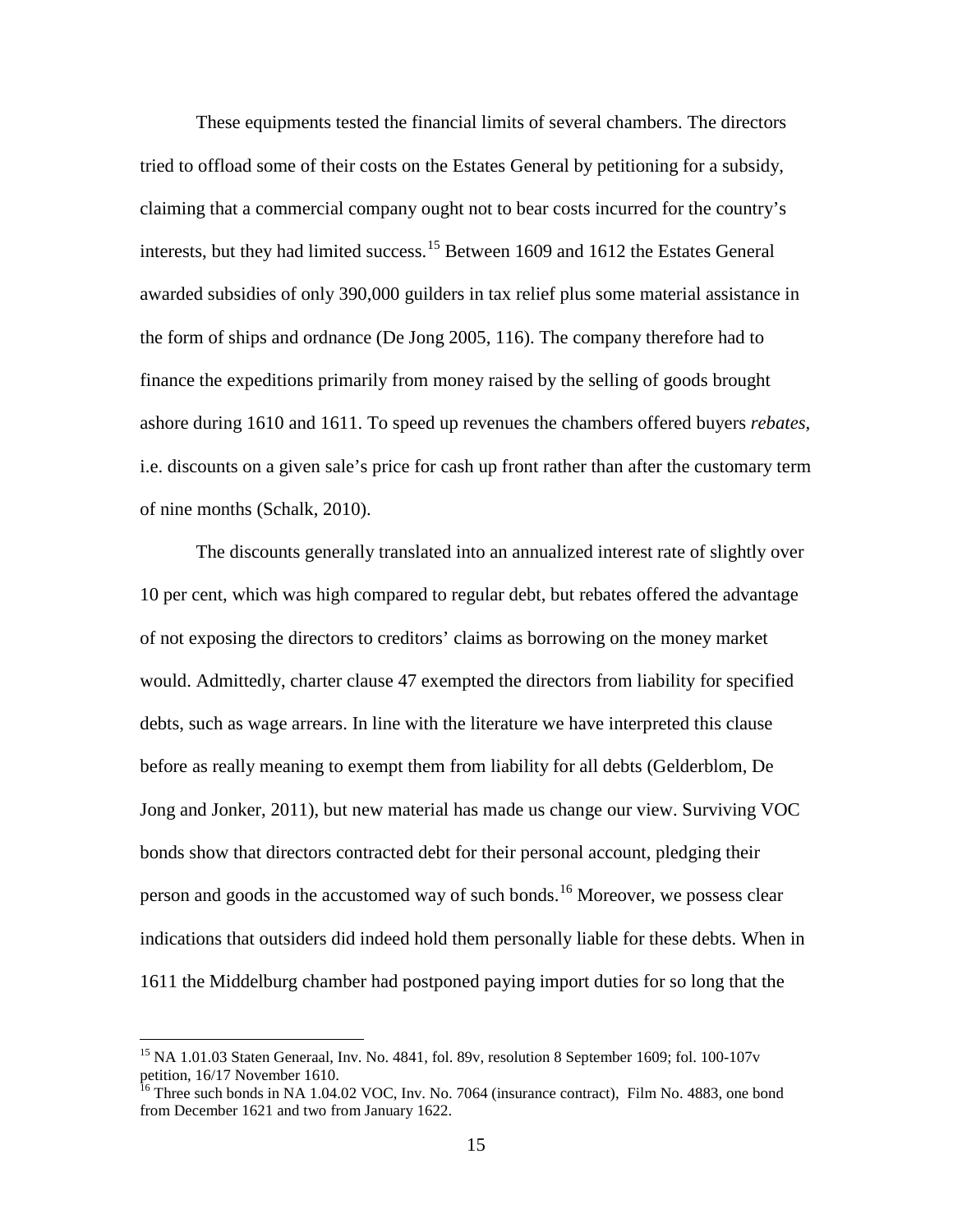Zeeland Estates' patience had run out, officials did not sequester the chamber's possessions, the logical course of action if Clause 47 had given directors full limited liability. Instead, the Estates threatened them with imprisonment for debt.<sup>[17](#page-16-1)</sup> This personal liability had not really been a problem as long as debts raised were fairly quickly extinguished by incoming shareholders' installments, but it clearly put a limit on the sums and terms which the directors were prepared to shoulder.

The VOC's precarious finances will not have encouraged them to increase their exposure. In July 1612 the Estates General formally allowed the company to ignore the statutory liquidation due that year. To appease shareholders directors gave them the still unpaid 7.5 per cent in cash promised back in 1610, and then offered those who had refused to accept spices a payment of 50 per cent in cash on condition that the remainder of their dividend would be paid later still, 42.5 per cent in cash in 1613 and 62.5 per cent in cash or nutmeg in  $1616$ <sup>[18](#page-17-0)</sup>. In other words, the cash required to pay reluctant shareholders their promised due was such a strain that payment had to be stretched out over a very long period, effectively forcing them to re-invest their earnings for a period of uncertain duration. Moreover, the unilateral decision to ignore liquidation barred the company from raising more equity, since snubbed investors were unlikely to subscribe without demanding firm guarantees that charter clauses would be honored in the future.

Permanence thus came at the high price of further financial strains. Yet the company needed a stronger and more durable financial basis to maintain its overseas

<sup>&</sup>lt;sup>17</sup> NA 1.04.02 VOC, Inv. No. 11046, resolutions Estates Zeeland concerning the VOC, 1607-1700, 9 May, 8 June, 20 and 22 September 1611. The resolutions do not mention what happened, so the two sides probably settled.

<span id="page-17-1"></span><span id="page-17-0"></span><sup>&</sup>lt;sup>18</sup> NA 1.11.01.01 Aanwinsten Eerste Afdeling, Inv. No. 626 (1893, 29b), Resolutions of the Heren XVII, March 1612 (30% in nutmeg), 31 October 1612 (57.5% in cash), August 1613 (42.5%), and August/October 1616 (62.5% in nutmeg or cash). Schalk (2010) shows that Enkhuizen postponed part of the first payment until 1615.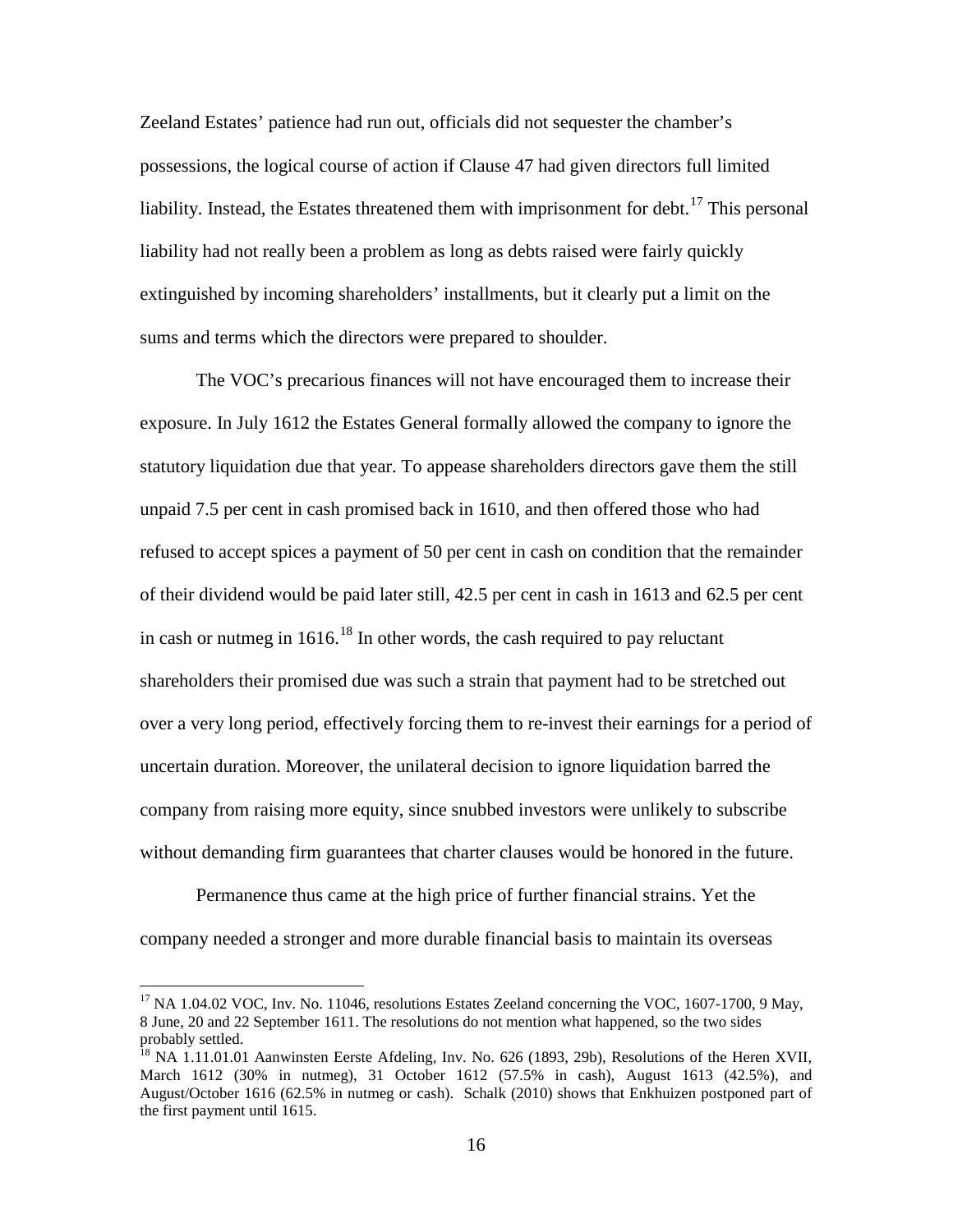position and finally reap its benefits. If not, the VOC risked losing its spice trade share to the Spanish and Portuguese, or else to English or French traders looking for an opportunity to move in.

#### ESTABLISHING AN OPERATIONAL HUB

Our reconstruction of sales revenues and equipment costs, summarized in Figure 3, demonstrates to good effect the precariousness of the VOC's overall position after 1612 and more specifically the failings of the circulating capital system.<sup>[19](#page-17-1)</sup> Until 1610 the early companies' remaining stocks restricted the volume of company sales. Once these had sold out the VOC's sales picked up and rose to an estimated 4 million guilders per year in 1612, but up to and including 1616 annual sales averaged still no more than 3 million guilders a year. At first sight this ought to have sufficed for raising the size of fleets sent out, but in fact the company could only invest some 2 million guilders a year and in 1615 even only half that amount, simply because the return costs continued to absorb large sums of money and dividends due in 1613 and 1616 may have required up to 5 million guilders.

[Figure 3 about here]

<span id="page-18-0"></span><sup>&</sup>lt;sup>19</sup> We estimated annual sales on the basis of the average monthly sales calculated in Appendix 1, table G. The reported sales in Figure 3 are an approximation of actual sales revenues because we do not know the distribution of sales within the periods for which the VOC directors reported their commission fees, nor do we know how often rebates (reducing the sales value in exchange for direct payment) were granted to buyers.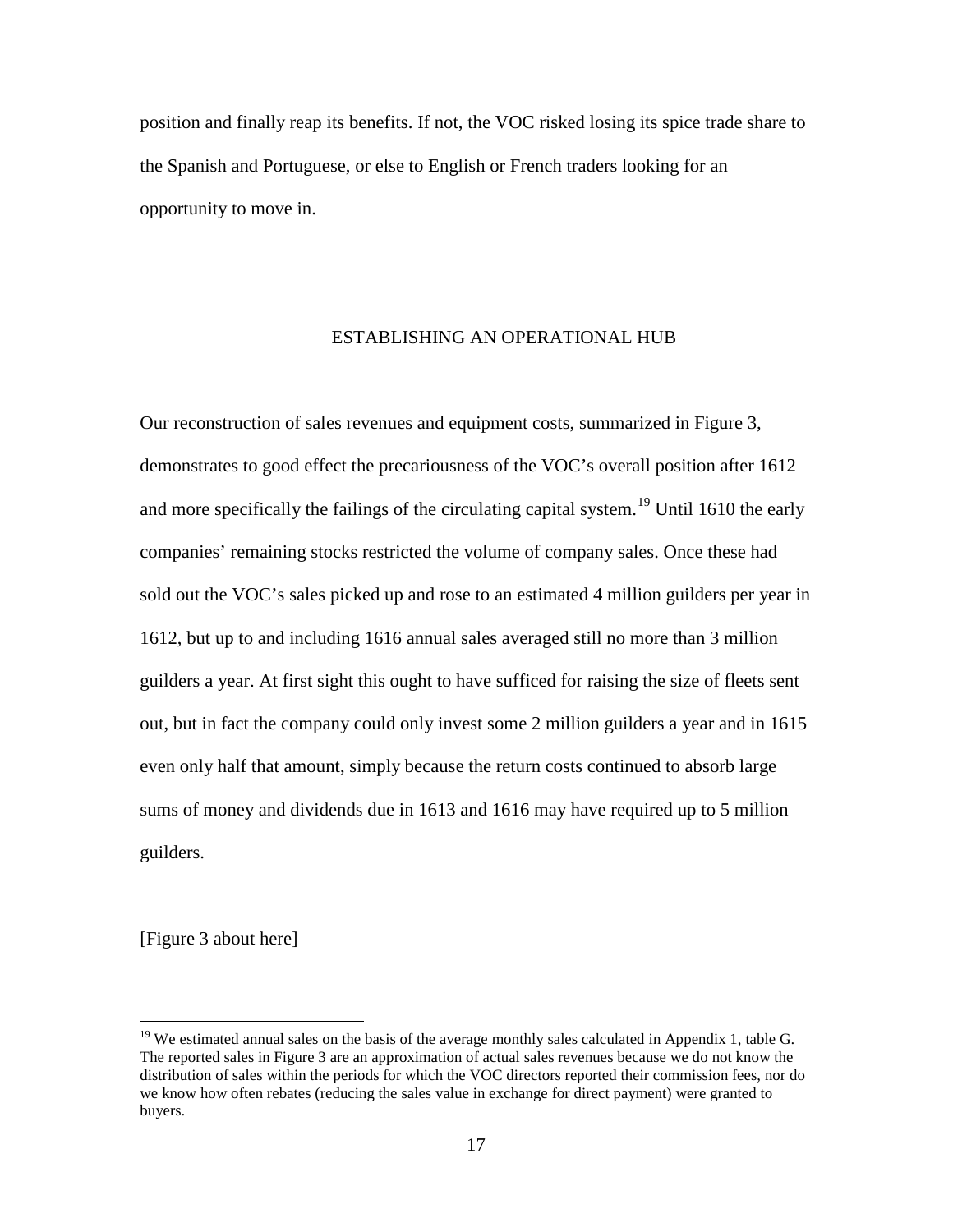In these circumstances conserving the company's overseas position through collaboration rather than expansion posed an appealing alternative. If the VOC could form a united front against the Iberians with the EIC, for instance, the company could gain military strength and offload some of its costs. The EIC had operated quite successfully during 1609-1612, organizing seven voyages which paid average dividends of 174 per cent per voyage (Chaudhuri 1965, 209). This rankled in the Republic. Van Oldenbarnevelt, for instance, thought that the British were freeriding on Dutch power and ought to be made to pay their share (Van Ittersum 2006, 377). Moreover, in 1613 the EIC followed the VOC's 1602 example and had its shareholders commit their money for a span of eight years, enabling directors to finance equipments with retained earnings. The EIC also posed a threat to the VOC's attempt to control the market for spices and thereby prop up prices and revenues. However, talks between British and Dutch representatives in 1613 and again in 1615 ended without resolving any of the issues, sales coordination, joint operations, or a possible amalgamation of interests.[20](#page-18-0)

Meanwhile the VOC had been corresponding about strategy with its newly appointed manager of the Bantam factory and future governor general, Jan Pietersz Coen. Like Matelieff before him, Coen argued in January 1614 that the VOC needed to establish a permanent operational hub if it was to deal effectively with the Spanish aggression and British freeriding on its military efforts. At that moment the VOC lacked the money even to maintain a steady flow of ships, let alone to increase efforts. Coen accepted this and first wanted the Estates General to step in and send the forces required

<span id="page-19-0"></span><sup>&</sup>lt;sup>20</sup> Nellen, 2007, P. 173-174; Van Ittersum, 2006; Clark, 1935; Van Oldenbarnevelt to Caron, 3 May 1613 (Veenendaal, 1962, p. 543-546); Cf. Van Oldenbarnevelt to the Dutch ambassador in London, 7 May 1615 (Veenendaal, 1967, p. 107); See also the report ('verbaal') written by Grotius in May 1613 (*Correspondence Hugo Grotius*, 627-636).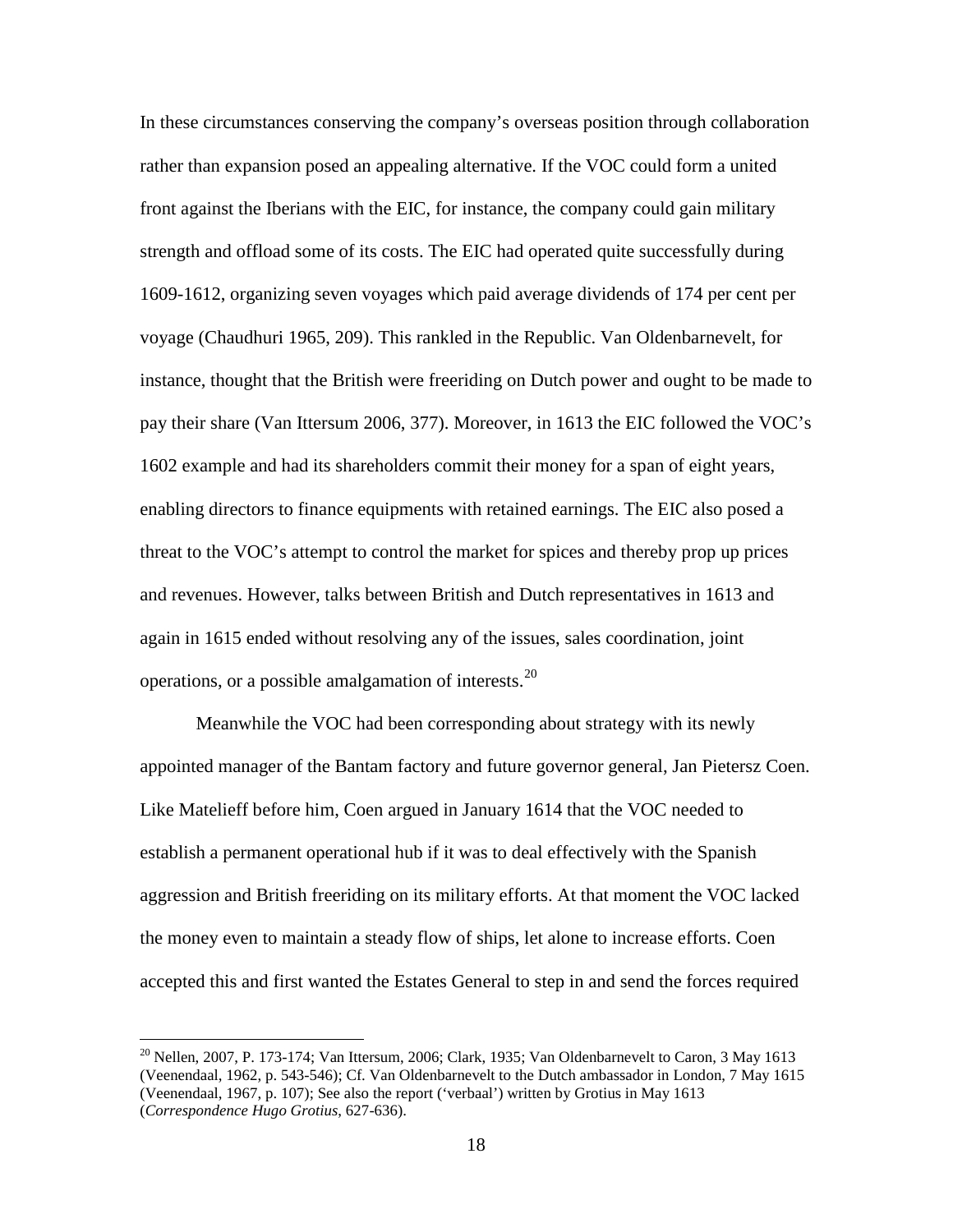(Colenbrander, 1934, 48-54, 75, 451-474). When the board turned his plan down, Coen fell in with a policy suggested by the Amsterdam chamber's directors, who wanted to neutralize the EIC's potential threat to European prices by raising the amount of silver sent out and buy up all spices. $^{21}$  $^{21}$  $^{21}$  In November 1615 the board agreed. Subsequent fleets were to carry more than the usual amount of silver in order to raise the volume of purchases and directors hoped that the resulting sales would also generate the revenues needed to mobilize the forces for Coen to capture his hub.<sup>[22](#page-20-0)</sup>

The company's sales and equipments reported in Figure 3 reflect this policy change. From 1616 the VOC raised silver shipments by a factor of two, resulting in larger return cargoes and a boost to sales from 250,000 guilders per month in 1616 to more than 600,000 guilders by the end of  $1618<sup>23</sup>$  $1618<sup>23</sup>$  $1618<sup>23</sup>$ . This translated into substantially bigger fleets sent out; a total of 66 ships left the Republic for Asia between December 1618 and December 1621, representing a value of almost 17 million guilders. Now Coen could embark on his expansion. In 1619 he captured the fort Jacatra on Java, renamed it Batavia, and started to build the VOC's operational hub there. Two years later he launched a campaign to gain control over the spice trade by capturing the Moluccas, which he succeeded in doing by unleashing a storm of violence (Colenbrander, 1934, 166-169; 234-246).

At first sight Coen's bold expansion appears the result of directors finally mastering the revolving finance system simply by raising its scale. However, a closer look reveals that this was not the case. The VOC was forced to continue juggling with resources and spending priorities as before. For instance, our reconstruction of cash flows

 <sup>21</sup> Amsterdam directors to Coen, 28 November 1614 and 15 November 1615; Coen, *Bescheiden* IV, p. 294, 333.

<span id="page-20-0"></span><sup>&</sup>lt;sup>22</sup> Amsterdam directors to Coen, 15 November 1615; Coen, *Bescheiden* IV, p. 332.<br><sup>23</sup> On silver shipments, see Bruijn et al. (1987) vol. I, p. 226-229.

<span id="page-20-1"></span>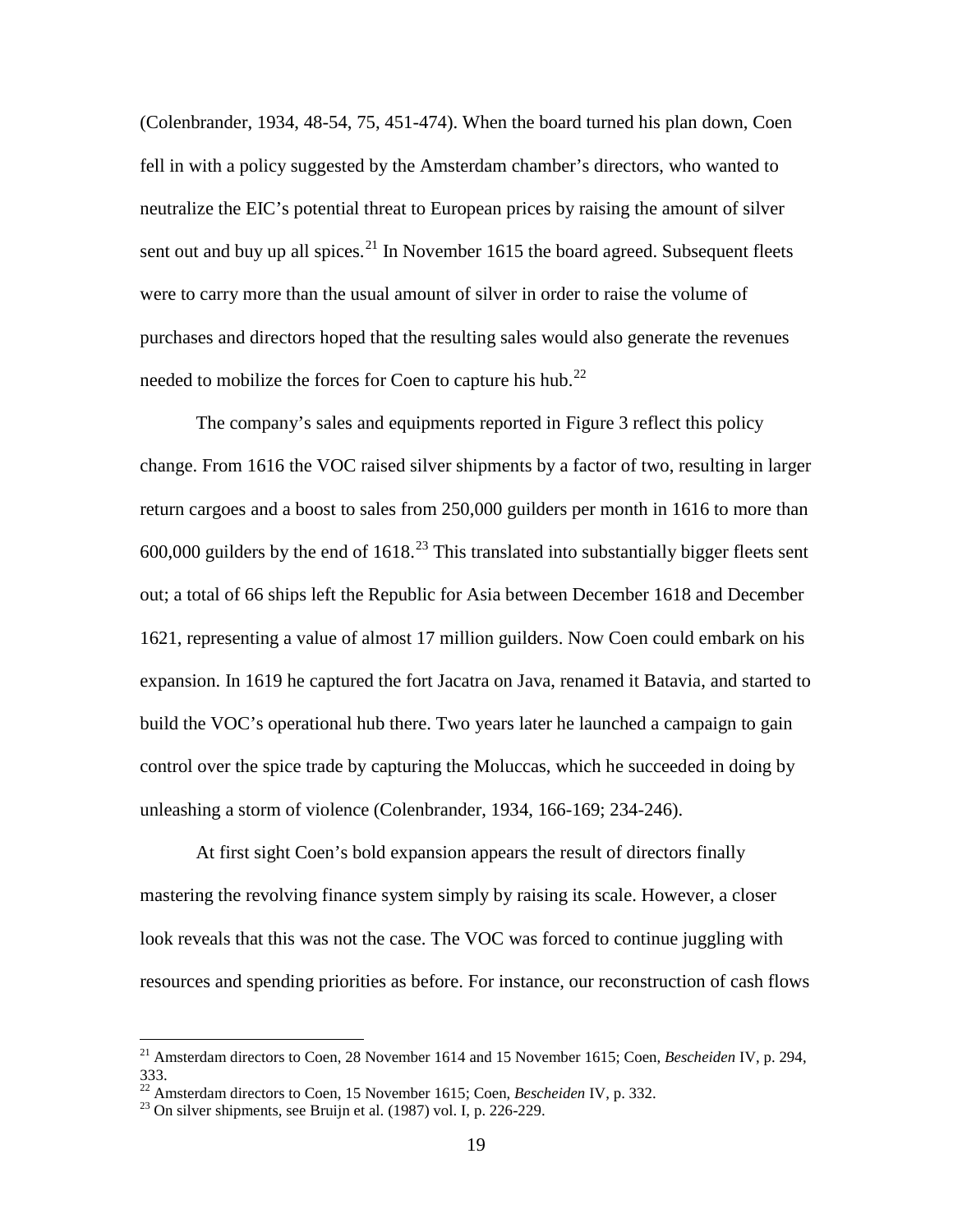does show a revenue peak in 1618, but directors had to use this money for paying a 37.5% dividend in 1620 so as to appease shareholders in the run up to the 1622 charter expiry.<sup>[24](#page-20-0)</sup> Meanwhile annual sales stalled at some four million guilders and stocks mounted sharply, while equipment costs continued to rise, peaking at double estimated sales revenues in 1621. Consequently the VOC, instead of escaping the constraints of revolving capital through expansion, remained caught in it much as before, only at a higher level. This forced the directors to explore and finally to move the company's financial boundaries. In 1613 the first of these explorations yielded an intriguing financial innovation.

#### THE 1613 INSURANCE CONTRACT

Immediately following the acquisition of permanence and the related restructuring of dividend payments in the second half of 1612, directors needed to secure the company's cash position for 1616, when the final installment of cash dividends fell due. This sum was too large to secure through rebates or other short-term debt. The chambers and Amsterdam in particular never borrowed more than a million guilders in short-term deposits, so the directors had to find an alternative. On March 1, 1613 they insured this liability with an ingenious contract guaranteeing that the revenues from the fleet setting sail that spring would not fall below 3.2 million guilders (Gelderblom, De Jong and

<span id="page-21-0"></span><sup>&</sup>lt;sup>24</sup> In June 1619 the *Heeren XVII* resolved to pay a 37.5 % cash dividend per 1 April 1620: NA1.11.01.01 Aanwinsten Eerste Afdeling, Inv. No. 626 (1893, 29b).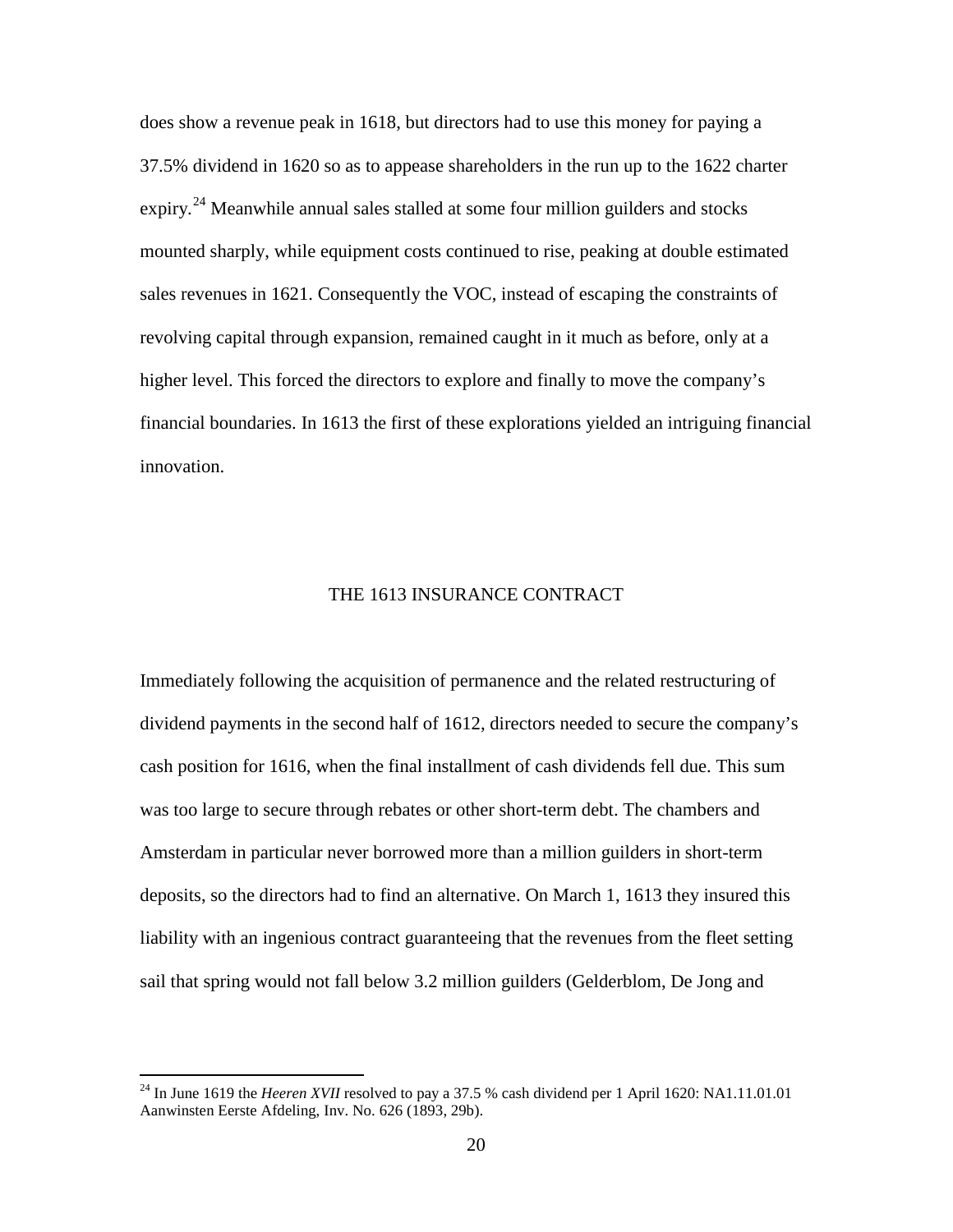Jonker, 2012).<sup>[25](#page-21-0)</sup> The contract differed from regular insurance policies in setting a specific value rather than insuring a particular ship or its cargo (Van Niekerk, 1998, p. 83). That value was based on the VOC's official prices for the standard commodities pepper, nutmeg, cloves and mace, and market prices for other goods. Insurers would pay the difference between the sales value of the return cargo and the sum insured. With return trips averaging 38 months (Figure 2), the policy set a fairly long term of three-and-a-half years within which the returns should have materialized. The underwriters were to pay up half of the sum eventually due in February 1617, and the other half six months later. Ships from the fleet returning after the contract's due date would still count, the insurers being reimbursed pro rata with the proceeds of those cargoes.

Scholars have regarded this contract as an oddity at best, or else as a con trick played by the directors on hapless shareholders and other underwriters, the contract being interpreted as a devious way for directors to safeguard their income (Stapel and Den Dooren de Jong, 1927). A revision of this perspective is provided by Gelderblom, De Jong and Jonker (2012) from the perspective of modern risk management. They describe that the contract was offered almost exclusively to shareholders, who took up more than 95 per cent of the sum underwritten in return for a 5 per cent premium.<sup>[26](#page-22-0)</sup> The directors themselves bore a disproportionally large share of the risk. In Amsterdam, for instance, they owned 14.3 per cent of the company shares at the end of 1612, while they

<span id="page-22-1"></span><sup>&</sup>lt;sup>25</sup> The contract detailed in Van Dam (1977) Vol. I.1, pp. 207-208; see Gelderblom, De Jong and Jonker, (2012) for an English translation of the policy.

<span id="page-22-0"></span> $^{26}$  Van Dillen (1958, 81, 97) documented the subscriptions of 101 out of 252 insurers. Together they subscribed 1.4 million guilders (76%) out of a total of 1.8 million. All but five of these insurers owned shares in the company in December 1612: NA 1.04.02 VOC, Inv. No. 7066. With only 22,000 guilders the subscriptions of these outsiders was negligible. The administration of insurers kept by the directors of the Zeeland chamber reveals that 69 shareholders and 4 outsiders underwrote the policy in Middelburg. NA 1.04.02 VOC, Inv. No. 13860, 13861.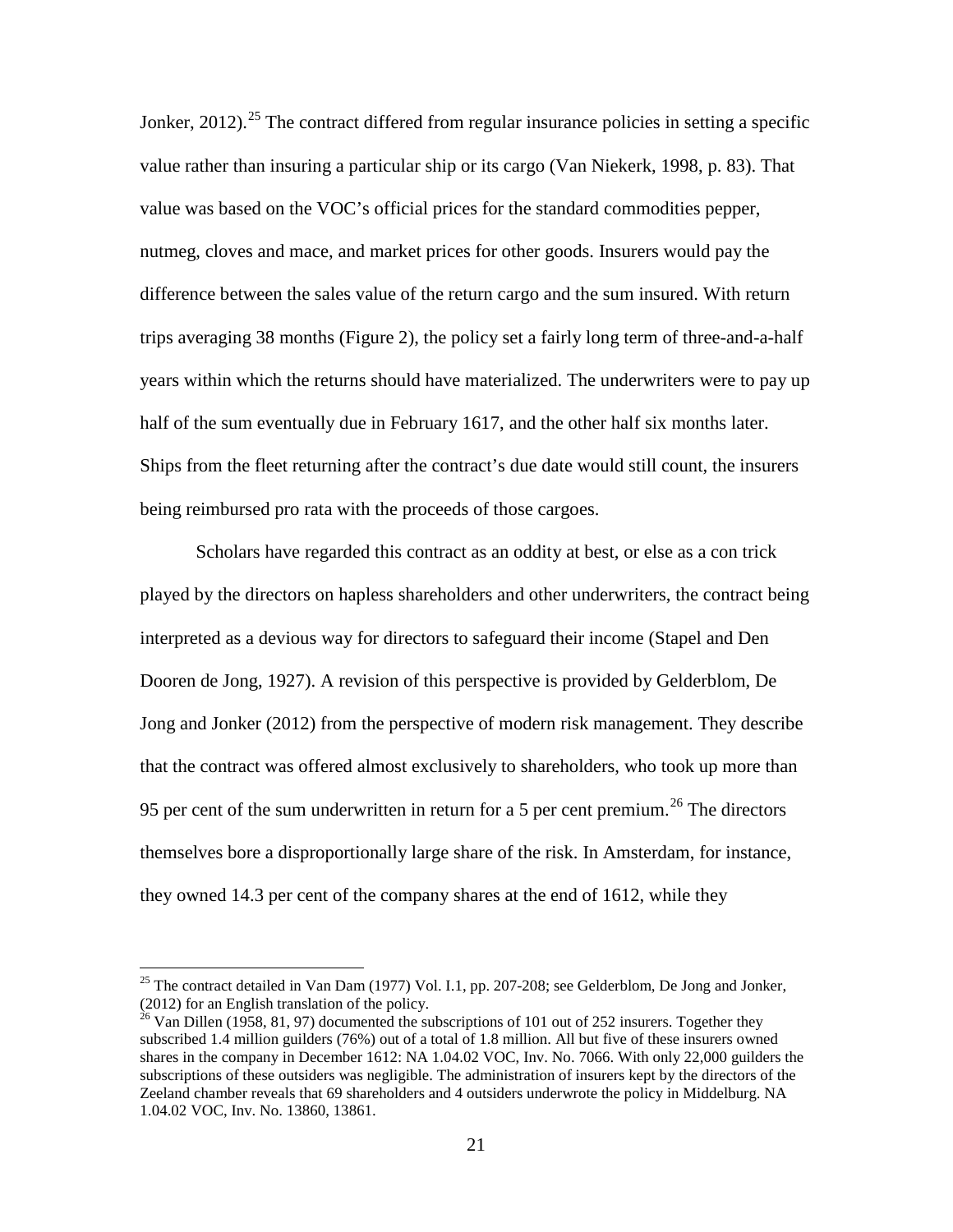underwrote 25 per cent of the policy.<sup>[27](#page-22-1)</sup> Given this exposure we may ignore the possibility that managerial self-interest drove the directors to insure the company's 1616 revenues (Tufano, 1996). Rather, Gelderblom, De Jong and Jonker (2012) argue that the contract should be understood in the framework developed by Froot, Scharfstein and Stein (1993) for modern firms. In 1613 the VOC was exactly the position described by them: facing the need to continue heavy, strategic investment, about to reap the benefits but strapped for cash and finance. Under such circumstances insurance becomes a sensible safeguard for the continuity of operations.

For our purpose three aspects of the insurance contract matter. First, the contract, by its very ingenuity, shows the VOC directors at wits' end, having exhausted conventional means of raising finance. Second, the company did not use it again, so directors succeeded in eliminating the bottleneck which constrained them in  $1613.<sup>28</sup>$  $1613.<sup>28</sup>$  $1613.<sup>28</sup>$ Third, it looks as if the contract's conditions were probably met (Gelderblom, De Jong and Jonker, 2012) and the VOC could well use the money, but did not pursue claims. The likely explanation is the fact that virtually all insurers doubled as shareholders, many of whom still had an outstanding claim on 62.5% dividend in 1616. Even though the 1613 policy stipulated that sums due under the contract were not to be offset against any other claims between parties, the VOC could hardly press insurers to pay up without risking

<span id="page-23-1"></span><sup>&</sup>lt;sup>27</sup> Based on their initial shareholdings and share transactions registered in the 'Journaal van Actien' of the company (NA 1.04.02 VOC, Inv. No. 7066) we can calculate the holdings of the initial directors (excluding Isaac Lemaire) at 517,300 guilders in December 1612. In 1613 fourteen directors signed the insurance

<span id="page-23-0"></span> $^{28}$  Although the VOC did not use similar insurance contracts after 1613, the EIC did. In the period 1636-1643 several insurance contracts where issued (Stapel and Den Dooren de Jong, 1927, p. 102-105). Typically, the contract size equaled the face value of the debts outstanding. Because the EIC had unlimited liability and relied on debt financing, the main purpose of the insurance contract seems to be shielding shareholders from claims by debtors.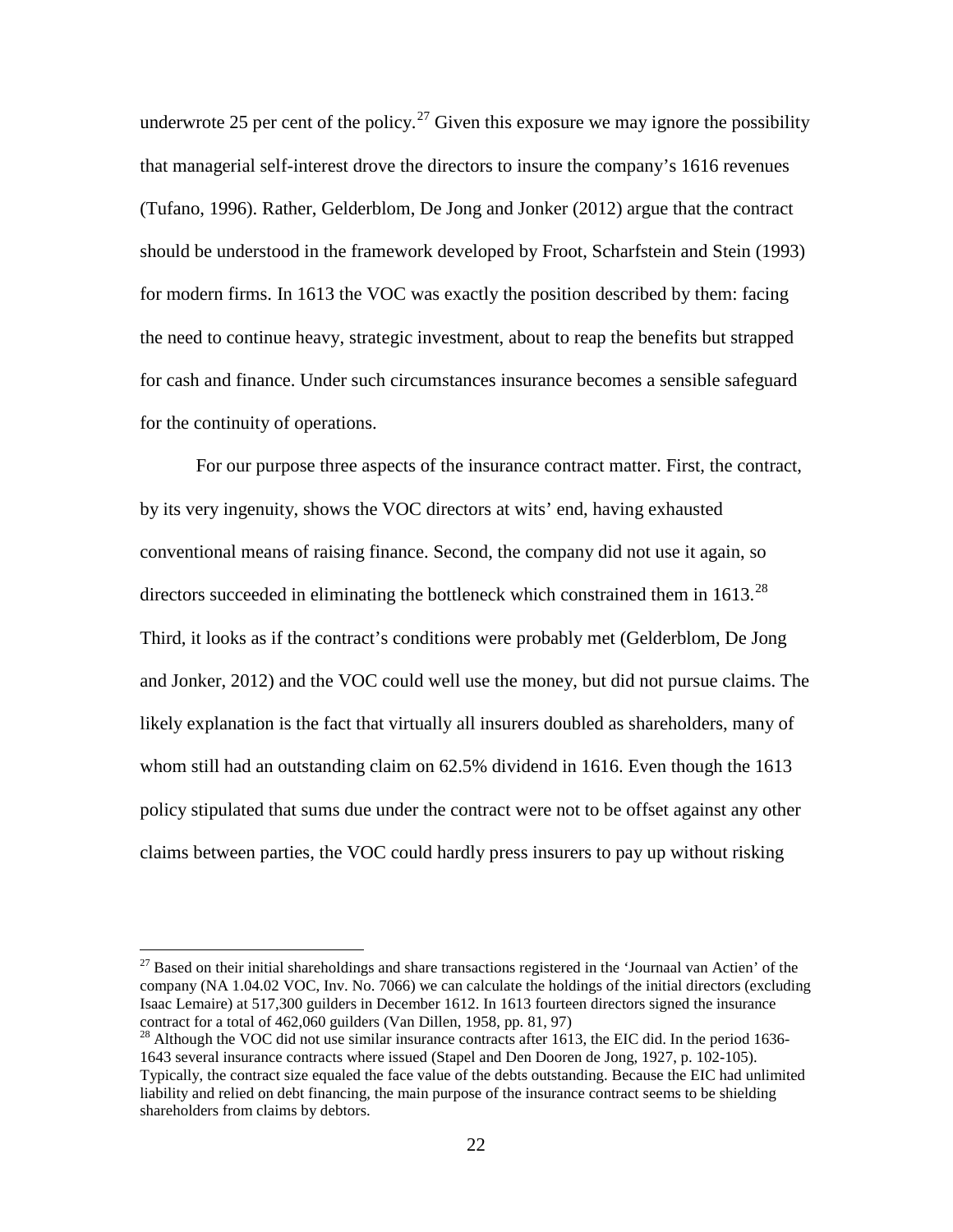counterpressure to pay up itself. Consequently the company's lack of cash appears to have prevented it from using the ingenious stopgap designed to relieve it in case of need.

#### GROPING TOWARDS LIMITED LIABILITY

Having drafted an ingenious contract only to forego the option of claiming the sum insured, the VOC board found itself back at square one, searching for ways to finance its overseas expansion. Rebates on spice sales provided insufficient stretch and the Estates-General limited its support in the form of loans given by the Admiralties to about half a million guilders.<sup>[29](#page-23-1)</sup> In 1614 the Heren XVII allowed the postponement of dividends due to 1615, and in 1616 it decided to convert unpaid dividends into interest bearing loans.<sup>[30](#page-24-0)</sup> Meanwhile the Amsterdam chamber continued to borrow money through deposits (Van Dillen, 1958: 100-102; Coen *Bescheiden* IV, 328-329), and once it was decided in 1615 to send more silver and ships the others followed suit. The Enkhuizen chamber, for example, borrowed up to 250,000 guilders during 1616 and 1617 (Schalk, 2010). Zeeland, which had managed to equip its fleets from revolving capital until 1616, had to borrow almost the entire amount for the single ship sent out in  $1617$ <sup>[31](#page-24-1)</sup>

 $29$  A resolution taken by the Estates General on 14 January 1623 records a debt owed by the VOC to the Admiralties of 498,430 guilders for five ships lent to the company in 1619: NA 1.04.02 VOC, Inv. No. 4643. 30 On postponement: NA 1.04.02 VOC Inv. No. 100, 20 September 1614, 10 October 1615. On the

<span id="page-24-0"></span>payment of interest on dividend claims: NA 1.04.02 VOC, Inv. No. 100, 4-17 August 1616 and fol. 396 (August 1617), fol. 418 (20 October – 4 November 1617). In Enkhuizen dividends were postponed until 1618, so the chamber had to pay interest over the arrears: Schalk 2010, p. 86-92.<br><sup>31</sup> In 1617 the Zeeland chamber charged 30,092 guilders of interest payments on deposits to the account of

<span id="page-24-1"></span>the 12th fleet. Taking interest at 6.25 per cent yields a debt of more than 480,000 guilders. NA 1.04.02 VOC, Inv. No. 13790, carta 102.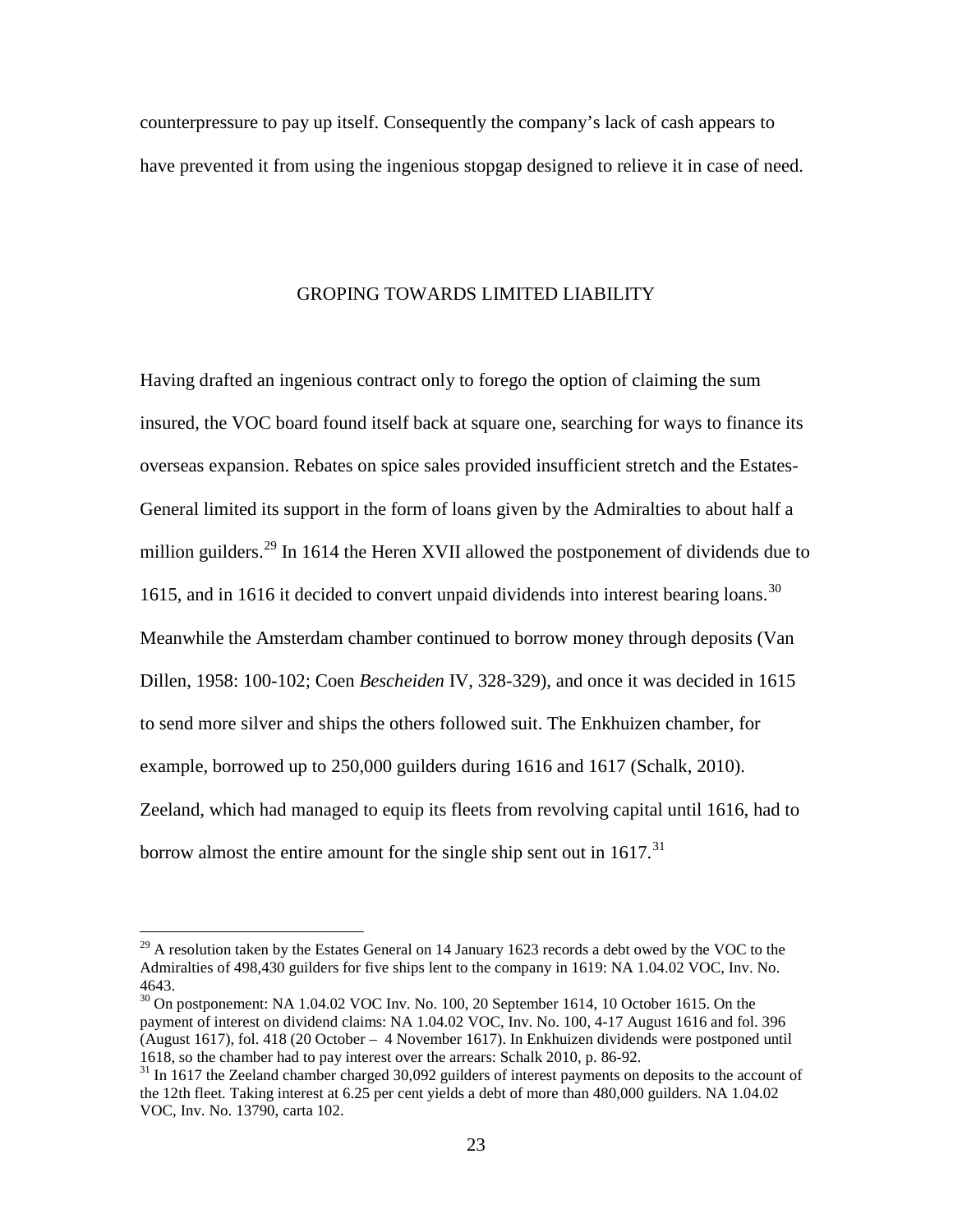Such large-scale borrowing required stiffening the corporate structure. Chambers preferred to borrow in Amsterdam, possibly through the Amsterdam chamber, since that was cheaper than doing it locally: the interest rate differential with Middelburg was two per cent to the latter's disadvantage.<sup>[32](#page-24-0)</sup> The chambers' directors contracted these debts personally and, as we have noted, they remained personally liable for them. This posed a serious bottleneck for borrowing the sums which the VOC needed for the planned offensive overseas. Unless backed up by some form of safeguard, directors would not likely shoulder the liabilities asked of them, nor could the other chambers fully exploit the facilities open to the Amsterdam chamber. Consequently in October and November 1617 the Heren XVII took further steps in centralizing financial policy. First they resolved that henceforth all decisions to borrow would be theirs alone, so chambers needed prior permission to raise any money. To keep a check on this delegates would have to bring full details about their respective chambers's financial position to every board meeting. At the same time the board transformed the chambers' debt from a personal liability of the director responsible into a joint liability of all directors, who were made to sign a contract guaranteeing their chamber's share in future debt pro rata of that chamber's share in the company capital. Their successors would have to do the same.<sup>[33](#page-25-0)</sup>

The contract shows the extent to which the VOC continued to suffer from the local particularism which had inspired the decentralized structure. After fifteen years in business together the six chambers still mistrusted each other's financial policy

<sup>&</sup>lt;sup>32</sup> The Zeeland Chamber paid 7 and 7.5 per cent on deposits from two of its directors in September 1616. Four months later the Zeeland directors feared deposits could only be had at 8 per cent. In December 1617 they expected to pay 7.5 to 8 per cent (NA 1.04.02 VOC, Inv. No. 11340, fol. 29r, 32, 46r, 48r). In June 1617 the Amsterdam chamber resolved to pay 5 per cent on deposits from outsiders and 6 per cent on deposits from insiders (presumably, shareholders). On October  $9<sup>th</sup>$  the target rate was set at 5 to 5.5 per cent for all deposits. NA 1.04.02 VOC, Inv. No. 228, resolution 19 June 1617.

<span id="page-25-1"></span><span id="page-25-0"></span><sup>&</sup>lt;sup>33</sup> NA 1.04.02 VOC, Inv. No. 100, fol 422-424; cf. Van Dam, *Beschrijvinge* Vol. I, p. 233.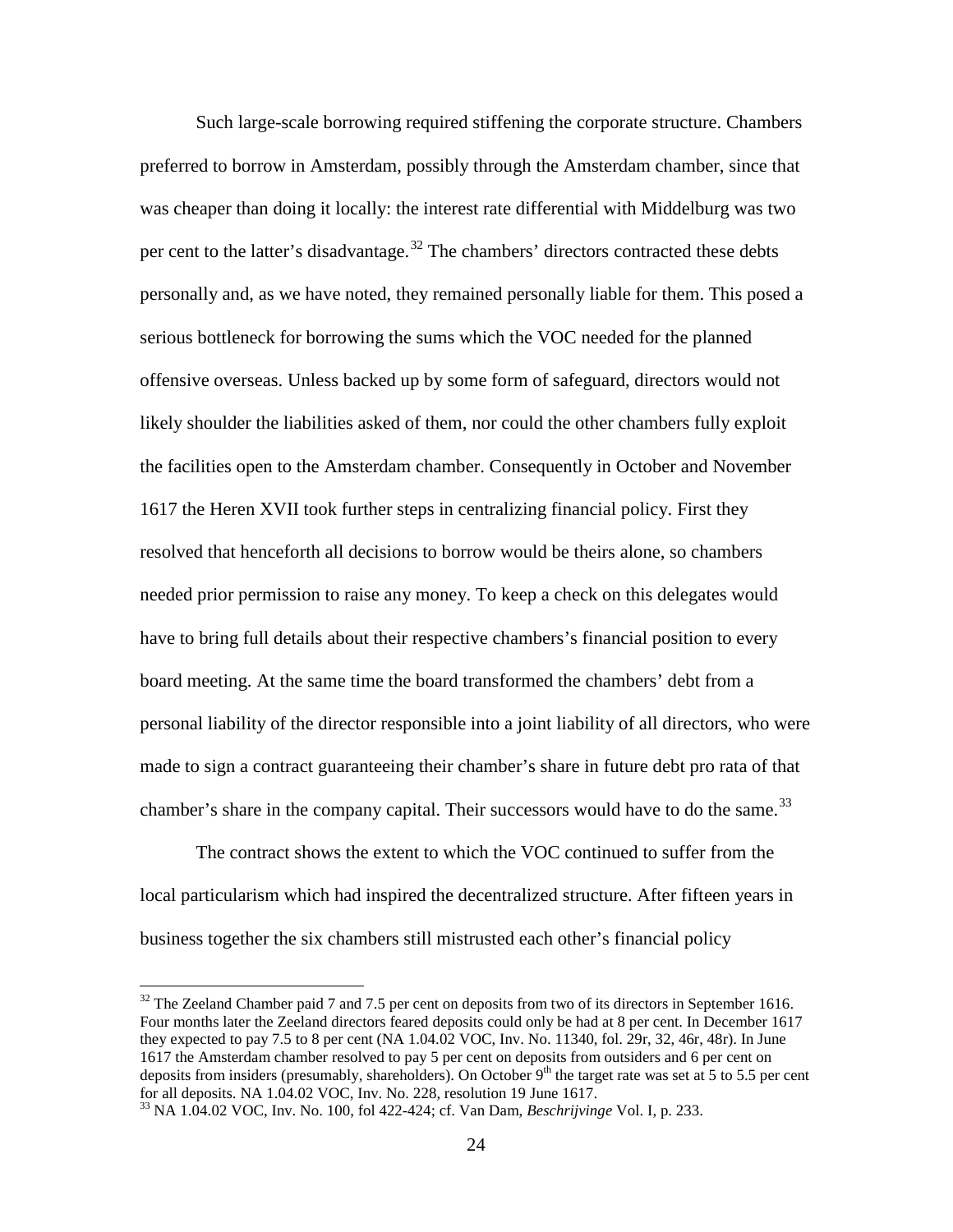sufficiently to require the signatures of all present and future directors if they were to take on joint liabilities. Moreover, the contract demonstrates that the directors themselves conceived debt as a personal, and not a corporate, liability. Indeed, the Heren XVII apparently did not consider the VOC chambers as corporate bodies in the legal sense, able to conduct business in their own name, or else future directors would not have needed to sign as well. By the same token directors could not make the step towards claiming limited liability for themselves, since there existed no entity to assume full liability in their place.<sup>[34](#page-25-1)</sup> Consequently they made half a step and assumed joint full liability with the 1617 contract, freeing individual directors from risks which the company as a whole had to bear.

This provided a sufficiently strong basis to increase the VOC's leverage. By May 1620 the six chambers had debts of some 5 million guilders, of which 72 per cent had been raised by the Amsterdam chamber, and by March 1623 total debt had risen to over 8 million guilders (Figure 4). Most of that money went into expanding operations, so when sales slowed down after a record year in 1618 the company found itself in a familiar predicament. Investment continued at a high level without as yet producing sales to match. As a result the company was burdened with a debt of 8 million guilders just when full accounts would finally have to be published and a new charter obtained.

[Figure 4 about here]

<span id="page-26-0"></span><sup>&</sup>lt;sup>34</sup> In 1618 the Heren XVII discussed, but did not adopt, a draft contract conceived in Zeeland freeing the Middelburg directors from claims issuing from loans contracted by other chambers: NA 1.04.02 VOC Inv.No. 100, fol. 460, September 1618.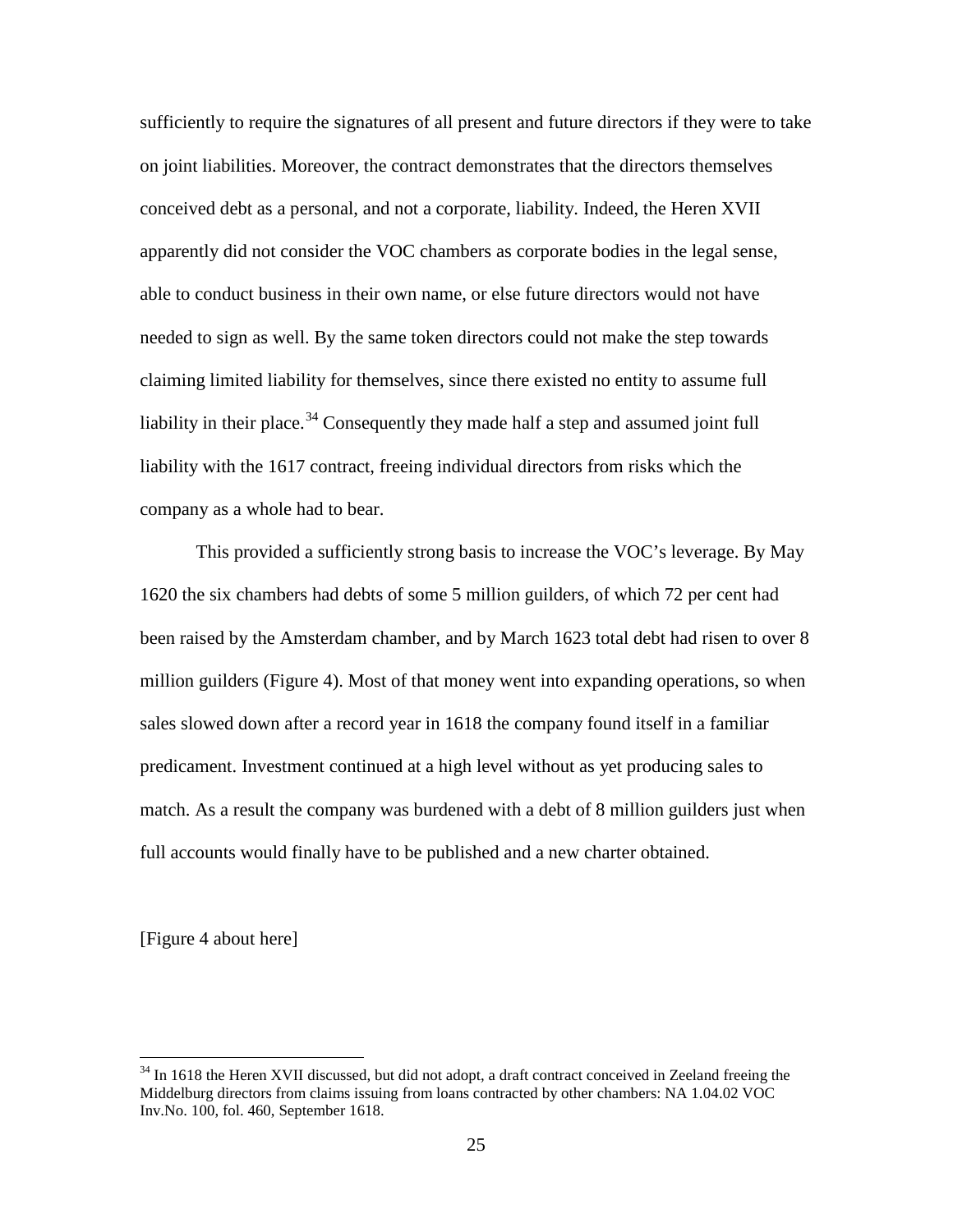It thus became of the utmost importance not just to avoid publication, but also to reject the directors' liability for debt, since the sum involved could easily bankrupt them all. The threat of disclosure loomed large indeed. Dissatisfied shareholders conducted a determined and unprecedented pamphlet campaign during 1621-1622, calling on the Estates General not to renew the charter without prior publication of its accounts and demanding firm new clauses to give them more power over company policy. Though the shareholders had the better arguments and the law on their side, the VOC got its way. In December 1622 it obtained a new charter to run from January 1623 for 21 years, having promised to let a committee of shareholders draft accounts for publication. Supported by the Estates of Holland the directors then sabotaged the committee's work until after several years they gave up in frustration (De Jongh, 2011).

Formally the new charter changed nothing with regard to the managers' personal liability for debt, its Clause 47 was identical to the old one. However, the clause had already been undermined by a subtle administrative change, possibly pioneered by the Middelburg chamber. Surviving bonds show directors guaranteeing debt in the customary way with person and goods in December 1621 and January 1622.<sup>[35](#page-26-0)</sup> However, by late July 1622 the chamber had started using a substantially different type of bond. This was no longer issued and signed by the *bewindhebbers* or directors, but by the *rekenmeesters* or bookkeepers, and it no longer carried the signatories' customary guarantee of person and goods.<sup>[36](#page-27-0)</sup> The new bonds appear to have raised investors' eyebrows in Amsterdam, where the Middelburg bonds were issued. Who was liable for them: the Middelburg directors,

<sup>&</sup>lt;sup>35</sup> Three such bonds in NA 1.04.02 VOC, Inv. No. 7064 (insurance contract), Film No. 4883, one bond from December 1621 and two from January 1622.

<span id="page-27-1"></span><span id="page-27-0"></span><sup>&</sup>lt;sup>36</sup> One such bond dated 30 July 1622 in NA 1.04.02 VOC, Inv. No. 7064 (insurance contract), Film No. 4883. Two more dated October and November 1622 in the Beinecke Library's possession.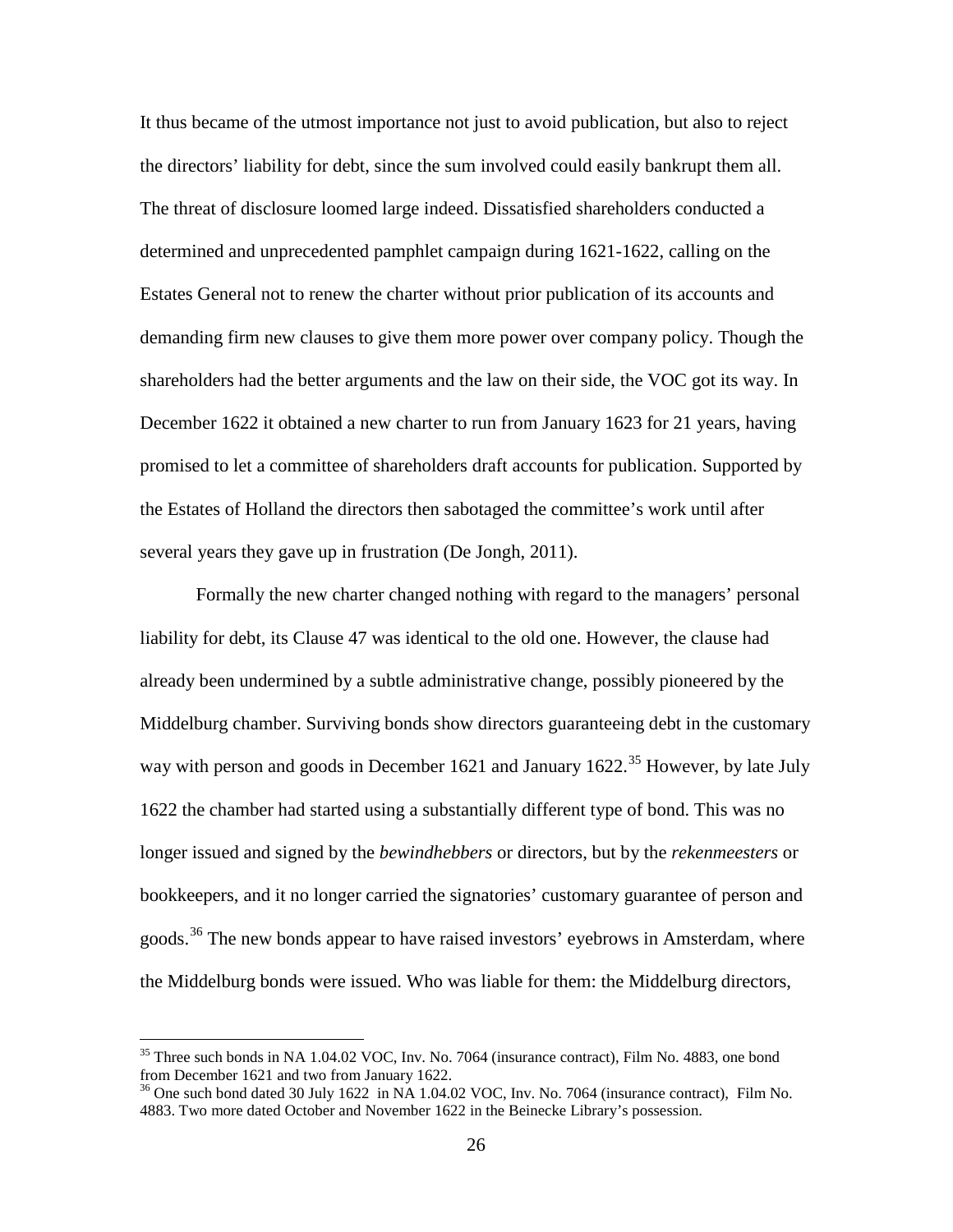their officials signing the obligations, or the Amsterdam directors placing the debt? To end the confusion the Amsterdam chamber passed a resolution in October 1623.<sup>[37](#page-27-1)</sup> The directors rejected creditors' claims that bond signatories were personally liable for the debt which it represented. However, the resolution continued, in order to quell any doubts the text of bonds would be rewritten to explicitly exclude a creditor's recourse to the signatories' person or possessions.

With this final, momentous step the directors incorporated limited liability in the VOC's governance structure, one of several unintended consequences of the financial constraints within which the company operated. We do not know exactly what emboldened directors to take this step. Given their ongoing, acrimonious debate with disgruntled shareholders it was not a good moment to ruffle investors' feathers, yet they did. Moreover, Middelburg had started issuing the new type of bonds six months before the Estates-General's decision about the charter renewal, so, though the formal rejection of unlimited liability followed the company acquiring quasi permanence, the initial steps towards that position had been taken well before. Presumably the VOC directors felt entitled to do this following the 1621 verdict of the Supreme Court of Holland and Zeeland in an unrelated court case. Originating as far back as 1608, this case turned on the question whether or not the Amsterdam directors were personally liable for the consequences of fictitious share transfers performed by fraudulent clerks in the chamber's books under their supervision. Overturning verdicts of lower courts, the Supreme Court finally rejected the claims of duped investors, ruling that the company

<span id="page-28-0"></span><sup>&</sup>lt;sup>37</sup> NA 1.04.02 VOC, Inv. No. 228, Revolutions Chamber Amsterdam, 25 October 1623.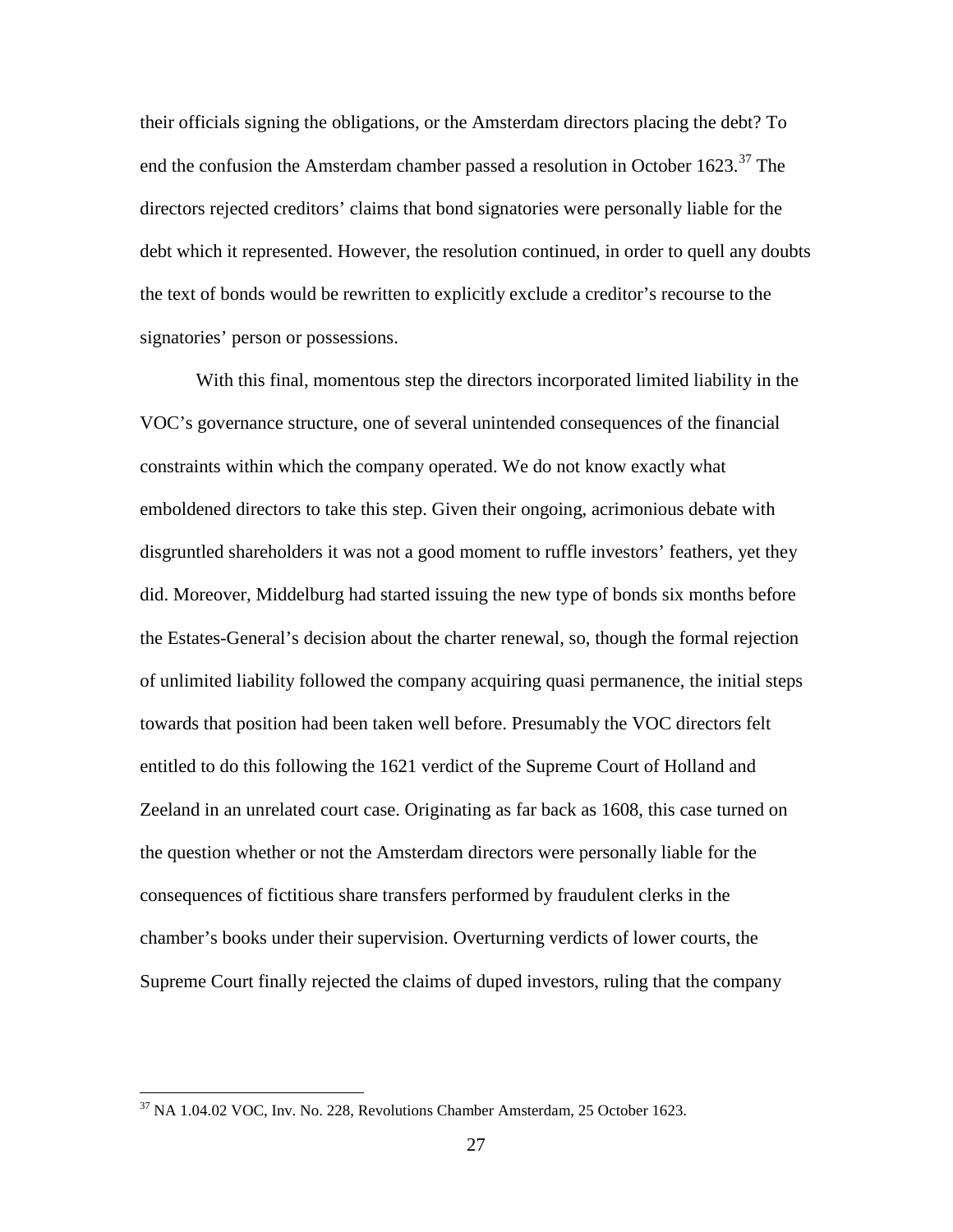was liable, not its directors. <sup>[38](#page-28-0)</sup> This suggests legal opinion had moved into the direction of according the VOC some form of legal personhood exhonerating directors of liability, and this may have inspired them to do the same for debt.

#### **CONCLUSION**

Our analysis of the VOC's first two decades in operation yields some surprising results. First of all, the company traded on a much bigger scale than its immediate predecessors, the early Asian ventures, but turnover, revenues, return on capital and return on assets were surprisingly low in comparison. This was a consequence of its policy of building a sufficiently strong overseas position, both to keep the competition at bay and to forge a monopoly in the spice trade. The financial structure underpinning that policy, revolving capital, was too weak to sustain it and locked the VOC in a continuous search to stretch available finance.

Our analysis has also highlighted that, during its initial two decades, the VOC discovered a number of serious flaws in its original design: the company's decentralised structure, the unwise reliance on circulating capital for fixed investment, the lack of a permanent capital, and the directors' unlimited liability for debt. These flaws surfaced under the pressure of operational circumstances, which included the small chambers' greater exposure to negative cash flows and the spice stocks inherited from preceding companies. However, the most important of those circumstances was a consequence of

<span id="page-29-0"></span><sup>&</sup>lt;sup>38</sup> NA 3.03.02 Hoge Raad, Inv. No. 714, Film No. 251, sentence 22 December 1621. For the Court of Holland's earlier verdict dated 22 December 1616, see NA 192 Hof van Holland, Inv. Nr. 640.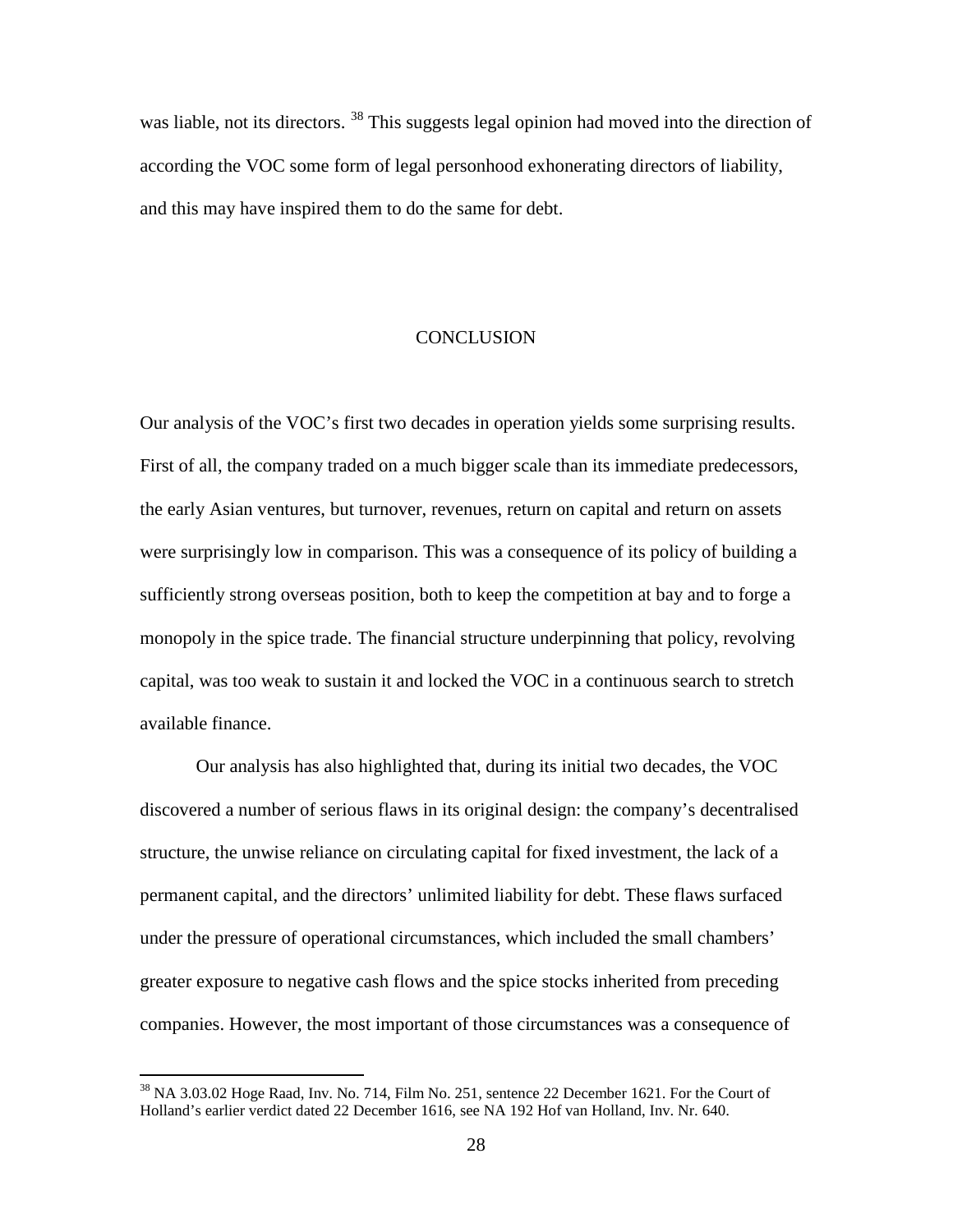the company's own policy: to establish a commanding presence overseas required heavy investment and, above all, a scale of operations which drained revenues and forced directors to choose between keeping large stocks or ruining their own market.

 Flaws and circumstances combined explain successive steps in the VOC's corporate evolution: the harmonization of the chambers' financial policy and its centralization in the hands of the Heren XVII from 1607, the 1612 acquisition of a permanent capital, the 1613 insurance contract, the 1617 mutual guarantee for debts contracted by directors, the issuing of bonds from other chambers by Amsterdam, and finally the 1623 rejection of directors' liability for company debt. Consequently, having acquired two key features of the modern corporation, that is to say the split between ownership and management and transferable shares, from the outset, the VOC obtained three more, i.e. a permanent capital, limited liability for directors and by extension legal personhood, step-by-step over a period of some twenty years. Thus the five features did not come as a package, as a coherent logical set. Nor did the adoption of one automatically lead to the adoption of the others in a process of natural legal evolution from simple partnerships via various forms of Roman law-based corporations to jointstock limited liability companies. Nor were the features a natural response to the challenges of the intercontinental trade, but the result of friction between financial constraints and operational demands. Since the constraints were determined by outside shareholders and creditors, the driving force behind the VOC's corporate evolution was ultimately its need to raise outside finance.

 If we accept this, we have to consider two wider implications. First, the long debate about the exact legal origins of modern corporations misses a vital point. The

29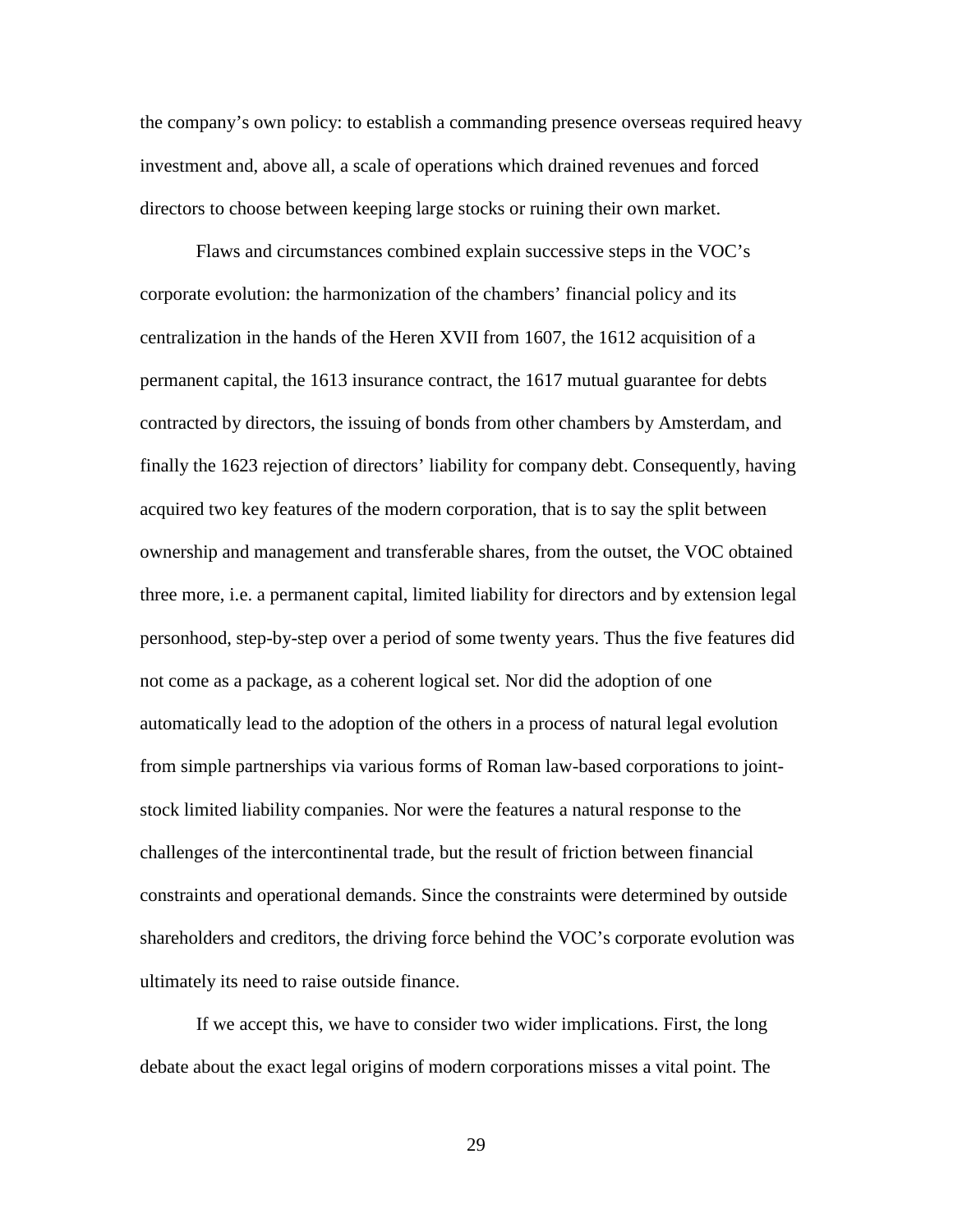process of corporate evolution was no doubt shaped by early modern businessmen and lawyers borrowing or modifying concepts from then-current legal and business practice to suit their needs. But the process derived its logic and driving force from the demands of outside finance, and not from a legal system. Tracing the exact antecedents of this or that corporate feature back in Roman law or common law makes sense only if we keep in mind that it was adopted or adapted for economic reasons, not legal ones. To borrow a term from design theory: legal form followed economic function, and not the other way around. The VOC's case does highlight, though, one important precondition for processes of institutional change such as this, namely freedom of contract, the freedom to choose the best solution from a range of alternatives. Having this enabled the VOC to swap the insurance contract for something better, the mutual guarantee, and then to improve on that by claiming directors' limited liability. By contrast, the EIC did not possess it, forcing the company to continue relying on the complicated and comparatively expensive insurance contracts until fundamental institutional changes during 1650s.

Second, we need to rethink current conceptions about the supposed superiority of Western legal constructs such as the corporation in establishing European dominance. For the corporation was really the Western solution to a specific Western problem, i.e. the need to attract outside finance through the market. Consequently societies with alternative ways of mobilizing resources, for instance through kinship or clan ties, did not develop similar corporations – but the point is really, to what extent could these alternative ties provide effective substitutes for Western institutions? There is no reason to suppose such ties a priori inferior to market-based formal legal constructs in facilitating key economic functions such as searching, contracting, monitoring, and

30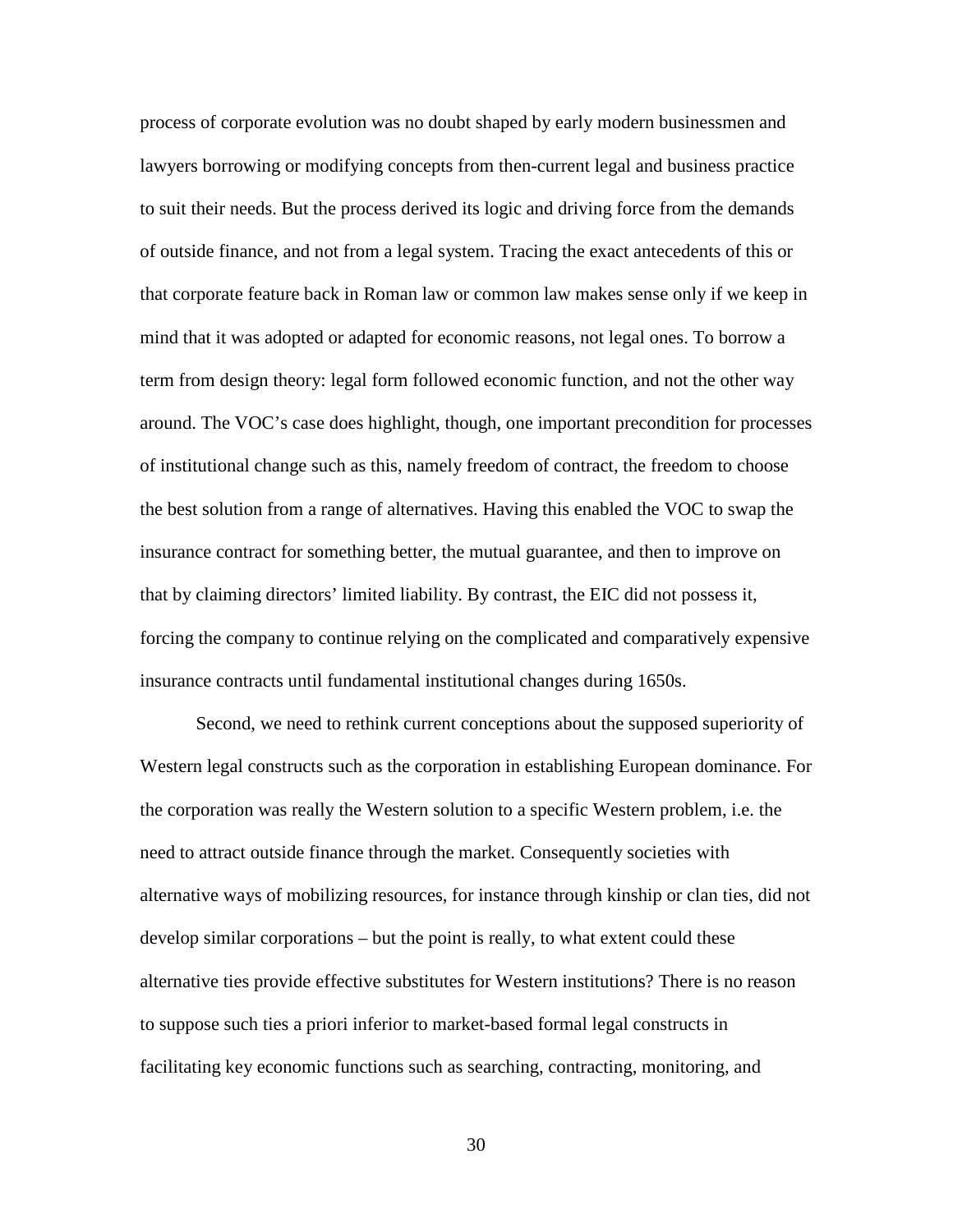enforcing. Indeed, they may have been superior, but as long as we keep looking for Western-style corporations we will not find business enterprises organized on the basis of such ties, nor will we be able to understand the advantages and disadvantages of alternative ways of organizing business compared to Western solutions. In short, we need to retrain our sights and the VOC example suggests that a good way to start is to examine the logic of a given concern's financial structure.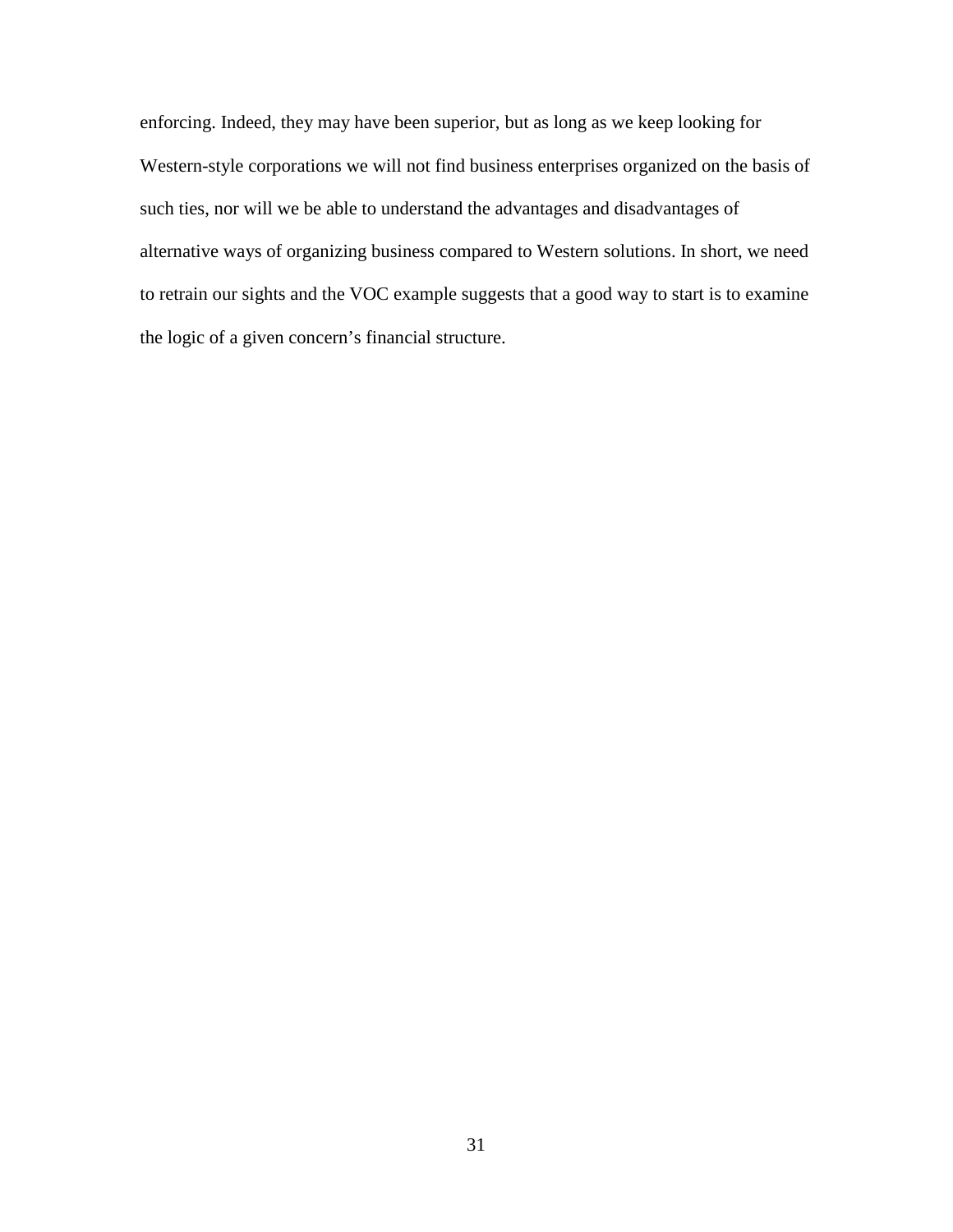#### REFERENCES

- *The Correspondence of Hugo Grotius*, P.C. Molhuysen, B.L. Meulenbroek, P.P. Witkam, H.J.M. Nellen, and C.M. Ridderikhoff, eds.<http://grotius.huygens.knaw.nl/years> (The Hague)
- Bruijn, Jaap R., Femme S. Gaastra, and Ivo Schöffer, 1979-1987, *Dutch-Asiatic shipping in the 17th and 18th centuries*, 3 vols., Nijhoff: The Hague.
- Chaudhuri, K.N., 1965, *The English East India Company: The Study of an Early Joint-Stock Company 1600-1640,* Cass: London.
- Clark, G.N., 1935, 'Grotius's East India mission to England', *Transactions of the Grotius Society* 20, 45-84.
- Colenbrander, Herman Theodoor, and W. Ph. Coolhaas, eds. 1919-1952. *Jan Pietersz. Coen, bescheiden omtrent zijn bedrijf in Indië*, 7 vols. Nijhoff: The Hague.
- Colenbrander, Herman Theodoor, 1934, *Jan Pietersz. Coen, levensbeschrijving*, Nijhoff: The Hague.
- Diamond, Michael R., 1991, *Managing and operating a closely held corporation*, Wiley: New York
- Frentrop, Paul. 2003. *A history of corporate governance, 1602-2002*, Deminor : Brussels.
- Froot, Kenneth A., David S. Scharfstein and Jeremy C. Stein, 1993. "Risk management: coordinating corporate investment and financing policies", *The Journal of Finance* 48, 1629-1658
- Gaastra, Femme, 2007, *De geschiedenis van de VOC*, Walburg Pers: Zutphen.
- Gelderblom, Oscar, Abe de Jong and Joost Jonker, 2011, 'An Admiralty for Asia. Isaac le Maire and conflicting conceptions about the corporate governance of the VOC', in: Jonathan G.S. Koppell, Ed., *The Origins Of Shareholder Advocacy* Palgrave Macmillan: New York, 29-60.
- Gelderblom, Oscar, Abe de Jong and Joost Jonker, 2012, 'The VOC insurance contract of 1613', working paper.
- Gelderblom, Oscar and Joost Jonker, 2004, "Completing a financial revolution: The finance of the Dutch East India trade and the rise of the Amsterdam capital market, 1595-1612", *The Journal of Economic History* 64, 641-672.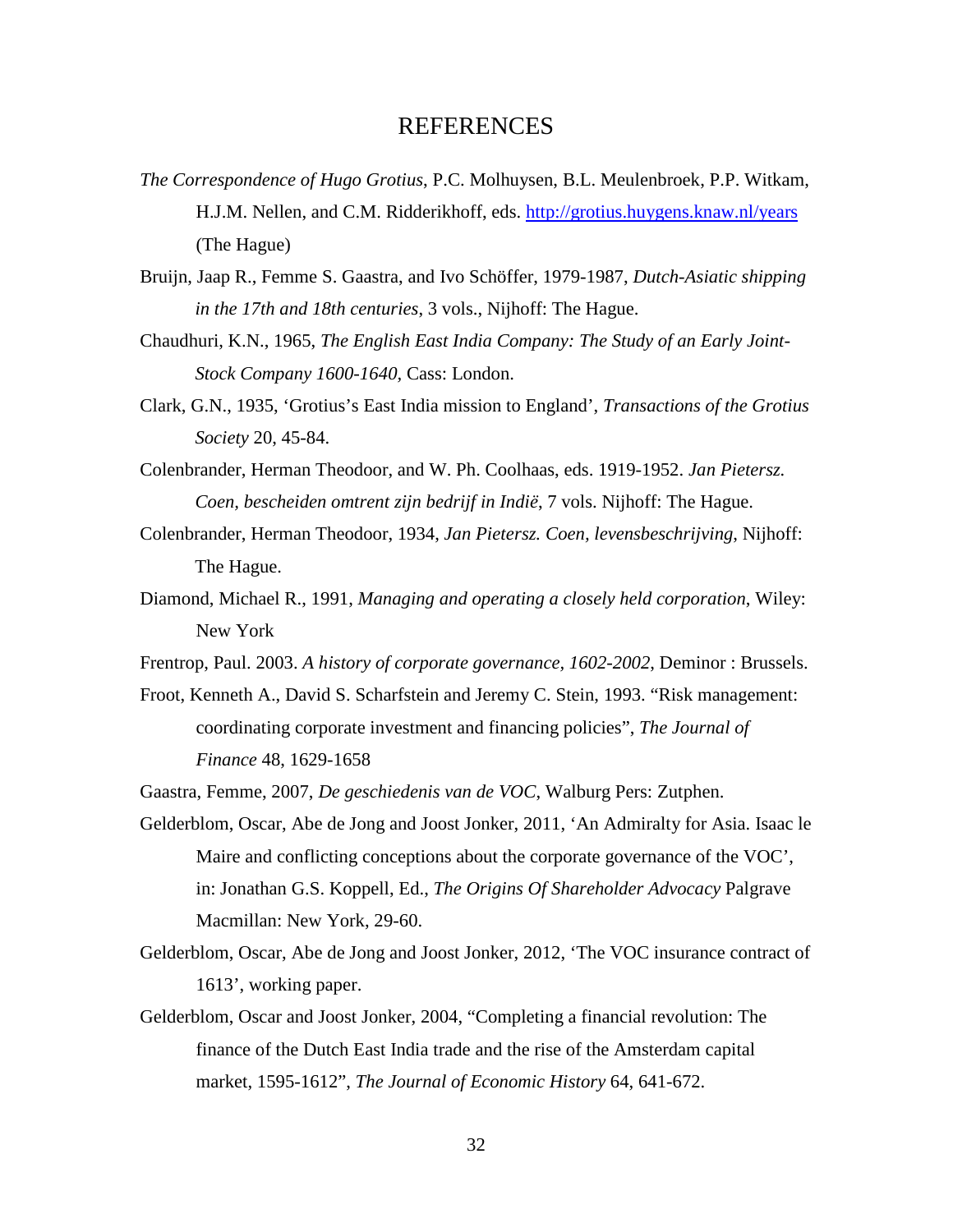- Hansmann, Henry and Reinier Kraakman, 2000, The essential role of organizational law, *The Yale Law Journal* 110, 387-440.
- Hansmann, Henry and Reinier Kraakman, 2004, "What is corporate law?" In Reinier R. Kraakman, Paul Davies, Henry Hansmann, Gerard Hertig, Klaus J. Hopt, Hideki Kanda and Edward B. Rock, *The anatomy of corporate law; A comparative and functional approach*, Oxford University Press: Oxford, 1-19.
- Hansmann, Henry, Kraakman, Reinier H. and Squire, Richard C. 2006. "Law and the Rise of the Firm". *Yale Law & Economics Research Paper* No. 326. Available at SSRN: http://ssrn.com/abstract=873507 or<http://dx.doi.org/10.2139/ssrn.873507>
- Harris, Ron, 2000, *Industrializing English law: Entrepreneurship and business organization, 1720-1844*, Cambridge: Cambridge University Press.
- Harris, Ron. 2010. "Law, Finance and the First Corporations", In James J. Heckman, Robert L. Nelson, L. Cabatingan, eds., *Global Perspectives on the Rule of Law* Routledge-Cavendish: Abingdon, 145-172.
- Heer, Cornelis de, 1929, *Bijdrage tot de financiëele geschiedenis der Oost-Indische Compagnie*, Carpa: Rotterdam.
- Heijer, Henk den, 2005, *De geoctrooieerde compagnie. De VOC en WIC als voorlopers van de naamloze vennootschap*, Kluwer: Deventer.
- Jong, Michiel de, 2005, *'Staat van oorlog'. Wapenbedrijf en militaire hervorming in de Republiek der Verenigde Nederlanden, 1585-1621,* Verloren: Hilversum.
- Jongh, J. M., de, 2011, 'Shareholder activists avant la lettre, the "complaining parcitipants" in the Dutch East India Company, 1622-1625', in: Jonathan G.S. Koppell, ed., *Origins of shareholder advocacy*, Palgrave Macmillan: New York, 61-88
- Korte, J.P. de, 1984, *De jaarlijkse financiële verantwoording in de Verenigde Oostindische Compagnie*, Nijhoff: Den Haag.
- Kraakman, Reinier R., Paul Davies, Henry Hansmann, Gerard Hertig, Klaus J. Hopt, Hideki Kanda and Edward B. Rock, 2004, *The anatomy of corporate law; A comparative and functional approach*, Oxford University Press: Oxford.
- Kuran, Timur. 2010a. *The Long Divergence: How Islamic Law Held Back the Middle East.* Princeton University Press: Princeton.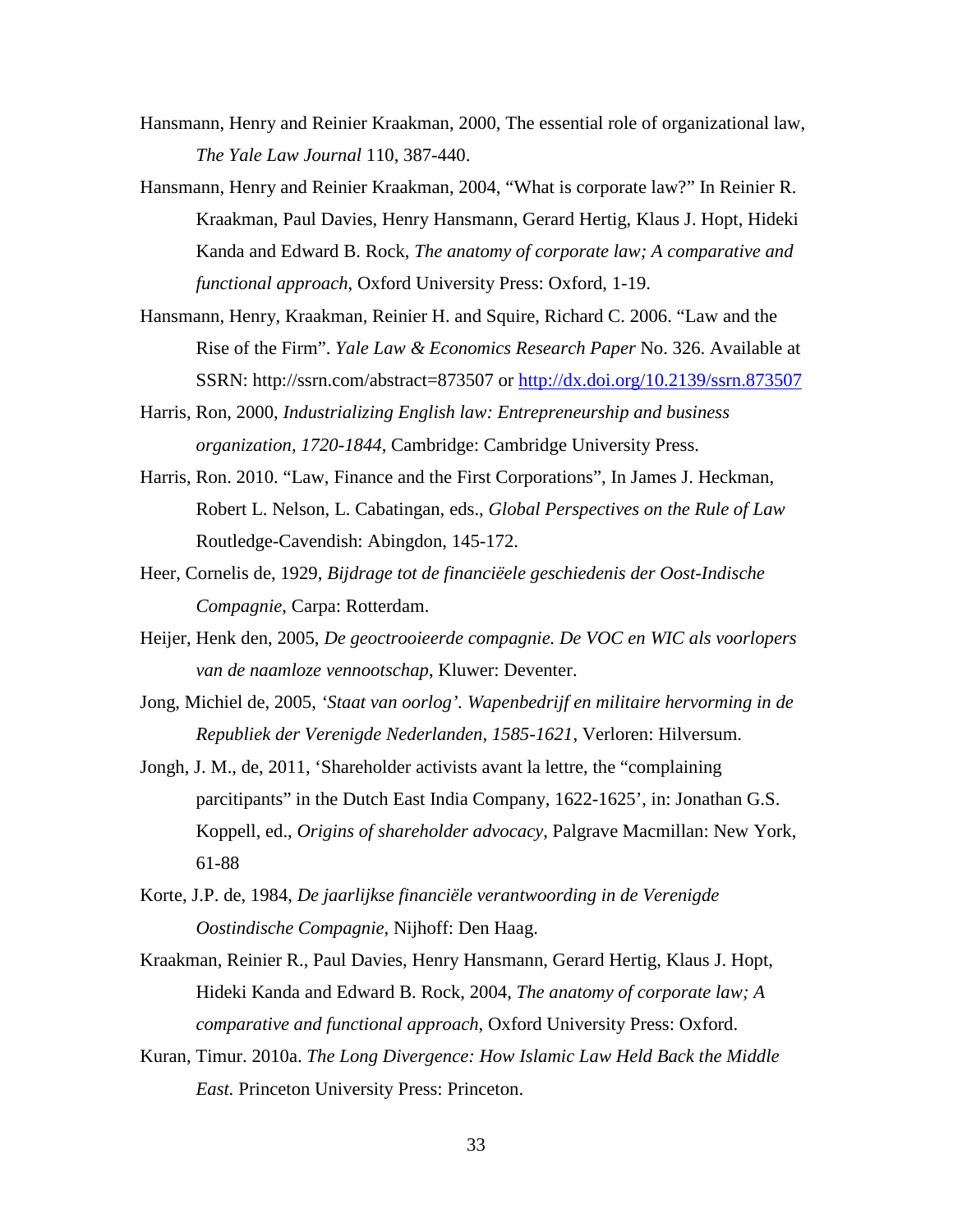- Kuran, Timur. 2010b. "The Scale of Entrepreneurship in Middle Eastern History: Inhibitive Roles of Islamic Institutions." In William J. Baumol, David S. Landes, and Joel Mokyr (Eds.), *Entrepreneurs and Entrepreneurship in Economic History.* Princeton University Press: Princeton, 62-87.
- Levine, Ross, 2005, 'Finance and growth: theory and evidence', in: *Handbook of Economic Growth*, Philippe Aghion and Steven N. Durlauf (eds.), Vol. 1, Part A, 865-934.
- Nellen, Henk, 2007, *Hugo de Groot. Een leven in strijd om de vrede, 1583-1645*, Balans: Amsterdam.
- Parthesius, Robert, 2010. *Dutch Ships in Tropical Waters. The development of the Dutch East India Company (VOC) shipping network in Asia 1595-1660*, Amsterdam University Press: Amsterdam.
- Robinson, Joan, 1952, *The rate of interest and other essays*, MacMillan: London
- Sainsbury, E.B., 1907-1938, *A Calendar of the Court Minutes etc. of the East India Company 1635-1679*, Oxford University Press: Oxford, 11 vols.
- Sainsbury, W.N., 1892, *Calendar of State Papers, colonial series, East Indies, China, Japan and Persia* (London), reprinted by: Kraus (Vaduz 1964-1978).
- Schalk, Ruben, 2010, "Financing the Dutch Golden Age: The market for credit in Enkhuizen, 1580-1700", *Unpublished MA Thesis*, Utrecht University.
- *Shareholder Rights at 400, Commemorating Isaac Le maire and the First Recorded Expression of Investor Advocacy*, APG: s.l. 2009.
- Smith, Adam, 1776, *An inquiry into the nature and causes of the wealth of nations*, Bantam Classics: New York (2003).
- Shleifer, Andrei and Robert W. Vishny, 1997, 'A survey of corporate governance', *The Journal of Finance* 52, 737-783.
- Stapel, F.W. and E.L.G. den Dooren de Jong, 1928, "Bijdragen tot de geschiedenis der zeeverzekering. I. De zeeverzekering der Vereenigde Oostindische Compagnie", *Het Verzekeringsarchief* IX, 1928, 81-108.
- Steensgaard, Niels, 1982, "The Dutch East India Company as an institutional innovation" In Maurice Aymard, ed., *Dutch capitalism and world capitalism* Cambridge University Press: Cambridge, 235-257.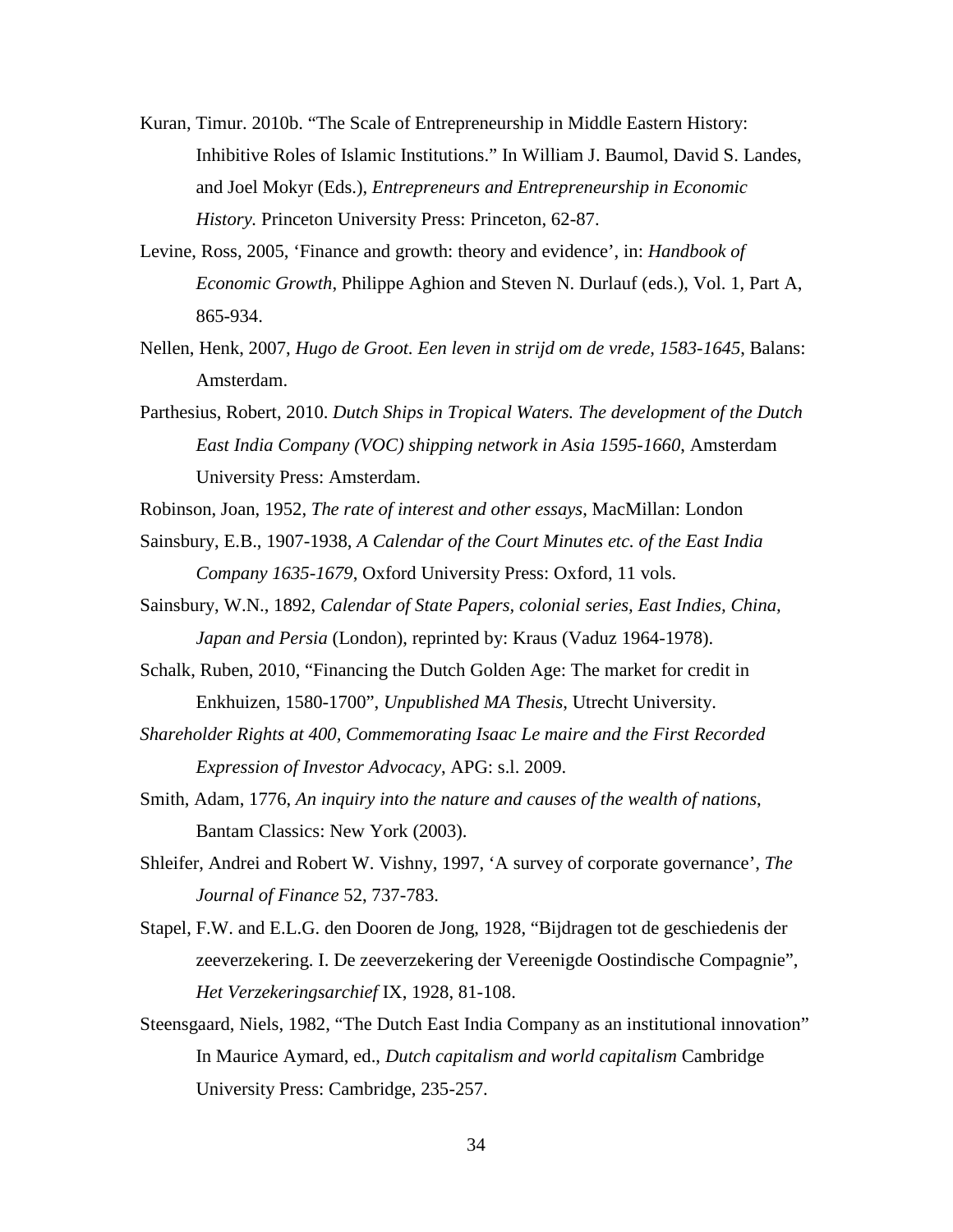- Van Brakel, Simon, 1908, *De Hollandsche handelscompagnieën der zeventiende eeuw, hun ontstaan-hunne inrichting*, Nijhoff: The Hague.
- Van Dam, Pieter, 1927, *Beschryvinge van de Oostindische Compagnie*, edited by F.W. Stapel, Nijhoff: The Hague, Vol. I.
- Dillen, J.G. van, 'Isaac le Maire en de handel in actiën der Oost-Indische Compagnie', *Economischhistorisch jaarboek* 16 (1930) 1-165.
- Van Dillen, J.G., 1958, *Het oudste aandeelhoudersregister van de Kamer Amsterdam der Oost-Indische Compagnie*, Nijhoff: The Hague.
- Van der Chys, J.A., 1854, *De stichting der Vereenigde O.I. Compagnie*, Engels: Leiden.
- Van der Heijden, Egidius J.J., 1908, *De ontwikkeling van de naamlooze vennootschap in Nederland vóór de codificatie*. Van der Vecht: Amsterdam.
- Van Niekerk, J.P., 1998, *The development of the principles of insurance law in the Netherlands from 1500-1800*, Juta & Co: Pretoria, two vols.
- Veenendaal, A.J., 1962, *Johan van Oldenbarnevelt. Bescheiden betreffende zijn staatkundig beleid en zijn familie. Vol. 2 1602-1613.* Nijhoff: The Hague.
- Veenendaal, A.J., 1967, *Johan van Oldenbarnevelt. Bescheiden betreffende zijn staatkundig beleid en zijn familie. Vol. 3 1614-1620.* Nijhoff: The Hague.
- Ville, Simon P. and S.R.H. Jones, 1996, 'Efficient transactors or rent-seeking monopolists? The rationale for early chartered trading companies', *The Journal of Economic History* 56, 898-915.
- Vries, Jan de, 2003, "Connecting Europe and Asia: A Quantitative Analysis of the Caperoute Trade, 1497-1795" in: Dennis O. Flynn, Richard. von Glahn, and Artúro Giraldez, eds. *Global Connections and Monetary History, 1470-1800*, Ashgate: Aldershot, 35-105.
- Rees, O. van, 1868, *Geschiedenis der koloniale politiek van de Republiek der Vereenigde Nederlanden*, Kemink: Utrecht.
- Witteveen, Menno, 2011, *Antonio van Diemen. De opkomst van de VOC in Azië*. Pallas Publicaties: Amsterdam.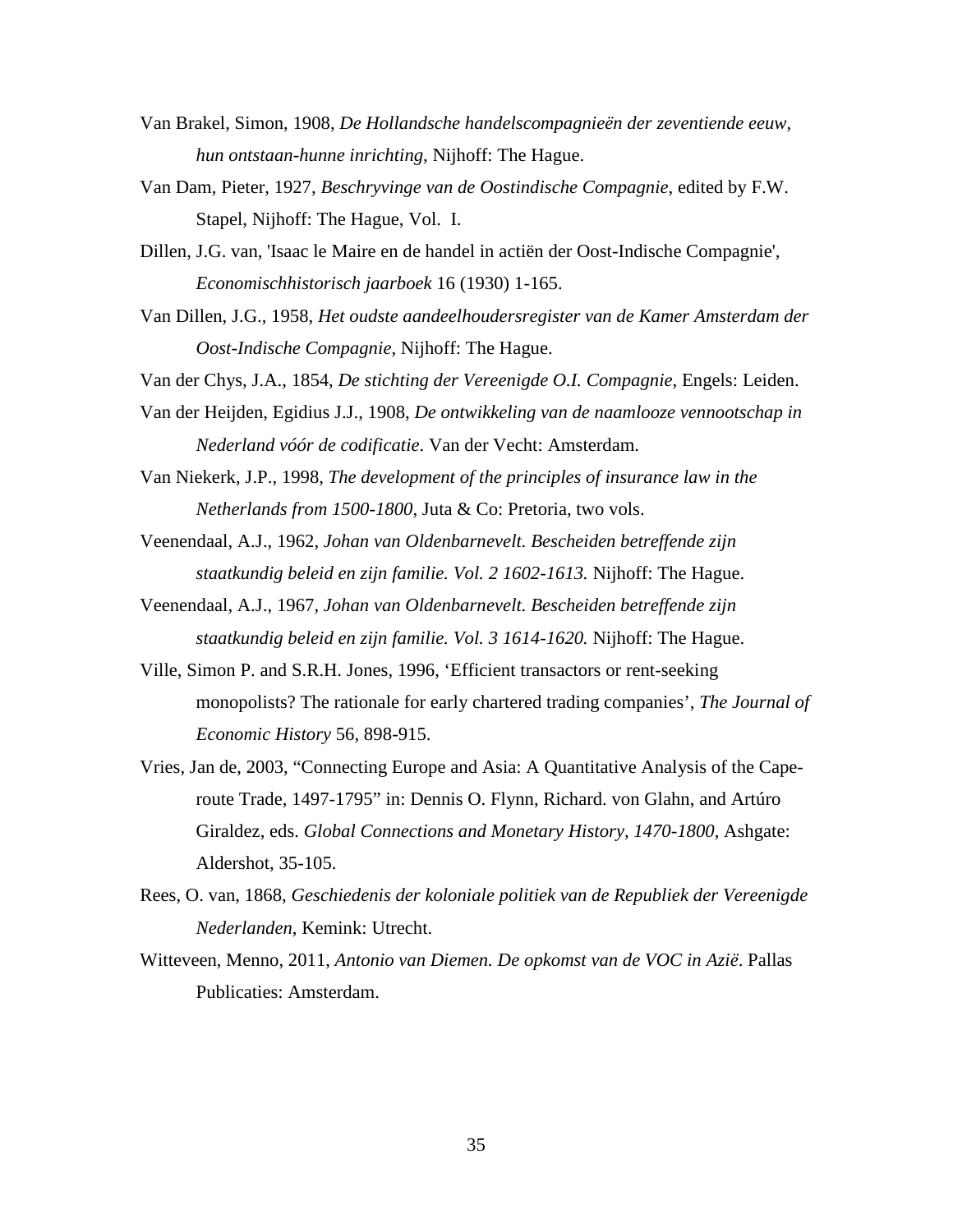## FIGURES

*Figure 1: Debt raised by directors of the Amsterdam Chamber of the VOC, August 1602- May 1608*



*Figure 2: Average duration (in days) of return voyages to Asia and the number of ships that stayed there, per year of departure from Dutch Republic*



Source: Bruijn et al (1987); the calculated duration does not include the ships remaining in Asia.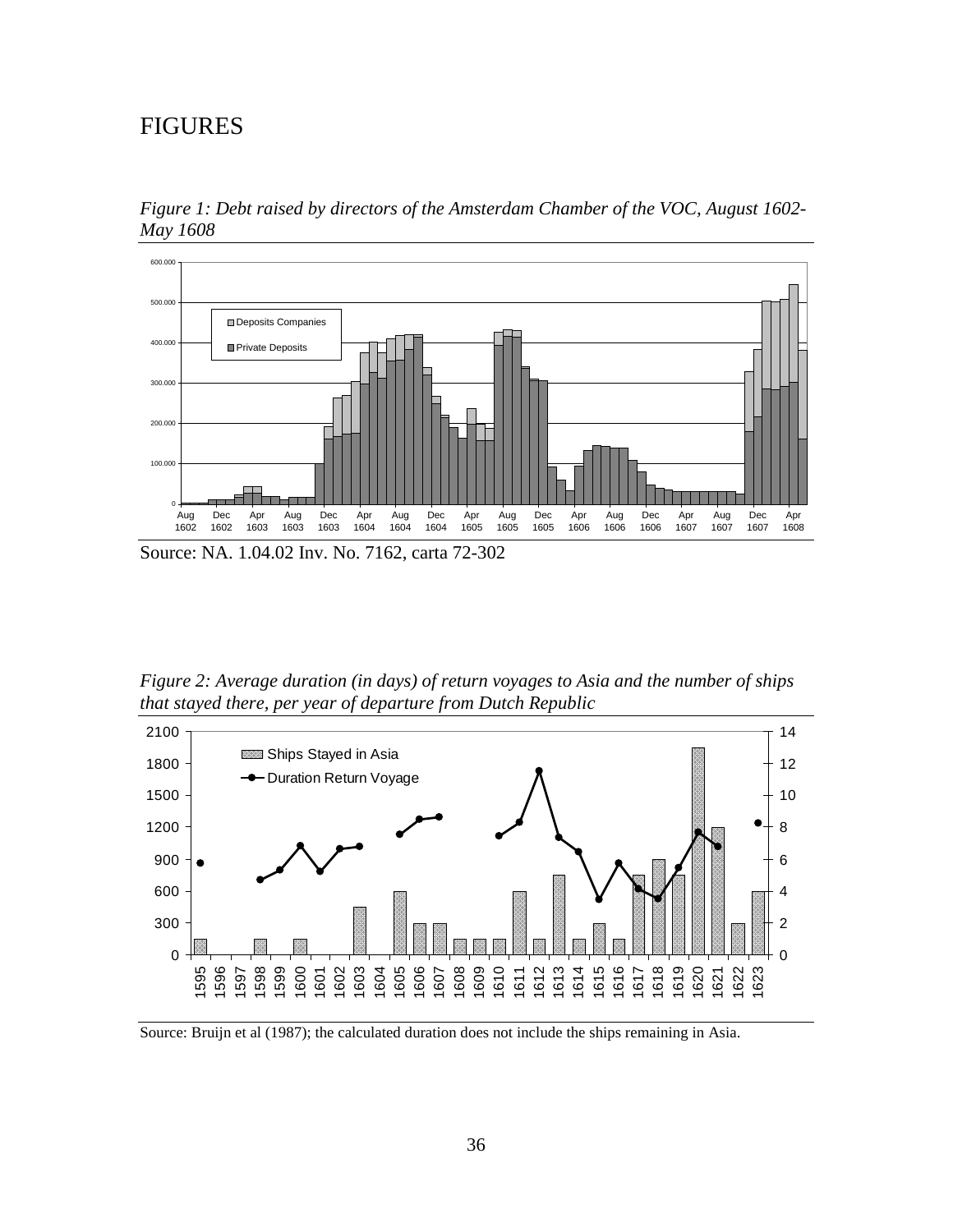

*Figure 3: Estimated annual sales revenues and expenditure on the equipment of VOC fleets, 1602-1622.*

Source: Appendix 1



*Figure 4: Debt Outstanding of the VOC Chambers, 1620-1623*

Source: NA 1.04.02 VOC, Inv. No. 100, Resolutions Heren XVII, fol. 550-551, 591, 599, 650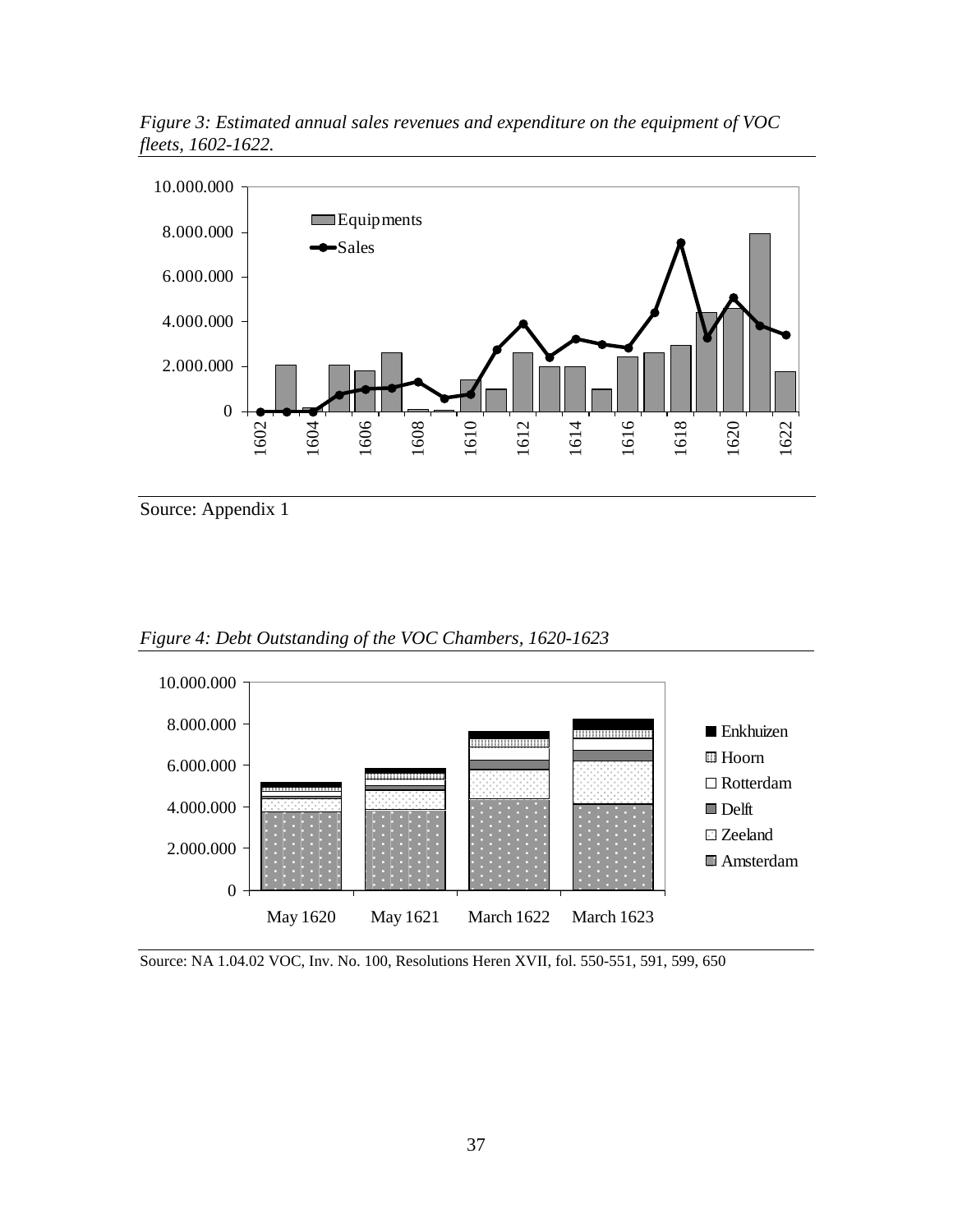# Tables

| Period                        | <b>Wages</b> | <b>Other Costs</b> | <b>Commission</b> | <b>Total</b> |
|-------------------------------|--------------|--------------------|-------------------|--------------|
| Dec $1606 - \text{Jul } 1608$ | 137,053      | 22,267             | 32.540            | 191,860      |
| Aug 1608 - Feb 1609           | 14,396       | 9.425              | $\theta$          | 23,821       |
| Mar 1609 - Aug 1609           | 39,406       | 1,700              | 17,862            | 58,968       |
| Sep 1609 - Feb 1610           | 42,513       | 4,783              | $\Omega$          | 47,296       |
| Mar $1610 - Aug 1610$         | 34.744       | 9.616              | $\Omega$          | 44,360       |
| Sep 1610 - Jul 1611           | 24.492       | 44.126             | $\Omega$          | 68,618       |
| <b>Total</b>                  | 292,604      | 91,917             | 50,402            | 434,923      |

*Table 1: VOC Zeeland, Bills paid for Returned Ships, December 1606- July 1611*

Source: NA 1.04.02 VOC, Inv. No. 11349, carta 61, 62, 75, 97, 119-120, 137-139

#### *Table 2: The estimated annual cost of the VOC's military effort in Asia, 1609*

| <b>Expenses</b> | Amount  |
|-----------------|---------|
| soldiers        | 120,000 |
| <b>Sailors</b>  | 90,000  |
| provisions      | 100,000 |
| fortifications  | 50,000  |
| depreciation    | 60,000  |
| <b>Total</b>    | 420,000 |

Source: Van Dam (1927) Vol. 1.2, p. 525-526

*Table 3: Dividends in kind paid to the shareholders of the Zeeland Chamber, 1609-1612*

| <b>Period</b>         | <b>Pepper</b> | Mace     | <b>Nutmeg</b> | Total   |
|-----------------------|---------------|----------|---------------|---------|
| Mar 1609 – Aug 1609   | 19,647        | $\theta$ | $\theta$      | 19,647  |
| Sep 1609 – Feb 1610   | 63,532        | $\Omega$ | $\Omega$      | 63,532  |
| Mar $1610 - Aug 1610$ | 1,630         | 0        | $\Omega$      | 1,630   |
| Sep 1610 - Jul 1611   | 115,386       | 10,213   | $\Omega$      | 125,598 |
| Aug 1611 - Jul 1612   | 94.996        | 43,606   | 116,072       | 254,674 |
| Sep 1612 - Nov 1612   | 0             | 0        | 36,133        | 36,133  |
| <b>Total</b>          | 295,191       | 53,818   | 152,205       | 501,214 |

Source: NA 1.04.02 VOC, Inv. No. 11349, *Copieboek rekeningen Zeeland*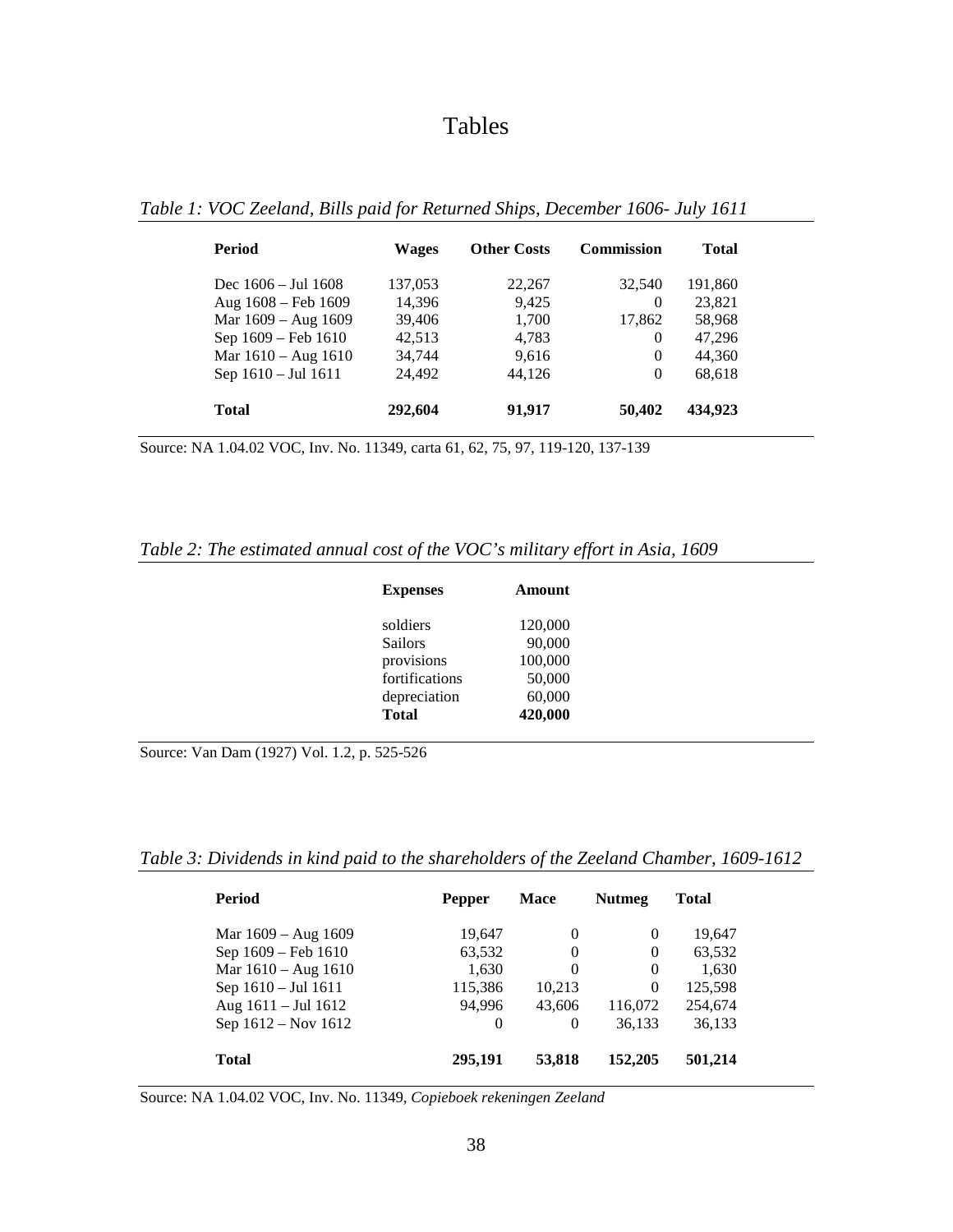## **Appendix 1**

## **The Finances of the VOC, 1602-1623**

As explained in the main text, so as to better understand how the VOC evolved as a corporation we collected and, where necessary, reconstructed the financial data from the company's first two decades. Until now scholars have accepted De Korte's expert opinion (De Korte 1983/2000), that the scarcity of administrative data for the period up to 1640 prevents a reconstruction of annual income and expenditure, let alone for details such as financial resources, operating costs, and profitability. According to us there is a way out, however, at least for the years 1602-1623. We started by estimating the cash flow. This can be done by combining the data on outward and inward shipping collected by Bruijn et al. (1987) with the cost of equipments and revenues from sales as recorded in surviving ledgers of individual chambers on one hand, and on the other with information from financial reports submitted by the Zeeland chamber to the general board, the *Heren XVII*, between 1608 and 1612. We did this assuming that data on individual ships or chambers may be made to stand for the company as a whole because of the VOC's practice to allocate costs and revenues, evenly to its six chambers, each according to their share in the original capital: Amsterdam 50 per cent, Zeeland 25 per cent, Rotterdam, Delft, Hoorn, and Enkhuizen 6.25 per cent each. These shares also served as the basis for calculating the directors' income, a percentage of fitting costs and sales revenues, so they saw to it that their chamber got its due. Since accounts for successive outward fleets were kept separate, fitting costs or revenues per ton from one chamber's ship may therefore be taken as a guide for the other ships in that same fleet. Wherever possible we have refined the cash flow estimates with occasionally available data on total fleet size at a given moment, cargoes of individual ships, short-term debt, the cost of refitting returned ships, and dividend payments to shareholders.

39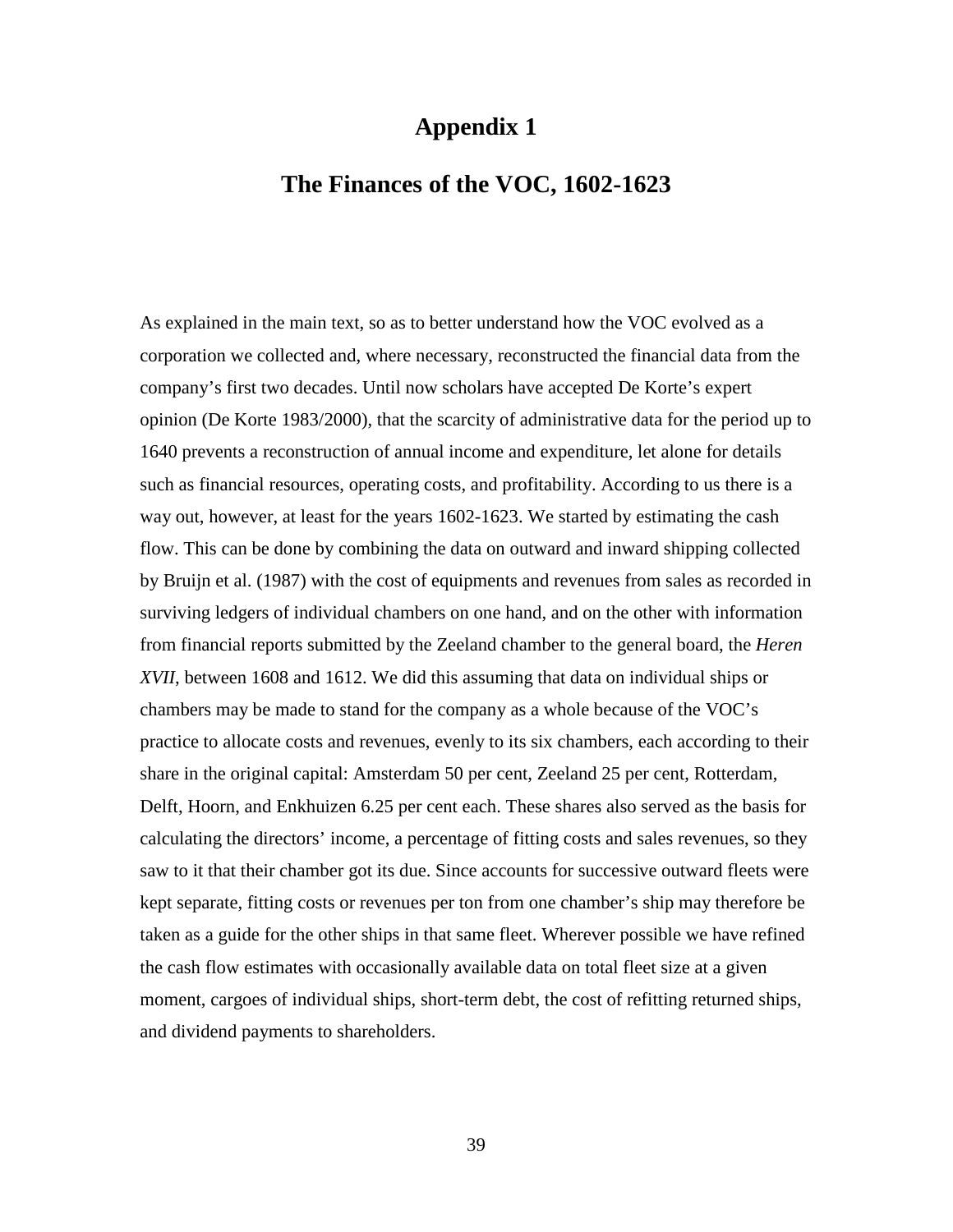### EQUIPMENTS

The fourteen ships sent out in 1602 under Van Warwijck were administered by the VOC, but they belonged to the shareholders in one of the company's forerunners. The company's own first three fleets sailed in **1603**, **1605** and **1606** and were funded by shareholders' subscriptions. Van Dam (1977) and surviving accounts of the chambers of Zeeland and Enkhuizen yield the fitting costs of all chambers except Hoorn.<sup>[39](#page-29-0)</sup> Based on the average costs of 31 ships of the five chambers we estimate the value of the three ships Hoorn contributed to the first three fleets, plus the one ship which sailed from Amsterdam in 1604. Total cost of the **1607** fleet can be estimated by extrapolating the known costs of ten ships from Amsterdam and Zeeland to the four ships equipped by Rotterdam, Hoorn, and Delft.<sup>[40](#page-41-0)</sup>

During **1608** and **1609** a total of only three small ships (250, 80, and 80 tons) sailed for Asia from Amsterdam. We do not know their cost. Based on the average value for all ships sailing between 1603 and 1607 (approximately 350 guilders per ton) the three ships' cost may have totalled 143,500 guilders. In 1610 Enkhuizen equipped two small ships (100 and 120 tons) for 74,319 guilders.<sup>[41](#page-41-1)</sup> Combining this information, we estimate the total value of the two ships in 1608 at 100,000 guilders, and that of the ship in 1609 at 50,000 guilders.

<span id="page-41-2"></span>We know the value of five of the nine ships of Pieter Both's fleet of **1610**, two from Enkhuizen and three from Zeeland, but not of the four from Amsterdam. The equipment cost of the two Enkhuizen ships was relatively low because they sailed without silver, so we have used the average value of the three Zeeland ships as proxy for

<sup>&</sup>lt;sup>39</sup> Enkhuizen: NA 1.04.02 VOC, Inv. No. 14854-I, fol. 169; inlaid sheaf of papers, fol. 595. Zeeland: NA 1.04.02 VOC, Inv. No. 11349, carta 62 and Inv. No. 13784, carta 141-142. Amsterdam: De Korte, *Jaarlijkse*, p. 10. Delft and Rotterdam: Van Dam, *Beschrijvinge*, Vol. 1.1, p. 224.

<span id="page-41-0"></span><sup>&</sup>lt;sup>40</sup> Zeeland: NA 1.04.02 VOC, Inv. No. 11349, carta 62, Inv. No. 13784, carta 141-142. Amsterdam: De Korte, *Jaarlijkse*, p. 10. In July 1608 the Zeeland Chamber registered 32,540 guilders' worth of commission fees 'for the fourth equipment paid to the other chambers': NA 1.04.02 VOC, Inv. No. 11349, carta 59-60. At the usual 1 per cent rate these fees would imply the six chambers spending a total of 3.25 million guilders on the fourth fleet, that is to say about 600,000 guilders more than our estimate. We cannot account for this difference.

<span id="page-41-1"></span><sup>41</sup> NA 1.04.02 VOC, Inv. No. 14854-I, fol. 169.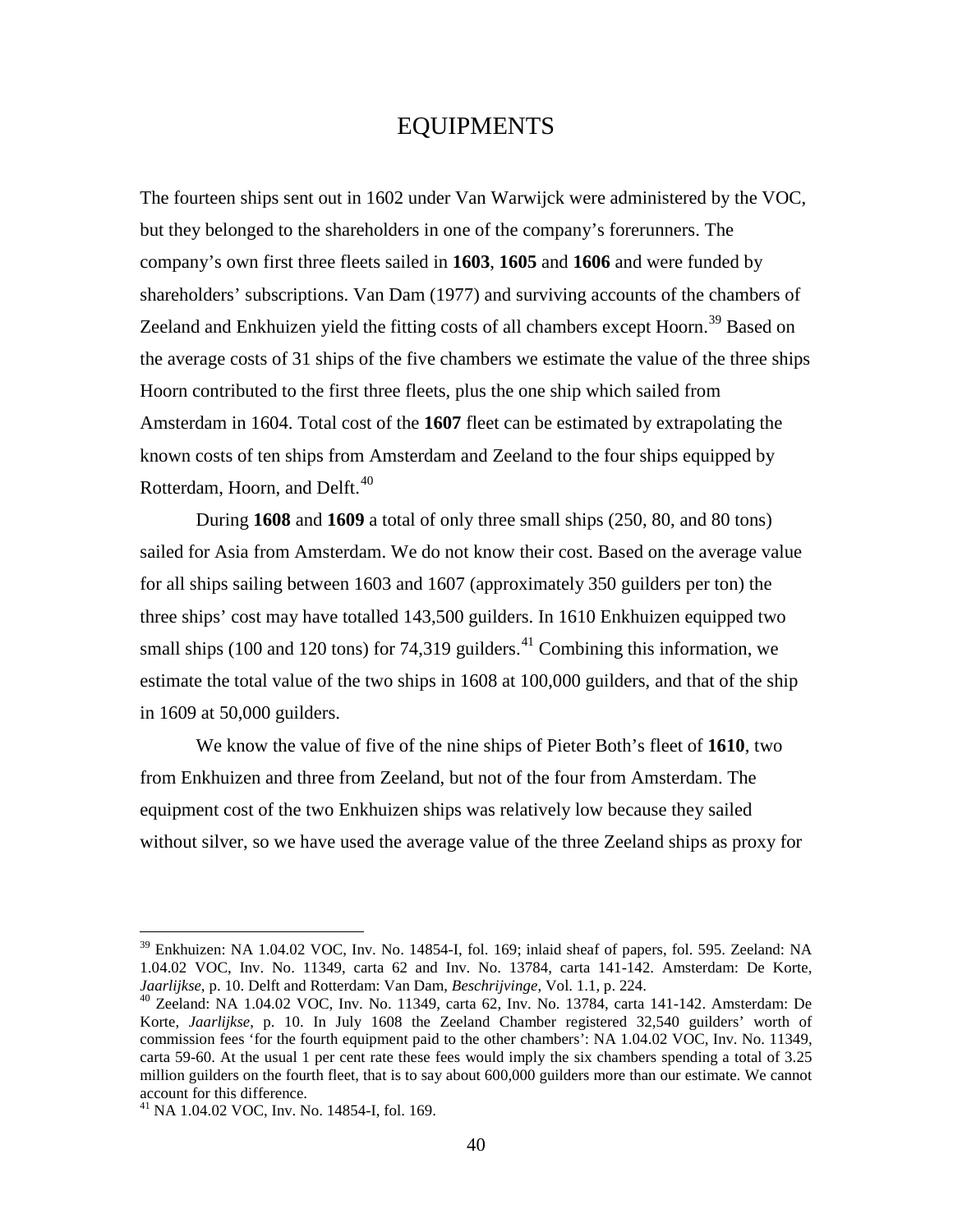the value of the four ships from Amsterdam, which undoubtedly carried silver as well.<sup>[42](#page-41-2)</sup> As for the small fleet sailing under Brouwer in **1610/11**, the Zeeland ship in it had cost 212,870 guilders and we assume the two Amsterdam ships to have cost the same. In **1611** Amsterdam and Enkhuizen dispatched one ship each under Reael. The 'Bantam' from Enkhuizen probably cost 162,195 guilders.<sup>[43](#page-42-0)</sup> We assume the ship from Amsterdam to have cost the same as the  $1610/1611$  Zeeland ship, i.e. 212, 870 guilders.<sup>[44](#page-42-1)</sup>

In September 1612 Zeeland recorded the contribution of each chamber to the seventh fleet of 14 ships under Blok during **1611/12**: Amsterdam 1.8 million guilders, Zeeland 426,374 guilders, Rotterdam 227,303 guilders, and Enkhuizen 321,857 guilders.[45](#page-42-2) Zeeland's detailed account lacks a separate entry for two more ships sailing from Amsterdam under Coen in May 1612, so we assume their cost to have been included in the total for the seventh fleet.

We estimate the value of the fleets of **1613** and **1614** from a VOC request for financial support submitted to the Estates General in 1614. The company argued that recent fleets had averaged 10 to 12 ships for a total value of 1.8 to 2 million guilders per fleet. These fleets were said to have carried between 500,000 to 600,000 guilders' worth of silver.<sup>[46](#page-42-3)</sup> On the basis of these reported figures we set the value of each fleet at 2 million guilders. To estimate the cost of the five-ship fleet of **1615** we extrapolate the figure for the two Zeeland ships (393,000 guilders) to yield a total of 984,000 guilders, which tallies with the value of the two previous fleets.  $47$ 

The costs of the three fleets sailing in **1616** and **1617** plus three ships setting out early in 1618 can be estimated by extrapolating the value of four ships from Zeeland and

 $^{42}$  The two ships from Enkhuizen carried 2,820 guilders in silver: NA 1.04.02 VOC, I Inv. No. 14854-I, fol. 169. Zeeland reported that admiral Both's fleet, which included the two Enkhuizen ships, carried a total of 709,000 guilders, and the five ships of Brouwer and Reael (1610-1611), 601,600 guilders: NA 1.04.02 VOC, Inv. No. 11349, accounts Zeeland, Carta 142. <sup>43</sup> Calculating commission fees in 1612, Zeeland recorded a total cost of 321,857 for the *Patania* from

<span id="page-42-0"></span>Enkhuizen (which sailed under Blok in 1612), but subtracted 162,195 guiders for expenses during 1611. An Enkhuizen ledger has the same amount of 321,857 guilders for the *Bantam* and *Patania* combined. Taken

<span id="page-42-1"></span><sup>&</sup>lt;sup>44</sup> Check: silvervalue Bantam from Enkhuizen: if it is zero or close to zero estimate of silver in ships from *other chambers needs to be adjusted.*

<span id="page-42-2"></span>

<span id="page-42-5"></span><span id="page-42-3"></span><sup>&</sup>lt;sup>46</sup> Van Dam, *Beschrijvinge*, Vol. 1.2, p. 524. The one Enkhuizen ship whose exact value we know had cost about 100,000 guilders, much lower than the value per ship in the VOC's figure. However, financial constraints had forced Enkhuizen to dispatch its ship without any silver (Schalk 2010).

<span id="page-42-4"></span><sup>&</sup>lt;sup>47</sup> The two ships from Isaac Lemaire's Austraelsche Compagnie, *Eendracht* and *Hoorn*, have of course been excluded from our calculations for 1615, since they did not belong to the VOC.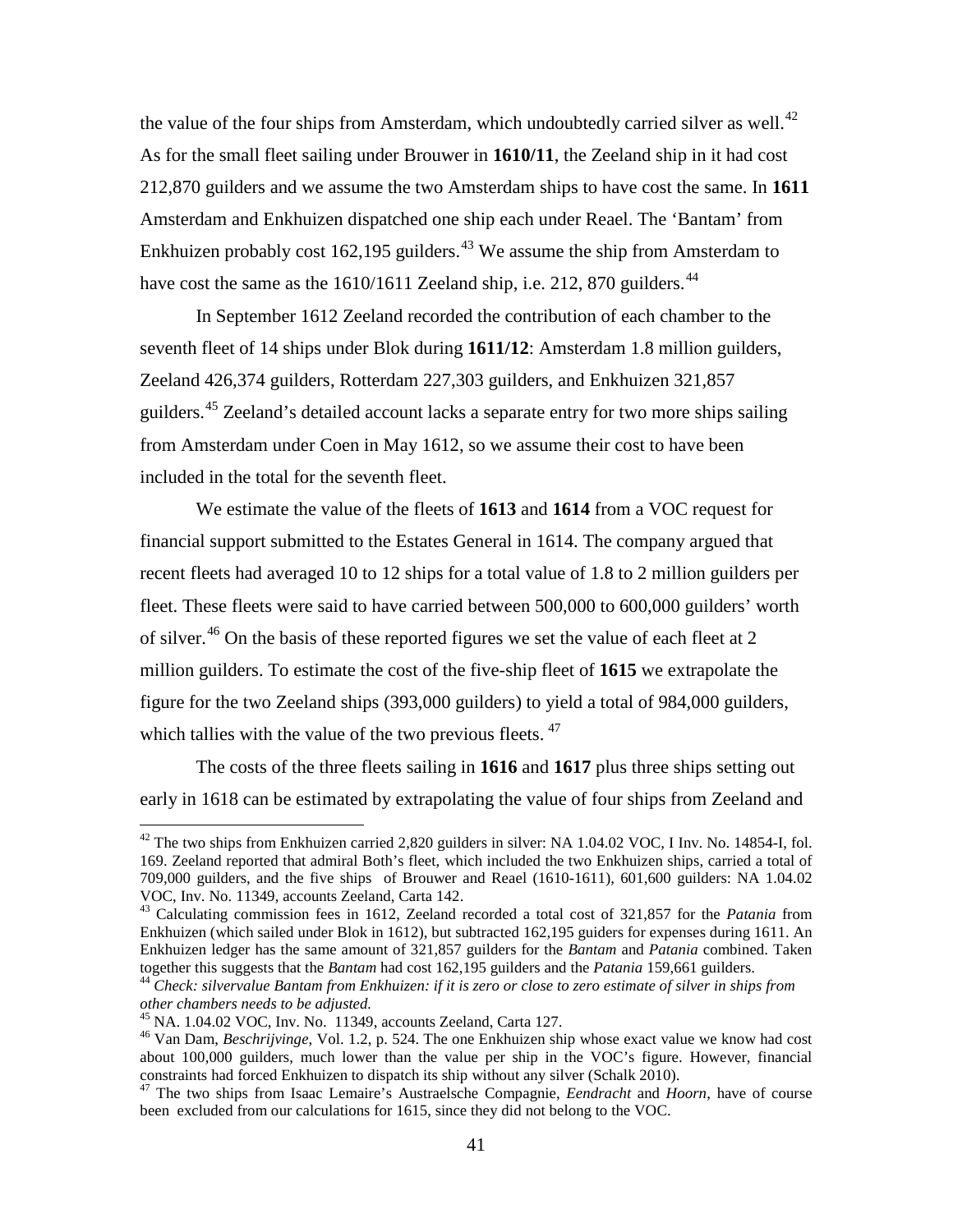two from Enkhuizen in these expeditions, which averaged 307,243 guilders. This figure was much higher than before, managers in Asia having demanded much more silver to be sent, so each of these three fleets carried at least double the amount of silver.<sup>[48](#page-42-5)</sup>

In December 1620 the Amsterdam chamber's directors wrote to Jan Pietersz Coen that two fleets, one of 16 ships sailing **between December 1618 and May 1619**, and one of 23 ships which left **between December 1619 and June 1620**, including a yacht which had sailed from Amsterdam in September 1619, had cost a total of 90 chests of gold or 9 million guilders. The second one had cost 4.6 million guilders, so the first one must have cost 4.4 million.<sup>[49](#page-43-0)</sup> Surviving accounts from Zeeland and Enkhuizen enable us to estimate the share of individual chambers in these two fleets. The five ships which Zeeland and Enkhuizen had contributed to the 1618/19 fleet had cost 1.8 million guilders, so we divide the remaining 2.6. million guilders between the remaining 11 ships. For the **1619/20** fleet we follow the same procedure. Two Zeeland ships had cost 600,000 guilders, leaving 4 million guilders to be spread evenly over the other nineteen ships.

In the same December 1620 letter the Amsterdam directors gave a total value of the 15-ship fleet sailing **between December 1620 and May 1621** as 3.6 million guilders, including 1,125,000 guilders worth of silver. Three months later the *Heren XVII* wrote that another 13 chests of silver (260,000 guilders) would be shipped with this fleet, raising the total to 3,860,000 guilders.<sup>[50](#page-43-1)</sup> The Zeeland accounts show this chamber's four ships to have cost 790,000 guilders, so again we divide the remaining, approximately 3 million guilders by the other 11 ships.

We have few details about the two remaining fleets during the company's initial charter period. The first one of twelve ships sailed during **November and December 1621**, preceded by two Amsterdam yachts departing on the 1<sup>st</sup> of October. According to the *Heren XVII* they had 'exerted themselves' (*ons selven geeforceert*) to send 800,000 Spanish pieces of eight (realen) or no less than 2 million guilders with this fleet.<sup>[51](#page-43-2)</sup> Zeeland's ship had cost 175,000 guilders without its silver cargo and we assume the same

 <sup>48</sup> (Coen, *Bescheiden* IV\*\*\*, DAS\*\*\*).

<span id="page-43-0"></span><sup>49</sup> Coen, *Bescheiden* IV, p. 476. <sup>50</sup> Coen, *Bescheiden* IV, p. 507. <sup>51</sup> Coen, *Bescheiden* IV, p. 519.

<span id="page-43-1"></span>

<span id="page-43-2"></span>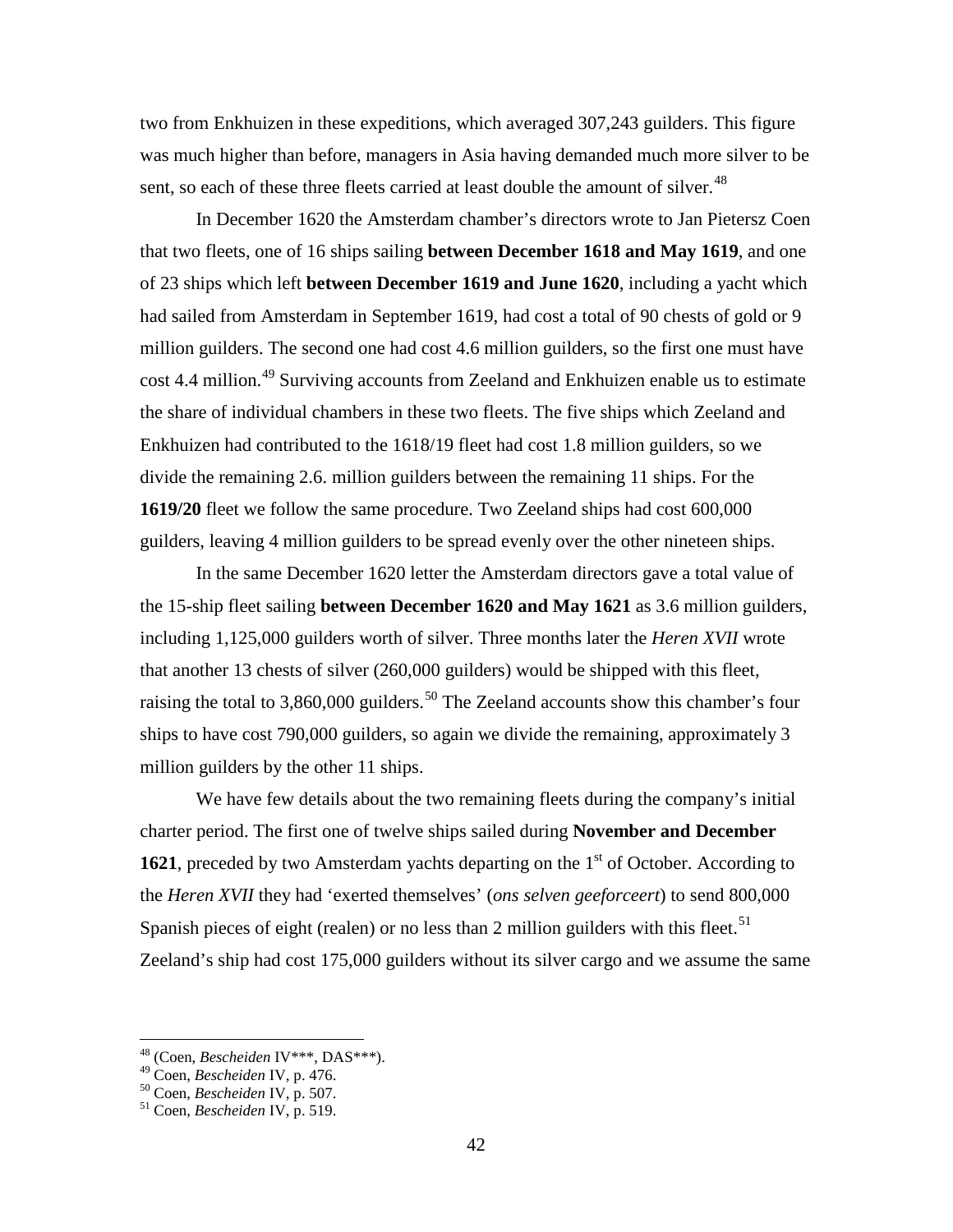amount for each of the other ships, bringing the total value of the fleet to 4 million guilders.

The final one was a small fleet of seven ships sailing during **December 1622 and January 1623,** Rotterdam having dispatched an additional yacht in April 1622. We have no detailed information on the cost of this equipment. However, in April 1622 the *Heren XVII* warned their overseas commander Coen that financial resources were stretched, so future fleets would be smaller. We therefore estimate the value of each of the ships in this fleet, including the Rotterdam yacht, at 250,000 guilders, i.e. the average value of the ships sailing during 1625, for which we have the exact cost.<sup>[52](#page-43-1)</sup>

<span id="page-44-0"></span> $52$  NA 1.04.02 VOC, Inv. No. 13771: Amsterdam, 5 ships, 1,319,338 guilders; Zeeland, 3 ships, 798, 645 guilders; Delft, one ship, 213,852 guilders , Enkhuizen, one ship, 192,988 guilders.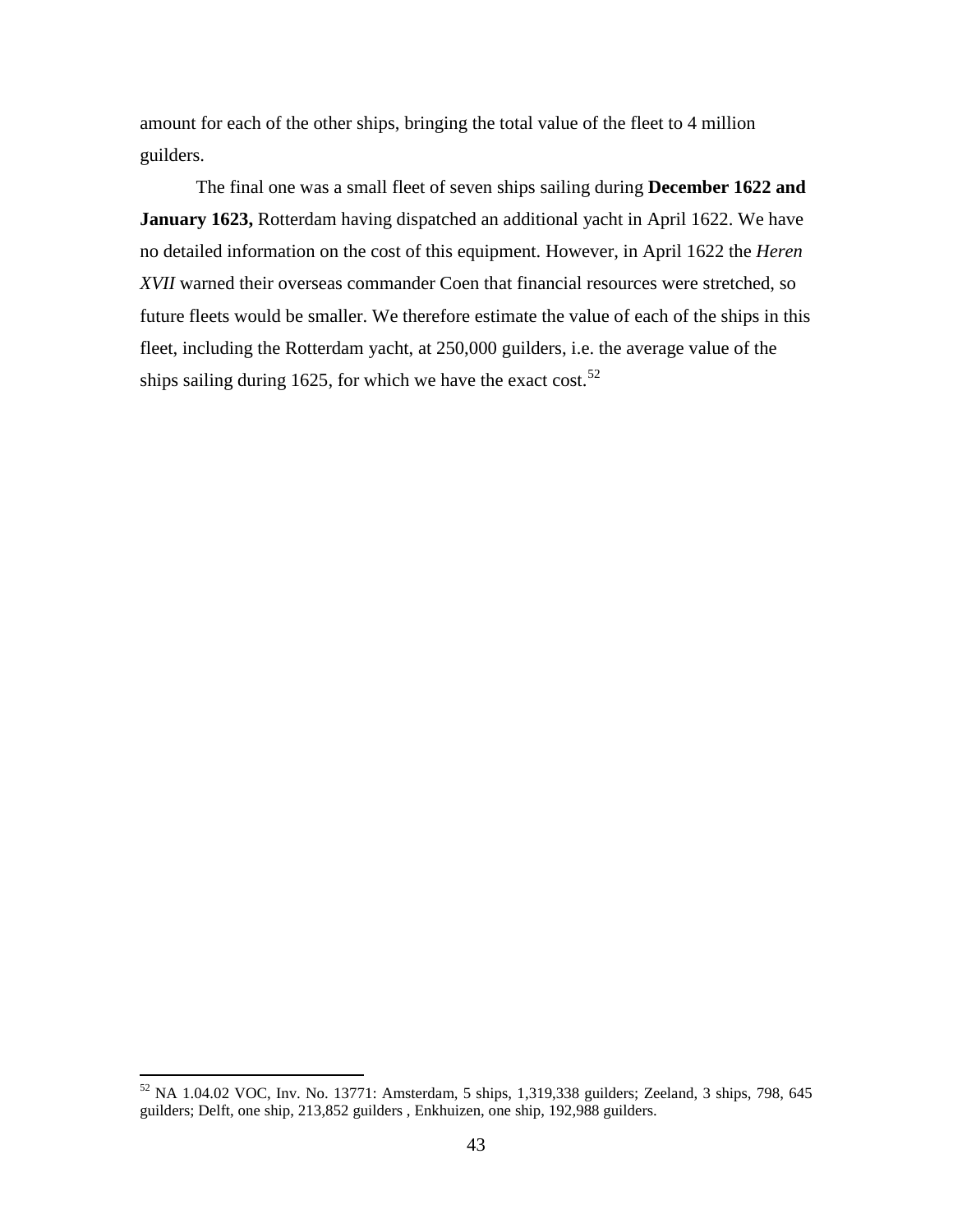| Year         | <b>Ships</b>   | Admiral                    | <b>Ship Names</b>                                                                                                | Tonnage        | Chamber              | Total              | Silver  | %   |
|--------------|----------------|----------------------------|------------------------------------------------------------------------------------------------------------------|----------------|----------------------|--------------------|---------|-----|
|              |                |                            |                                                                                                                  |                |                      |                    |         |     |
| 1595-1602    | 80             |                            | Early companies                                                                                                  | 29,450         |                      | 8,209,438          |         |     |
|              |                |                            |                                                                                                                  |                |                      |                    |         |     |
| 1603<br>1603 | $\overline{2}$ | 2 v.d. Hagen<br>v.d. Hagen | Westfriesland, Enkhuizen<br>Dordrecht, Zeelandia                                                                 | 1.000<br>1,400 | Enkhuizen<br>Zeeland | 320,112<br>429,276 | 150,000 | 35% |
| 1603         | 6              | v.d. Hagen                 | Amsterdam, Delft, Duifje, Gelderland, Hof van Holland, Geünieerde Provinciën                                     | 2,620          | Amsterdam            | 993,058            | 358,140 | 36% |
| 1603         | 2              | v.d. Hagen                 | Hoorn, Medemblik                                                                                                 | 950            | Hoorn                | 346,943            |         |     |
|              |                |                            |                                                                                                                  |                |                      |                    |         |     |
| 1604         | $\overline{1}$ |                            | Gouda                                                                                                            | 260            | Amsterdam            | 173,472            |         |     |
|              |                |                            |                                                                                                                  |                |                      |                    |         |     |
| 1605         | 2              | Matelieff                  | Amsterdam, Kleine Zon                                                                                            | 920            | Zeeland              | 268,787            |         |     |
| 1605         | 7              | Matelieff                  | Witte Leeuw, Mauritius, Zwarte Leeuw, Nassau, Oranje, Grote Zon                                                  | 4.000          | Amsterdam            | 1,437,682          | 606,300 | 42% |
| 1605         | -1             | Matelieff                  | Erasmus                                                                                                          | 540            | Rotterdam            | 231,567            |         |     |
| 1605         | $\overline{2}$ | Matelieff                  | Eendracht, Geunieerde Provintien                                                                                 | 640            | Delft                | 166,217            |         |     |
| 1606         | 3              | v.Caerden                  | Ter Veere, Walcheren, Zierikzee                                                                                  | 2,160          | Zeeland              | 706,023            |         |     |
| 1606         |                | v.Caerden                  | Patania                                                                                                          | 340            | Enkhuizen            | 106,423            |         |     |
| 1606         | 5              | v.Caerden                  | Banda, Bantam, Ceylon, Gelderland, Gouda                                                                         | 2,400          | Amsterdam            | 830,146            | 340,750 | 41% |
| 1606         | 1              | v.Caerden                  | China                                                                                                            | 420            | Hoorn                | 173,472            |         |     |
|              |                |                            |                                                                                                                  |                |                      |                    |         |     |
| 1607         | 7              | Verhoef                    | Gelderland, Amsterdam, Arend, Hollandia, Rode Leeuw met Pijlen, Pauw, Geünieerde Provinciën                      | 3,580          | Amsterdam            | 1,295,905          | 526,900 | 41% |
| 1607         | 3              | Verhoef                    | Middelburg, Valk, Zeelandia                                                                                      | 1,440          | Zeeland              | 570,055            | 277,757 | 49% |
| 1607         | $\overline{2}$ | Verhoef                    | Griffioen, Rotterdam                                                                                             | 940            | Rotterdam            | 375,147            | 185,171 | 49% |
| 1607         |                | Verhoef                    | Delft                                                                                                            | 800            | Delft                | 187,574            | 92,586  | 49% |
| 1607         |                | Verhoef                    | Hoorn                                                                                                            | 700            | Hoorn                | 187,574            | 92,586  | 49% |
|              |                |                            |                                                                                                                  |                |                      |                    |         |     |
| 1603-1607    | 49             |                            |                                                                                                                  | 25,110         |                      | 8,799,433          |         |     |
| 1608         | 2              |                            | Hoop, Medemblik                                                                                                  | 330            | Amsterdam            | 100,000            |         |     |
|              |                |                            |                                                                                                                  |                |                      |                    |         |     |
| 1609         | $\mathbf{1}$   |                            | Halve Maan                                                                                                       | 80             | Amsterdam            | 50000              |         |     |
|              |                |                            |                                                                                                                  |                |                      |                    |         |     |
| 1610         | 4              | <b>Both</b>                | Ceylon, Witte Leeuw, Zwarte Leeuw, Wapen van Amsterdam                                                           | 2,280          | Amsterdam            | 748,551            |         |     |
| 1610         | 3              | <b>Both</b>                | Ter Goes, Oranje, Vlissingen                                                                                     | 1,540          | Zeeland              | 561,413            | 302,649 | 54% |
| 1610         | 2              | <b>Both</b>                | Hasewint, Brack                                                                                                  | 220            | Enkhuizen            | 74,319             | 2,820   | 4%  |
| 1610/11      | 2              | <b>Brouwer</b>             | Gouda, Rode Leeuw met de Pijlen                                                                                  | 660            | Amsterdam            | 425,739            |         |     |
| 1611         | $\mathbf 1$    | <b>Brouwer</b>             | <b>Ter Veere</b>                                                                                                 | 700            | Zeeland              | 212,870            | 120,320 | 57% |
|              |                |                            |                                                                                                                  |                |                      |                    |         |     |
| 1611         | $\mathbf 1$    | Reael                      | Banda                                                                                                            | 800            | Amsterdam            | 212,870            |         |     |
| 1611         | -1             | Reael                      | Bantam                                                                                                           | 900            | Enkhuizen            | 162,195            | 120,320 | 74% |
|              |                |                            |                                                                                                                  |                |                      |                    |         |     |
| 1611/12      | 11             | <b>Blok</b>                | Halve Maan, Grote Aeolus, Ceylon, Duifje, Gelderland, Groene Leeuw, Rode Leeuw, Grote Maan,<br>Ster, Zon, Oranje | 3,870          | Amsterdam            | 1,800,862          |         |     |
| 1611/12      | -1             | <b>Blok</b>                | Rotterdam                                                                                                        | 800            | Rotterdam            | 227,303            |         |     |
| 1611/12      | $\mathbf{1}$   | <b>Blok</b>                | Patania                                                                                                          | 340            | Enkhuizen            | 159,661            |         |     |
| 1611/12      | $\mathbf{1}$   | <b>Blok</b>                | Zeelandia                                                                                                        | 500            | Zeeland              | 426,374            |         |     |
| 1611/12      | $\overline{2}$ |                            | Hoop, Geunieerde Provincien                                                                                      | 1,200          | Amsterdam            |                    |         |     |
|              |                |                            |                                                                                                                  |                |                      |                    |         |     |
| 1608-1612    | 33             |                            |                                                                                                                  | 14.220         |                      | 5,162,156          |         |     |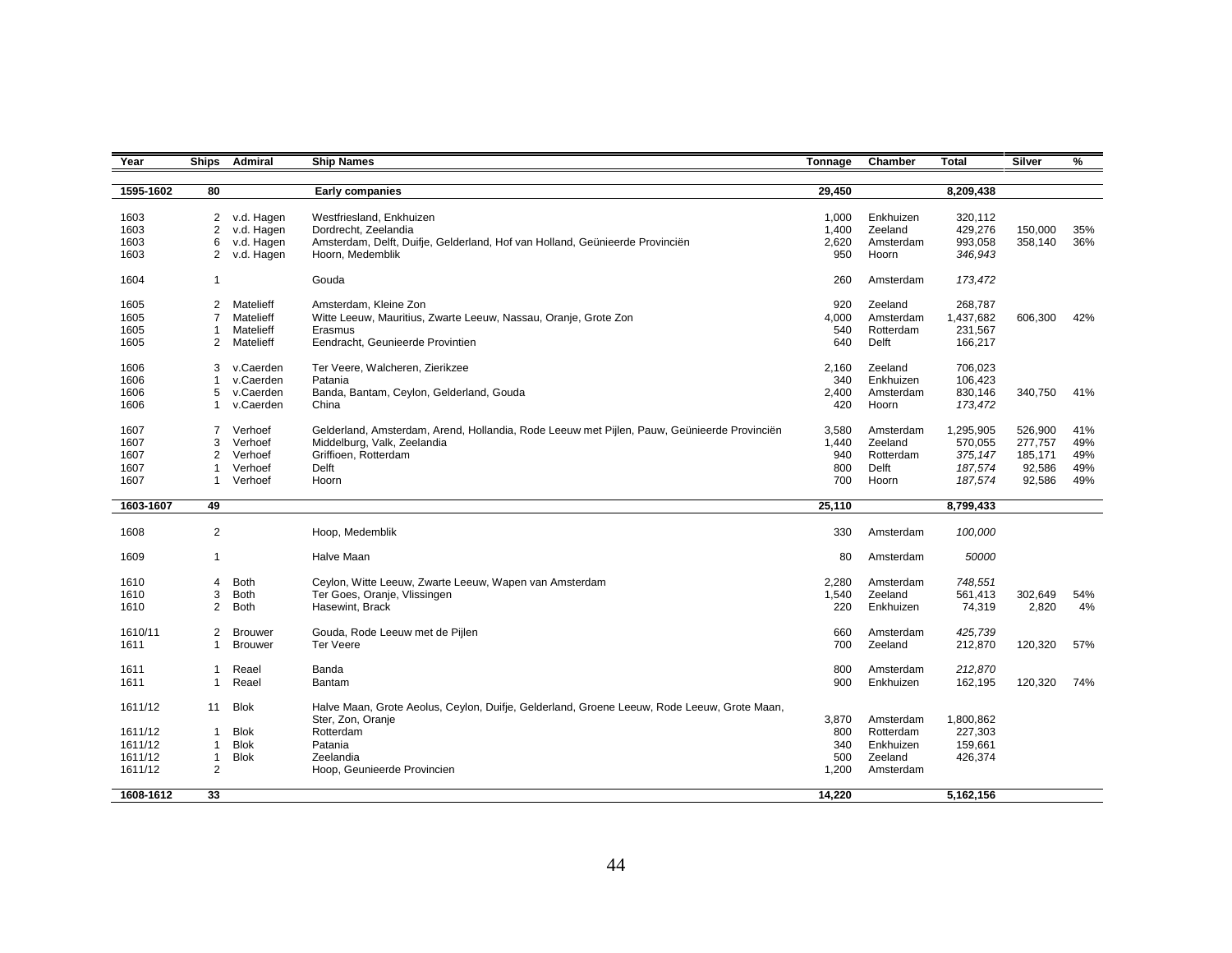| 1613      | 2              | v. Surck    | Middelburg, Zeelandia                                                                    | 1,600  | Zeeland   | 333,333    |         |     |
|-----------|----------------|-------------|------------------------------------------------------------------------------------------|--------|-----------|------------|---------|-----|
| 1613      | 2              | v.d Zande   | Arend, Witte Valk                                                                        | 660    | Amsterdam | 333,333    |         |     |
| 1613      | 1              | v.d Zande   | Hoorn                                                                                    | 700    | Hoorn     | 166,667    |         |     |
| 1613      | 4              | v.d. Haghen | Wapen van Amsterdam, Hollandia, Mauritius, Nassau                                        | 2,900  | Amsterdam | 666,667    |         |     |
| 1613      | 1              |             | Neptunus                                                                                 | 220    | Amsterdam | 166,667    |         |     |
| 1613      | 1              |             | Kleine Aeolus                                                                            | 240    | Rotterdam | 166,667    |         |     |
| 1613      | $\mathbf{1}$   |             | Delft                                                                                    | 800    | Delft     | 166,667    |         |     |
|           |                |             |                                                                                          |        |           |            |         |     |
| 1614      | $\mathbf{1}$   |             | Hert                                                                                     | 280    | Rotterdam | 135,256    |         |     |
| 1614      | 2              | Stoop       | Vlissingen, Walcheren                                                                    | 1,200  | Zeeland   | 270,511    |         |     |
| 1614      | 1              | Stoop       | Wapen van Amsterdam                                                                      | 800    | Amsterdam | 135,256    |         |     |
| 1614      | 1              | Stoop       | Engel                                                                                    | 600    | Delft     | 135,256    |         |     |
| 1614      | 1              | Stoop       | Enckhuysen                                                                               | 500    | Enkhuizen | 106,423    | 0       | 0%  |
| 1614      | 1              | Stoop       | Oranjeboom                                                                               | 360    | Hoorn     | 135,256    |         |     |
|           |                |             |                                                                                          |        |           |            |         |     |
| 1614      | 1              | Spilbergen  | Grote Aeolus (jacht)                                                                     | 320    | Zeeland   | 135,256    |         |     |
| 1614      | 4              | Spilbergen  | Jager, Grote Maan, Meeuwtje, Grote Zon                                                   | 1,400  | Amsterdam | 541,022    |         |     |
| 1614      | 1              | Spilbergen  | Morgenster                                                                               | 300    | Rotterdam | 135,256    |         |     |
| 1614      | $\overline{2}$ |             | Witte Beer, Zwarte Beer                                                                  | 620    | Amsterdam | 270,511    |         |     |
|           |                |             |                                                                                          |        |           |            |         |     |
| 1615      | 2              |             | Dolfijn (jacht), ter Veere                                                               | 980    | Zeeland   | 393,761    | 170,160 | 43% |
| 1615      | 2              |             | Bergerboot, Zwarte Leeuw                                                                 | 880    | Amsterdam | 393,761    |         |     |
| 1615      | $\mathbf{1}$   |             | Galiasse                                                                                 | 280    | Hoorn     | 196,881    |         |     |
| 1616      | 1              |             | Wapen van Zeeland                                                                        | 700    | Zeeland   | 382,401    | 173,280 | 45% |
| 1616      | $\overline{2}$ |             | Eendracht, Trouw                                                                         | 1,200  | Amsterdam | 614,487    | 345,600 | 56% |
| 1616      | 1              |             | Nieuw Bantam                                                                             | 800    | Enkhuizen | 222,271    | 96,000  | 43% |
| 1616      | 1              |             | Gouden Leeuw                                                                             | 550    | Rotterdam | 307,243    | 172,800 | 56% |
| 1616      | 2              |             | Westfriesland, Oranjeboom                                                                | 1,160  | Hoorn     | 614,487    | 163,200 | 27% |
| 1616      | $\mathbf{1}$   |             | Hert                                                                                     | 280    | Delft     | 307,243    | 115,200 | 37% |
| 1617      | 1              |             | Zierikzee                                                                                | 800    | Zeeland   | 557,550    | 288,480 | 52% |
| 1617      | 1              |             | Postpeerdt                                                                               | 300    | Enkhuizen | 201,960    | 115,200 | 57% |
| 1617      | 6              |             | Eenhoorn, Goede Fortuin, Groene Leeuw, Vosje, Witte Beer, Tijger                         | 1,660  | Amsterdam | 1,843,461  |         |     |
|           |                |             |                                                                                          |        |           |            |         |     |
| 1617      | $\overline{2}$ |             | Dolfijn (jacht), Ter Tholen (jacht)                                                      | 660    | Zeeland   | 479,279    | 297,960 | 62% |
| 1617      | 5              |             | Witte Beer, Tijger, Zwarte Beer, Zeewolf, Mauritius                                      | 1,920  | Amsterdam | 1,536,217  | 376,275 | 24% |
| 1618      | 1              |             | Delft                                                                                    | 800    | Delft     | 307,243    | 75,255  | 24% |
| 1618      | 1              |             | Wapen van Haarlem                                                                        | 360    | Amsterdam | 307,243    | 75,255  | 24% |
| 1618      | 1              |             | Hert                                                                                     | 280    | Rotterdam | 307,243    | 75,255  | 24% |
|           |                |             |                                                                                          |        |           |            |         |     |
| 1613-1618 | 58             |             |                                                                                          | 27,110 |           | 12,972,733 |         |     |
| 1618/19   | 4              | De Houtman  | Westfriesland, Wapen van Zeeland, Ter Tholen, Walcheren                                  | 2,500  | Zeeland   | 1,438,020  | 385,920 | 27% |
| 1618/19   | $\mathbf{1}$   | De Houtman  | Enckhuysen                                                                               | 500    | Enkhuizen | 348,348    | 205,140 | 59% |
| 1618/19   | $\mathbf{1}$   | De Houtman  | Hoorn                                                                                    | 700    | Hoorn     | 237,603    |         |     |
| 1618/19   | -1             | De Houtman  | Oranjeboom                                                                               | 360    | Rotterdam | 237,603    |         |     |
| 1618/19   | 9              | De Houtman  | Dordrecht, Eenhoorn, Goede Hoop, Postpaard, Zeelandia, Amsterdam, Witte Beer, Eendracht, |        |           |            |         |     |
|           |                |             | Goede Fortuin                                                                            | 5,300  | Amsterdam | 2,138,426  |         |     |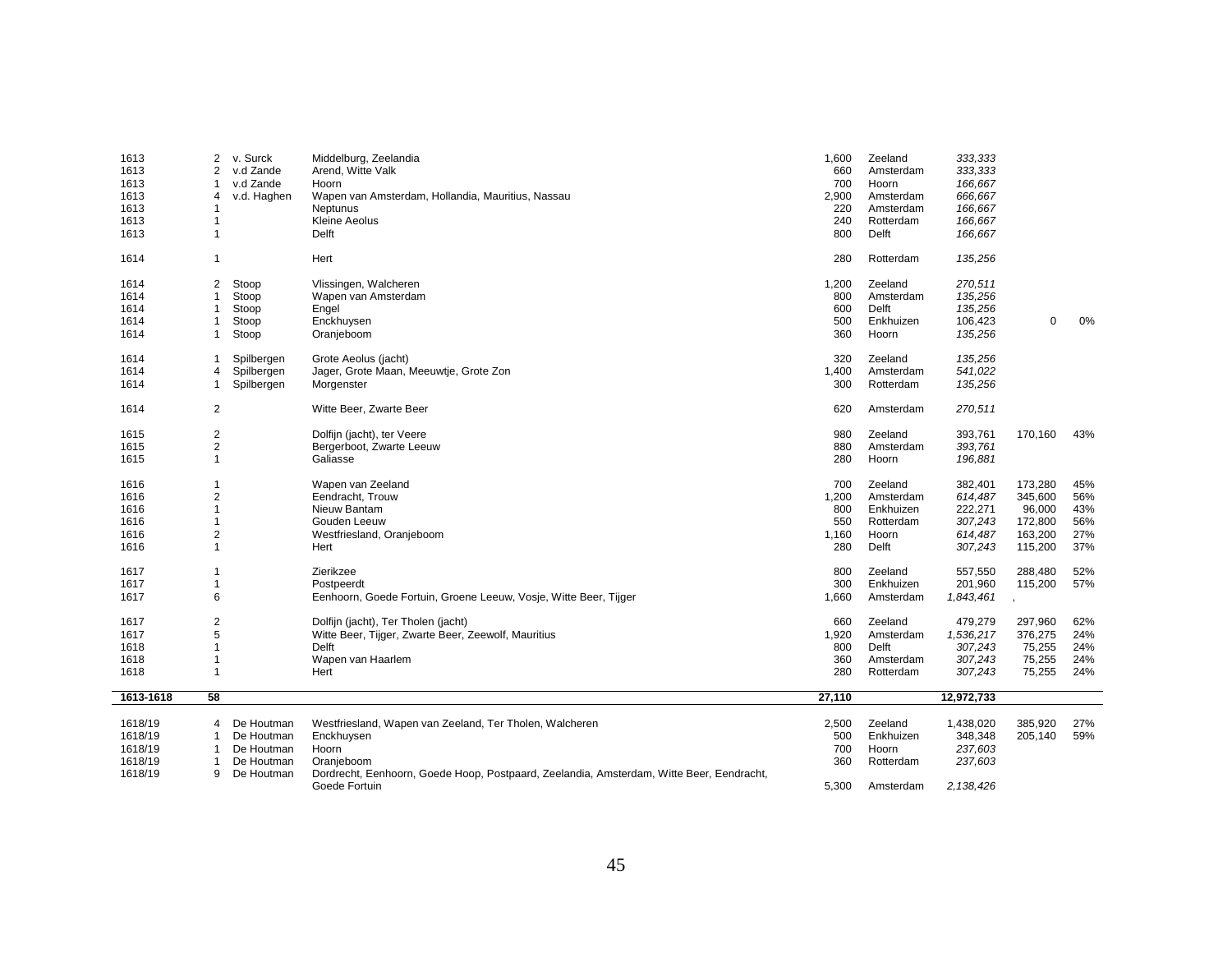| 1619/20<br>1619/20 | 2<br>13 | Baccum<br>Baccum | Zierikzee, Middelburg<br>Vrede, Weesp, Noord-Holland, Zuid-Holland, Bruinvis, Eenhoorn, Heilbot; Hollandia, Leiden, | 1,500  | Zeeland   | 613,980    | 117,422 | 19% |
|--------------------|---------|------------------|---------------------------------------------------------------------------------------------------------------------|--------|-----------|------------|---------|-----|
|                    |         |                  | Mauritius, Schoonhoven, Groningen, Muiden                                                                           | 6,610  | Amsterdam | 2,467,536  |         |     |
| 1619/20            | 3       | Baccum           | Purmerend, Medemblik, Wapen van Hoorn                                                                               | 1,100  | Hoorn     | 569,431    |         |     |
| 1619/20            | 2       | Baccum           | Alkmaar, Wapen van Enkhuizen                                                                                        | 1,300  | Enkhuizen | 379,621    |         |     |
| 1619/20            | 2       | Baccum           | Delft, Oranje                                                                                                       | 1,160  | Rotterdam | 379,621    |         |     |
| 1619/20            |         | Baccum           | Schiedam                                                                                                            | 300    | Delft     | 189,810    |         |     |
| 1620/21            | 4       |                  | Westfriesland, Arnemuiden, Oranjeboom (jacht), Westkapelle (jacht)                                                  | 1,400  | Zeeland   | 790,010    | 381,331 | 48% |
| 1620/21            |         |                  | Zwarte beer, Gouda, Naarden, Dordrecht, Haan, Valk, Leeuwin                                                         | 2,570  | Amsterdam | 1,953,630  |         |     |
| 1620/21            |         |                  | Wapen van Delft                                                                                                     | 700    | Delft     | 279,090    |         |     |
| 1620/21            |         |                  | Haring                                                                                                              | 180    | Enkhuizen | 279,090    |         |     |
| 1620/21            |         |                  | Hazewind                                                                                                            | 120    | Hoorn     | 279,090    |         |     |
| 1620/21            |         |                  | Gouden Leeuw                                                                                                        | 550    | Rotterdam | 279,090    |         |     |
| 1621               |         |                  | Walcheren                                                                                                           | 600    | Zeeland   | 438,385    | 262,104 | 60% |
| 1621               |         |                  | Wapen van Rotterdam                                                                                                 | 700    | Rotterdam | 332,991    |         |     |
| 1621               |         |                  | Delfshaven                                                                                                          | 400    | Delft     | 332,991    |         |     |
| 1621               |         |                  | Gorkum, Heusden, Mauritius, Woerden, Witte Beer, Vrede                                                              | 2,240  | Amsterdam | 1,997,943  |         |     |
| 1621               |         |                  | Edam, Wapen van Hoorn                                                                                               | 900    | Hoorn     | 665,981    |         |     |
| 1621               |         |                  | Monnikendam                                                                                                         | 300    | Enkhuizen | 332,991    |         |     |
| 1622/23            |         |                  | Middelburg                                                                                                          | 700    | Zeeland   | 250,000    |         |     |
| 1622/23            |         |                  | Kleine Erasmus                                                                                                      | 240    | Rotterdam | 250,000    |         |     |
| 1622/23            |         |                  | Makreel, Wapen van Enkhuizen                                                                                        | 1,000  | Enkhuizen | 500,000    |         |     |
| 1622/23            |         |                  | Leiden, Schoonhoven, Naarden                                                                                        | 1,280  | Amsterdam | 500,000    |         |     |
| 1622/23            |         |                  | Medemblik                                                                                                           | 300    | Hoorn     | 250,000    |         |     |
| 1618-1622          | 73      |                  |                                                                                                                     | 35,510 |           | 18,711,281 |         |     |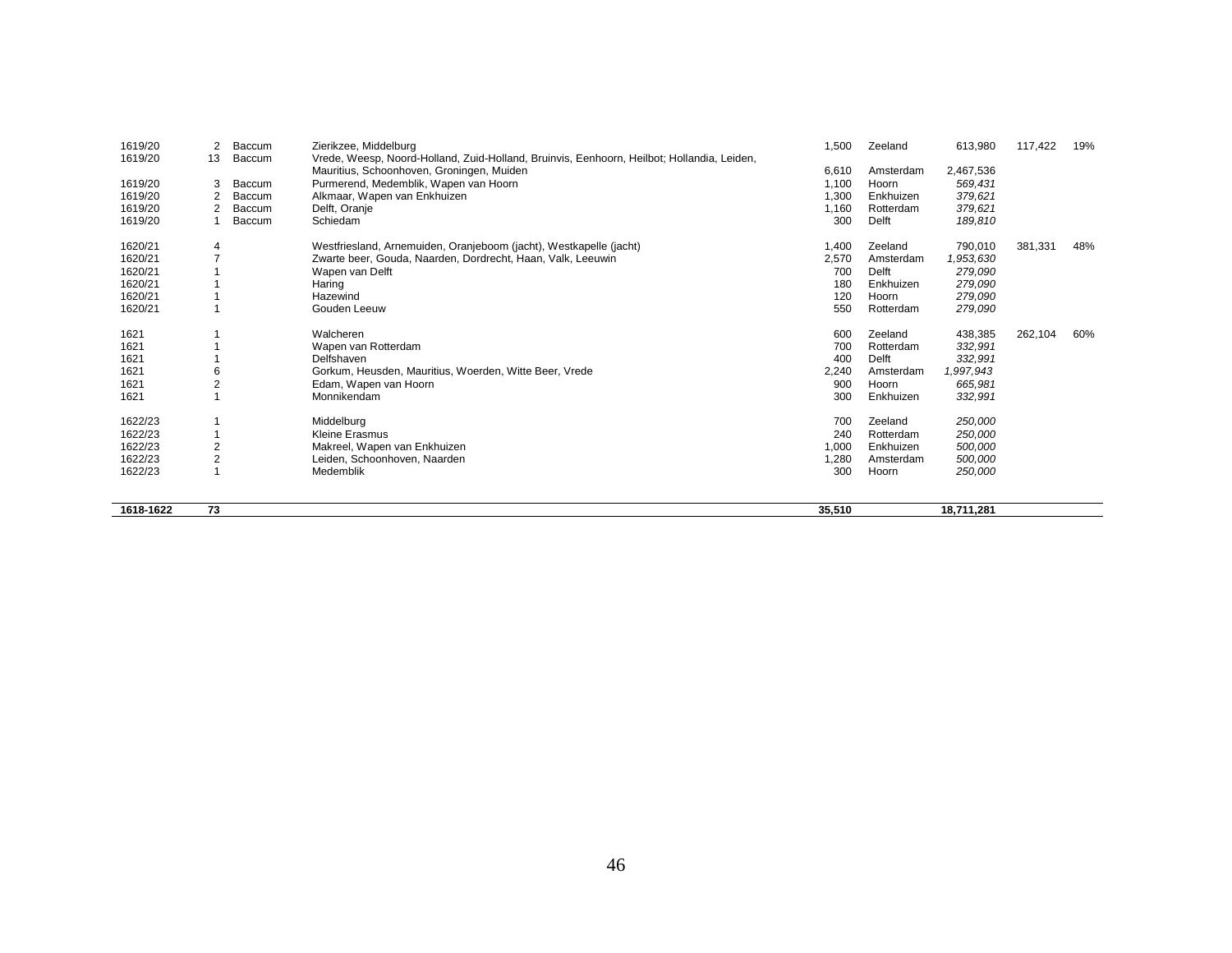#### SALES

To estimate the VOC's annual sales for the period 1602-1622 we draw on a number of sources. We base our estimates of the company's sales during 1602-1612 on accounts prepared by the Zeeland chamber for the *Heren XVII* from July 1608 onwards.<sup>[53](#page-44-0)</sup> In them the Zeeland directors noted that, on 13 October 1607, the *Heren XVII* had calculated their share in overall sales commission at 6,500 guilders. Directors received one per cent commission on sales, of which Zeeland received 25 per cent, so the VOC total sales **until October 1607** must have amounted to 2.6 million guilders.<sup>[54](#page-48-0)</sup> Of this total Zeeland itself had sold very little. By July 1608, that is to say, nine months after calculating the commission fees, the chamber had sold no more than 200,000 guilders worth of pepper, cloves, and other colonial imports (Table A).

*Table A, Sales of the Chamber Zeeland, December 1606 – November 1612*

| Period                         | pepper    | mace   | cloves  | nutmea  | Other   | Total     |
|--------------------------------|-----------|--------|---------|---------|---------|-----------|
| December 1606 - July 1608      | 116.468   |        | 58.475  |         | 28.930  | 203,873   |
| August 1608 - February 1609    | 68.336    |        |         |         | 6.831   | 75.166    |
| March 1609 - August 1609       | 26.196    |        |         |         | 2.025   | 28,221    |
| September 1609 - February 1610 | 85.731    | 12.137 | 6.094   | 49.248  | 9,487   | 162.697   |
| March 1610 - August 1610       | 138.947   |        | 9.976   | 23.446  | 10.000  | 182,369   |
| September 1610 - July 1611     | 440.366   | 10.718 | 660     | 61.387  | 42,935  | 556,066   |
| August 1611 - June 1612        | 747.131   | 44.394 | 172.645 | 130,962 | 28,069  | 1,123,200 |
| July 1612 - November 1612      | 55.066    | 11.928 | 180.455 | 36.133  | 28.564  | 312.145   |
| Total                          | 1.678.242 | 79,177 | 428.305 | 301,176 | 156.840 | 2,643,739 |

Source: NA 1.04.02 VOC, Inv. No. 11349, carta 5v, 59-62, 75, 97

Why did Zeeland sell so little for the VOC? Presumably the chamber had to sell old stock first, for instance the spices imported by the three Zeeland ships in the 1602 Van Warwijck fleet, which had returned to Middelburg during 1605 and 1606.<sup>[55](#page-48-1)</sup> Moreover, the volume of spices received by Zeeland was lower than the capacity of ships sent out would suggest. In 1608 the Zeeland directors booked receipts of 408,722 guilders for

<sup>&</sup>lt;sup>53</sup> NA 1.04.02 VOC, Inv. No. 11349, "Rekeningen ende bewijsen die de caemer van Middelburch is doende aende respective Caemeren van alle de vercochte goederen gecommen mette schepen Zeelandt, Dordrecht, ende Amsterdam voor rekeninge vande 10-jarige, anno 1608"

<span id="page-48-2"></span><span id="page-48-1"></span>

<span id="page-48-0"></span><sup>&</sup>lt;sup>54</sup> Carta \*\*\*<br><sup>55</sup> During 1605-1607, the company of 14 ships which had sailed in 1602 could pay out 1,651,488 guilders to shareholders from sales revenues of goods from a captured Portuguese vessel: Van Dam, *Beschrijvinge* Vol. 1.1., p. 17-19; Vol. 1.2, p. 485. *Check: can we reconstruct exact sales from Zeeland reports?*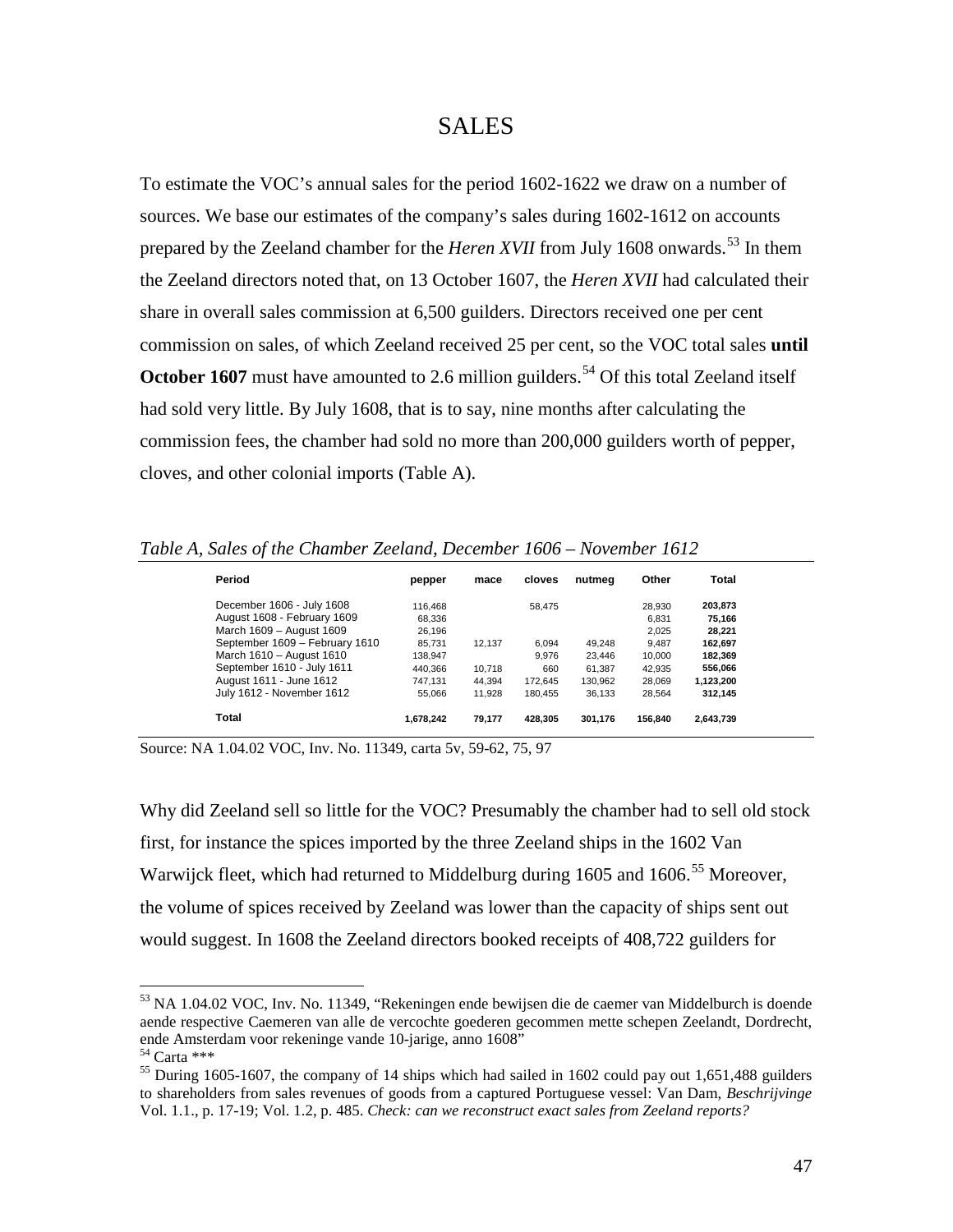freight carried 'for other companies' by the ships *Zeeland*, *Dordrecht*, and *Amsterdam*, which had returned respectively during 1606, 1607, and  $1608$ <sup>[56](#page-48-2)</sup>

In any case, the bulk of the company's 2.6 million guilder total sales up to October 1607 was done by Amsterdam, largely because that chamber received most of the returns: five of its ships came back during this period, against two for Zeeland and a single one for Hoorn. The other three chambers lost ships and therefore did not receive any spices until 1608 (Delft), 1610 (Enkhuizen) or even 1611 (Rotterdam). Since Zeeland sold less than 200,000 guilders' worth of spices of its own up to July 1608, sales by Amsterdam and Hoorn between May 1605 and November 1607 must have amounted to 2.4 million guilders.

In August 1609 the Zeeland chamber recorded a payment of 17,862 guilders for 'commission fees for traded [goods] to the respective chamber, calculated until the last day of February 1609'. Since the chamber's previous recording of commission fees paid for sales dated from November 1607, we assume, applying the same gauge used above, sales of 1,786,200 guilders **between December 1607 and February 1609**. Zeeland sold only an estimated 171,000 guilders' worth of spices during this period, so the other three chambers with return cargoes in 1608, that is to say three ships for Amsterdam, one each for Hoorn and for Delft, must have sold over 1.6 million guilders' worth of spices, averaging approximately 320,000 guilders per ship.

For the period **March 1609 – July 1611** we have no references to fees earned, so we need to estimate VOC sales in another way. We have done this in two steps. We first take the value of the cargo of three three return ships, two to Zeeland and one, the first one, to Enkhuizen. Combining recorded sales from the two Zeeland ships, the *Ter Veere* and the *Zeelandia*, with the remaining stock of spices in Zeeland in July 1611, we calculate that the cargo of these two ships was worth 1,633,535 guilders (cf. infra). Recorded sales of spices from the *Patania*, the first ever ship returning to Enkhuizen in 1610, show a total cargo worth 1,050,007 guilders. Six more ships returned between March 1609 and July 1611, all to Amsterdam; if we value their cargo at 895,000 guilders, the average of these three ships, we get an estimated total value of VOC return cargoes of 8,055,000 guilders.

<span id="page-49-0"></span> <sup>56</sup> NA 1.04.02 VOC, Inv. No. 11349, carta 20, 59, 60.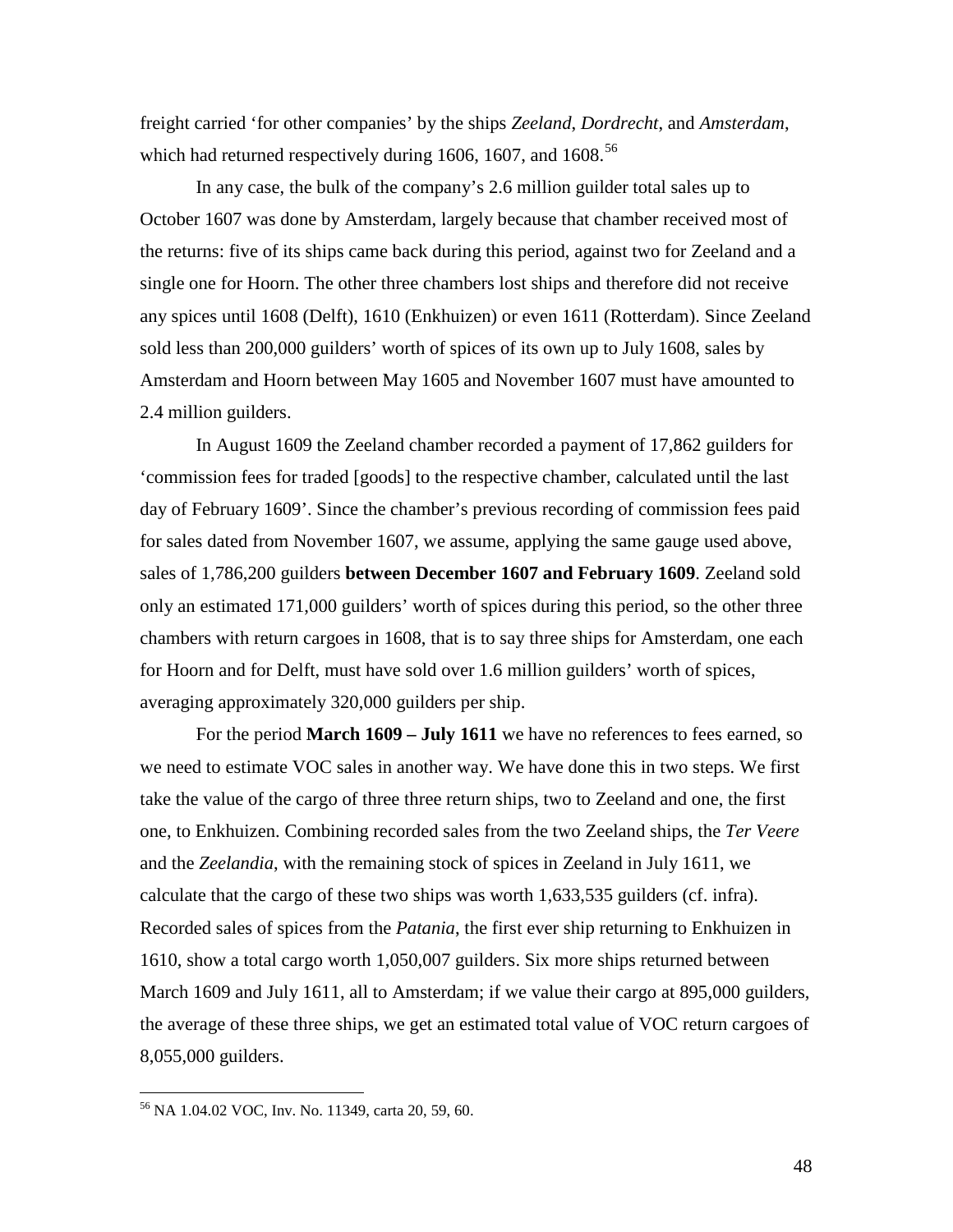We then estimate sales from these cargoes. Only a small part appears to have sold during the period under consideration. As late as 1610 the VOC directors still sold pepper mostly from stocks delivered by Van Warwijck's 1602 fleet, and only a small volume of its own.<sup>[57](#page-49-0)</sup> Moreover, the total of 125 per cent dividend in kind, against only 7.5 per cent in cash, awarded to shareholders by the *Heren XVII* in April and November 1610 suggests a need to clear overstocks.

*Table B, Sales of goods from different ships returning to Zeeland between December 1606 and November 1612.*

|                    | <b>Unknown</b> | Dordrecht | Zeeland<br>#1 | Amsterdam | Ter<br>Veere | Zeeland<br>#2 | oranie   | Middelbura | Other<br>chambers | <b>Total</b> |
|--------------------|----------------|-----------|---------------|-----------|--------------|---------------|----------|------------|-------------------|--------------|
| Dec $06 -$ July 08 | 0              | 81.869    | 122.005       | 0         | 0            | 0             | 0        | 0          | 0                 | 203,874      |
| Aug 08 - Feb 09    | 1,029          | 0         | 73.971        | 166       | 0            | 0             | 0        | 0          | 0                 | 75,166       |
| Mar 09 - Aug 09    | 2,025          | 0         | 0             | 26.196    | $\Omega$     | 0             | 0        | 0          | 0                 | 28,221       |
| Sep 09 - Feb 10    | 1,023          | 0         | 0             | 84.709    | 76,966       | 0             | 0        | 0          | 0                 | 162,697      |
| Mar 10 - Aug 10    | 2.174          | 0         | 0             | 136.774   | 43.422       | U             | 0        | $\Omega$   | 0                 | 182,369      |
| Sep 10 - Jul 11    | 5.237          | 0         | $\Omega$      | 24        | 77.167       | 473.640       | $\Omega$ | 0          | $\Omega$          | 556.067      |
| Aug 11 - Sep 12    | 0              | 0         | $\Omega$      | 0         | 142.283      | 8,709         | 535,890  | 0          | 433,687           | 1,120,570    |
| Sep 12 - Nov 12    | 0              | 0         | $\Omega$      | 0         | 18.363       | 2.818         | 53.266   | 199.128    | 38.571            | 312,145      |
| <b>Total</b>       | 11,487         | 81,869    | 195,976       | 247,868   | 358.201      | 485,167       | 589,156  | 199,128    | 472,258           | 2,641,110    |

Source: NA 1.04.02 VOC, Inv. No. 11349, carta 59-62, 81, 97.

Zeeland data enable us to estimate how much of the cargoes returning between March 1609 and July 1611 was sold (Table B). The Zeeland Chamber recorded spice sales, mostly pepper, worth 247,702 guilders from the *Amsterdam* and 671,195 guilders from the *Ter Veere* and the *Zeelandia*. At the end of this period, in July 1611, the stock of spices from the last two ships was valued at  $962,340$  guilders.<sup>[58](#page-50-0)</sup> In other words, almost 60 per cent of the spices imported from Asia remained unsold. However, actual sales were lower still. More than half of the deliveries booked as sales, spices from the *Amsterdam*  included, were really given away as dividends in kind (22.4 per cent) and spices supplied

<span id="page-50-1"></span>

<span id="page-50-0"></span><sup>&</sup>lt;sup>57</sup> Van Dam, *Beschrijvinge* Vol. 1.2, 149.<br><sup>58</sup> In July 1611 the Zeeland directors recorded a total stock of 962,340 guilders in July 1611, consisting primarily of nutmeg and mace. NA 1.04.02 VOC, Inv. No. 11349, carta 98. The Chamber's detailed sales records from December 1606 onwards suggest that the cargoes of the *Dordrecht* (1606) and *Zeeland* (1607) had sold out already by August 1608. Sales from the *Amsterdam* (1608) had stopped by September, and as this ship's cargo mainly consisted of pepper for the VOC and unspecified goods for 'other companies', it is unlikely that spices from the *Amsterdam* were sold in 1611: NA 1.04.02 VOC, Inv. No. 11349, carta 59-62, 81, 97.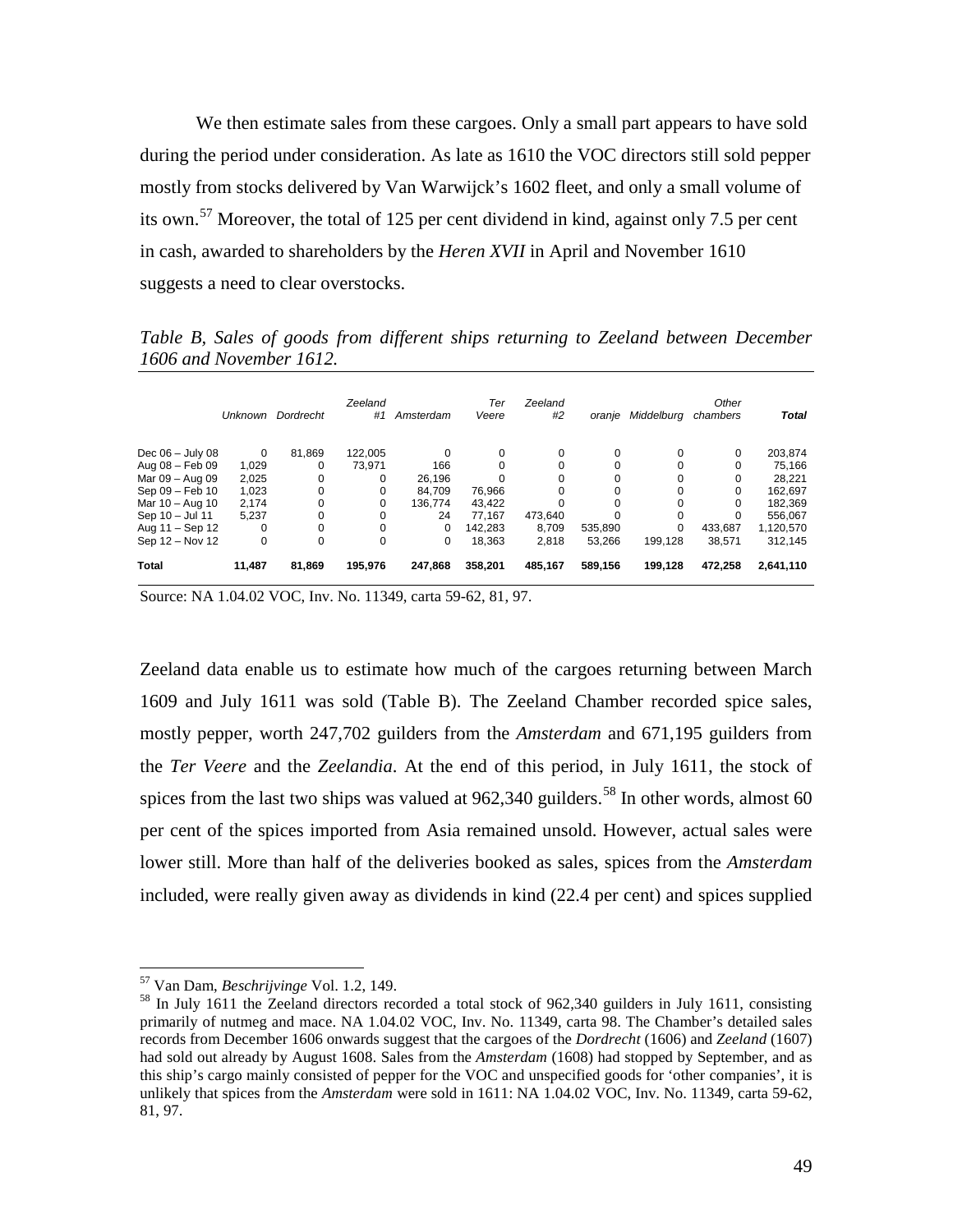to other chambers for them to use as dividends in kind  $(34 \text{ per cent})$ .<sup>[59](#page-50-1)</sup> Taking this into account, Zeeland sold only 17.5 per cent of its imports between March 1609 and July 1611. [60](#page-51-0)

At first sight the Enkhuizen chamber did better. Until July 1611 it recorded sales of 927,126 guilders from the *Patania*, i.e. 90 per cent of the total cargo. Still, over a third of these 'sales' (35.4 per cent) consisted of deliveries of cloves to other chambers for dividend payments, while an unknown part of the remaining 'sales' likely consisted of dividends in kind, as in Zeeland. Combining the available data for Zeeland and Enkhuizen, we estimate that the VOC sold only 25 per cent of the return cargoes arriving in the Republic between March 1609 and July 1611. From the timing of the Zeeland sales, we also estimate that two-thirds of the sales during this period were transacted between September 1610 and July 1611.

We have more information about subsequent sales. A calculation of commission fees by the Zeeland chamber in September 1612 details sales reported by all six chambers for **July 1611 to early September 1612** (Table C). This report puts total turnover at 5.7 million guilders, but this figure probably includes the back pay and other costs which chambers incurred over returned ships during these months. We put these costs at 85,000 guilders per ship for the six ships returning during the summer of 1611, resulting in actual sales revenues of 5.2 million guilders, or 385,000 guilders per month, for the period July 1611-early September 1612.

<span id="page-51-1"></span><span id="page-51-0"></span> <sup>59</sup> In August 1609 and February 1610 pepper from the ship *Amsterdam* worth 110,903 guilders was delivered to Zeeland shareholders. One quarter of that was considered a sale, whereas three quarters or 83,177 guilders' worth represented an advance on expected dividends. In addition Zeeland delivered pepper and mace for an amount of 122,870 guilders to its shareholders plus 315,254 guilders' worth of pepper to other chambers for them to pay out to their shareholders.  $\frac{60}{20}$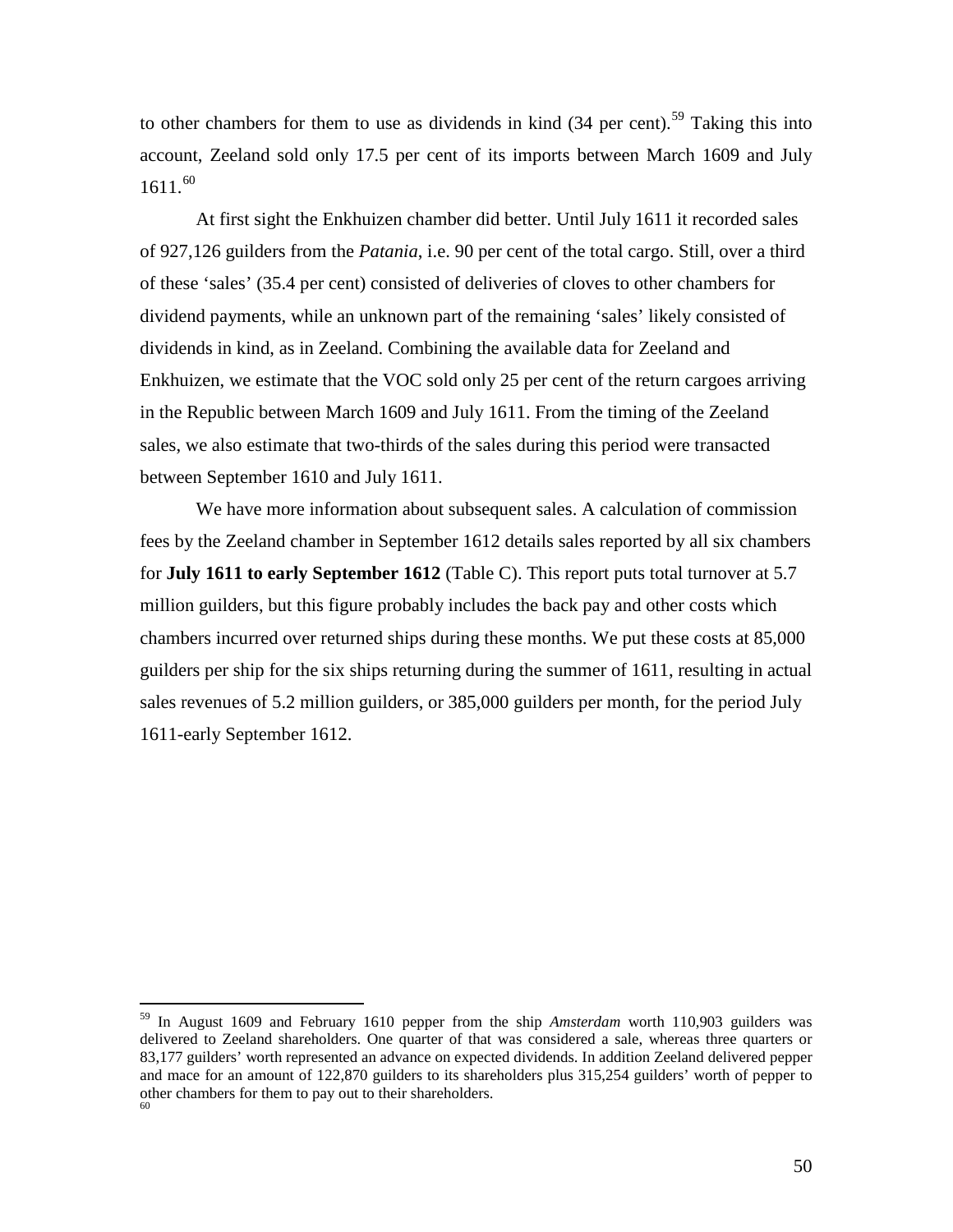| Chamber   | Value     | <b>Share</b> |
|-----------|-----------|--------------|
| Amsterdam | 2,935,455 | 51.4%        |
| Zeeland   | 998,050   | 17.5%        |
| Enkhuizen | 10.543    | 0.2%         |
| Rotterdam | 505,068   | 8.9%         |
| Delft     | 776.582   | 13.6%        |
| Hoorn     | 479.876   | 8.4%         |
| Total     | 5,705,573 | 100.0%       |

*Table C, Sales revenues based on commissions paid to the directors of the six VOC chambers, July 1611 - September 1612*

Source: NA 1.04.02 VOC, Inv. No. 11349, *Copieboek rekeningen Zeeland*, Carta\*\*\*

Most of the spices sold between August 1611 and September 1612, but not all, came from six ships arriving at the beginning of this period. The *Ceylon* returned to Amsterdam with its own cargo plus that of the *Erasmus*, equipped by Rotterdam in 1605 and shipwrecked at Mauritius in November 1608. This combined cargo was valued at 1,082,854 guilders. The *Geunieerde Provincien*, also from Amsterdam, carried goods worth 572,000 guilders. The *Hoorn* and *Rotterdam*, named after their respective chambers, returned home with 559,488 and 802,106 guilders' worth respectively.<sup>[61](#page-51-1)</sup> The *Oranje* from Zeeland probably carried 589,000 guilders' worth of merchandise (Table B). If we assume that the sixth ship – the *Delft* from Delft – also had a cargo of 600,000 guilders, the total value of imports during this period, from seven ships with a total tonnage of 4,380, amounted to 3.5 million guilders (or 799 guilders per ton). Consequently the VOC must have sold about 1.7 million guilders of spices from stock.

For the period **from September 1612 through April 1618** we can calculate total sales from the Enkhuizen chamber accounts, which recorded the VOC directors' commission fees totaling 330,557 guilders for these months, split into five sub-periods. The directors received one per cent over equipment costs and sales revenues.<sup>[62](#page-52-0)</sup> To arrive at sales revenues, we need to deduct equipment costs and the back pay and other costs incurred over returned ships.

<span id="page-52-0"></span><sup>&</sup>lt;sup>61</sup> Source: NA 1.04.02 VOC, Inv. No. 11349, carta 141.<br><sup>62</sup> The 1602 charter stipulated that company directors would not receive commission fees for dividend payments in kind or loans they contracted: Van Dam, 1927, I.1, 163. In addition to this the new company charter (per January  $1<sup>st</sup>$ , 1623) stipulated that commissions would be calculated on the basis of net sales revenues, i.e. with cash rebates subtracted from gross revenues (Ibidem).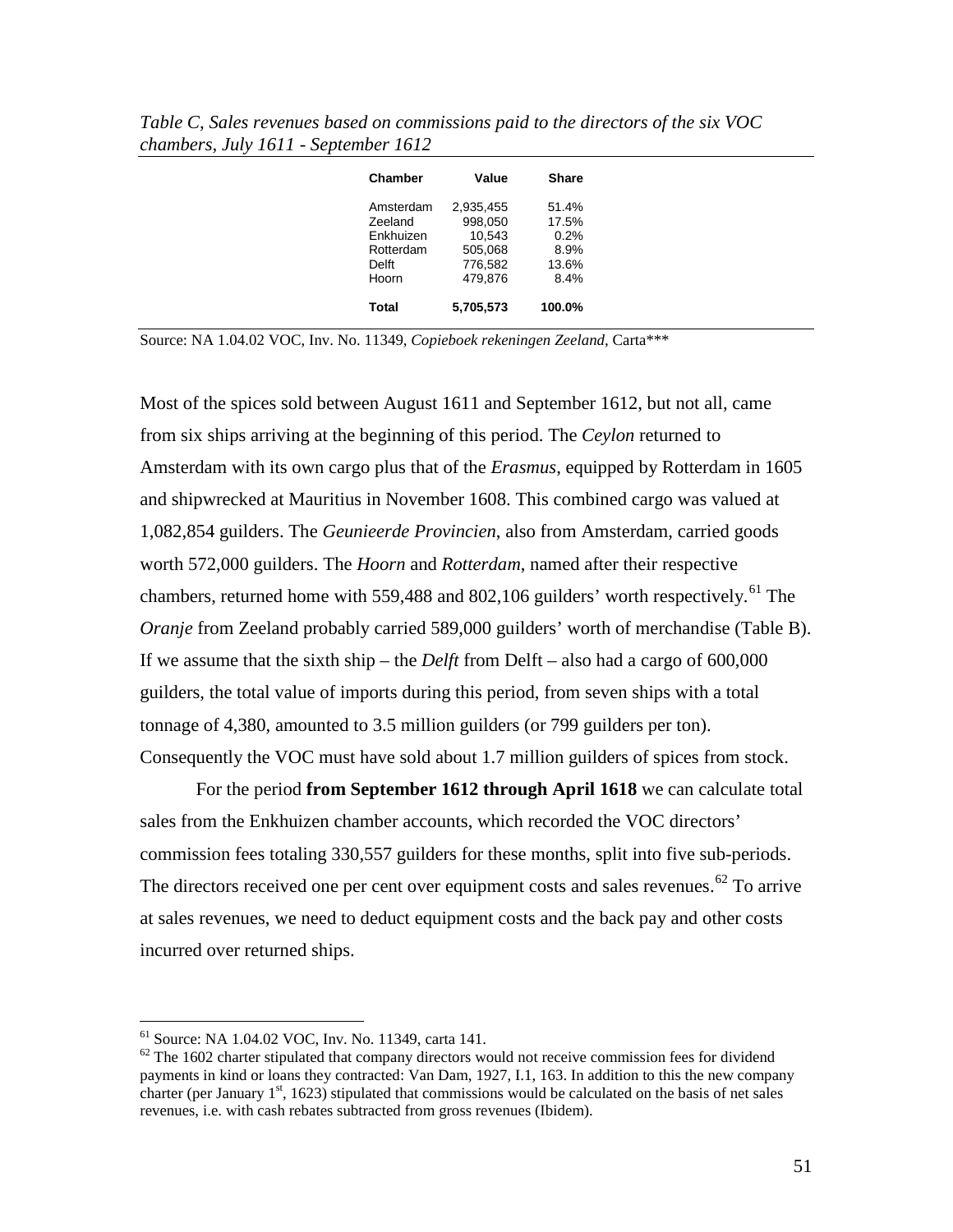| Year  | Wages   | Other costs | <b>Total costs</b> |
|-------|---------|-------------|--------------------|
|       |         |             |                    |
| 1610  | 47,910  |             | 47,910             |
| 1611  | 57,086  |             | 57,086             |
| 1612  |         |             | 0                  |
| 1613  | 10,376  | 17,351      | 27,727             |
| 1614  | 55,819  | 84,228      | 140,047            |
| 1615  |         |             | 0                  |
| 1616  | 13,189  | 1,487       | 14,676             |
| 1617  | 17,861  | 678         | 18,539             |
| 1618  | 29,931  | 3,309       | 33,240             |
| 1619  | 60,495  | 20,134      | 80,629             |
|       |         |             |                    |
| Total | 292,667 | 127,187     | 419,854            |
|       |         |             |                    |

*Table D. Wages and Miscellaneous Costs Related to Four Ships Returning to Enkhuizen (1610-1619)*

Source:

Based on back wages and other return costs incurred by the Enkhuizen Chamber for four ships returning to port between 1610 and 1619 (Table D), we estimate that in these years every ship arriving in the Dutch Republic cost the VOC 100,000 guilders. The resulting sales estimates for the period from September 1612 to April 1618 are reported in Table E.

*Table E, VOC sales estimates based on commission fees paid to company directors for the period from 15 September 1612 to 15 April 1618*

| Period                                                                                                          | <b>Commission</b><br>paid to VOC<br>directors                 | Est. sales +<br>equipments                                    | <b>Equipments</b><br>(estimate)                               | Return<br>costs<br>(estimate)                       | Total sales<br>(estimate)                                     | Per<br>month                                        |
|-----------------------------------------------------------------------------------------------------------------|---------------------------------------------------------------|---------------------------------------------------------------|---------------------------------------------------------------|-----------------------------------------------------|---------------------------------------------------------------|-----------------------------------------------------|
| Sep 1612 - Oct 1613<br>Nov 1613 - Oct 1614<br>Nov 1614 - Mar 1616<br>Apr 1616 - Mar 1617<br>Apr 1617 - Apr 1618 | 47.402.80<br>56,019.20<br>81.957.60<br>59,032.20<br>86.146.00 | 4.740.280<br>5,601,920<br>8,195,760<br>5,903,220<br>8.614.600 | 2.000.000<br>2,000,000<br>3.432.535<br>2,602,971<br>2.937.227 | 200,000<br>300,000<br>500,000<br>500,000<br>500,000 | 2,540,280<br>3,301,920<br>4.263.225<br>2,800,250<br>5.177.373 | 175.192<br>275,160<br>250,778<br>233,354<br>431,448 |
| Total                                                                                                           | 330,557.80                                                    | 33,055,780                                                    | 12,972,733                                                    | 2,000,000                                           | 18,083,047                                                    | 273,986                                             |

<span id="page-53-0"></span>Source: NA 1.04.02 VOC, Inv. No. 14854-I, carta 408: Reeckeninghe van Provisie

For the period of **April 1618 to March 1623** directors' commission data are lacking, but from time to time letters sent to the company's commander in Asia, Jan Pietersz Coen, mention sales figures amongst other data.<sup>[63](#page-52-0)</sup> In December 1620 the Amsterdam directors told him that their most recent equipment had cost 3.6 million guilders and at the same

 $63$  In November 1615 and again in December 1616 the Amsterdam directors wrote to Coen that the company's pepper, by far the most important product, had sold out: Coen, *Bescheiden* IV, p. 333, 368). *In \*\*\* and \*\*\* werd alle peper in een keer doorverkocht aan consortium of merchants. Check Glamann.* In May 1619 the *Heren XVII* wrote to Coen that the nutmeg had sold out: Coen, *Bescheiden* IV, p. 420.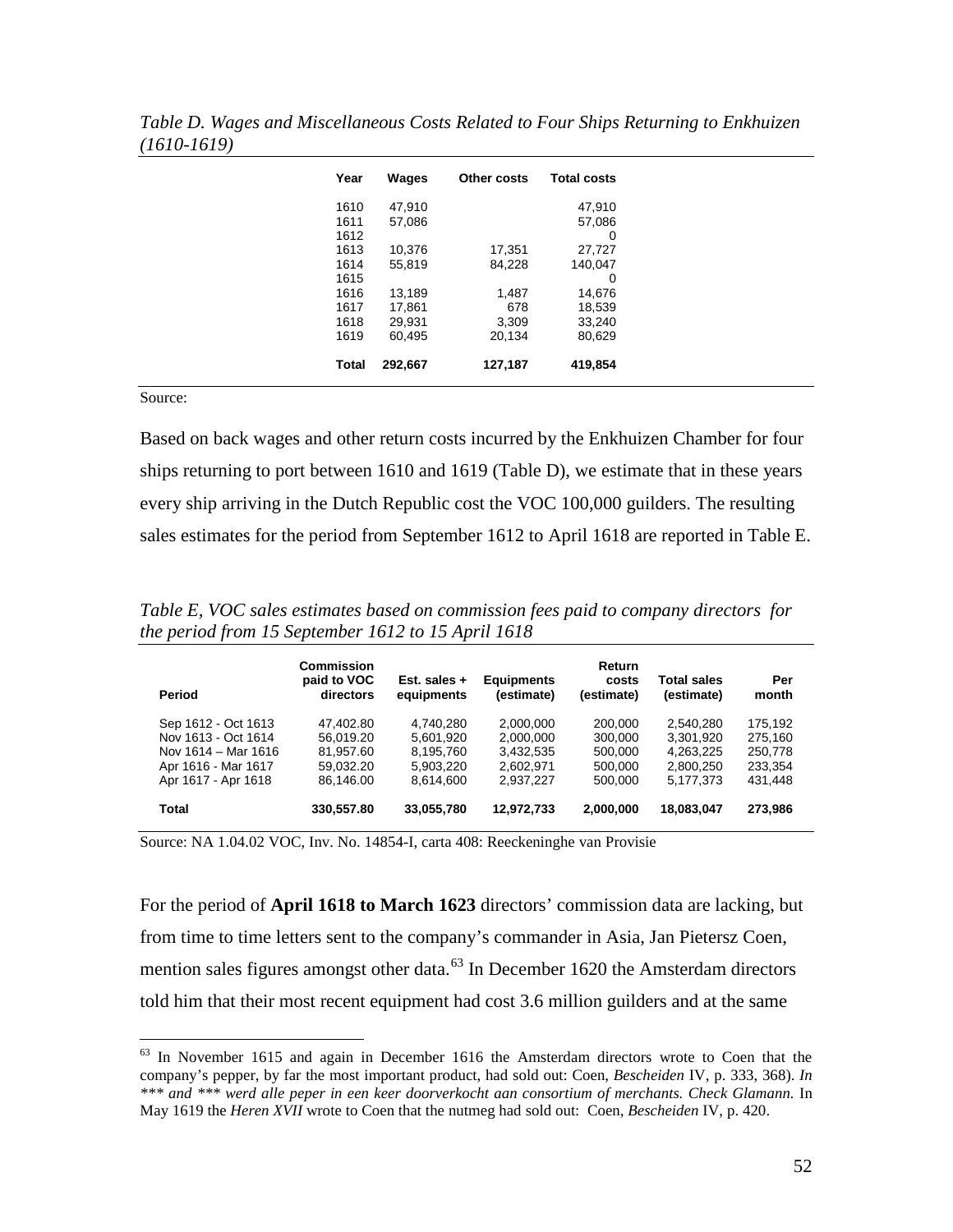time they put the revenues of the four ships which had returned during **1620** at 3.5 million guilders plus the back pay due. If we set this back pay at 75,000 guilders per ship (i.e. the average wages Enkhuizen paid to the crews of four returning ships between 1610 and 1619) then the sales proceeds of these four ships amounted to 3.8 million guilders.<sup>[64](#page-53-0)</sup>

In the same letter to Coen the Amsterdam directors emphasized the company's difficult financial situation, stating that the fitting of 39 ships between May 1618 and July 1620 plus the costs of ships returning during that same period almost equaled the sales revenues in that same period, although 1618 had seen 'a very good return'.<sup>[65](#page-54-0)</sup> If we assume return costs of 100,000 guilders for each of the fifteen ships arriving between April 1618 and April 1620 (cf. Table D) then we get sales revenues of 10.5 million guilders during these two years.<sup>[66](#page-54-1)</sup>

We can refine this estimate with a calculation made by the *Heren XVII* in a letter to Coen of March 1620. They estimated that they could sell between 455,000 and 490,000 pounds of cloves, per year, 400,000 pounds of nutmeg, and 112,000 pounds of mace (pounds are Amsterdam pounds of 494,09 grams).<sup>[67](#page-54-2)</sup> Multiplying these figures with the company's official spice prices for the years 1618-1620 given in Van Dam's *Beschryvinge* gives an annual turnover in mace, nutmeg and cloves of 2.3-2.4 million guilders. [68](#page-54-3)

To this we need to add sales of the most important product, pepper. We do not have details about the annual volume of pepper which the company sold or expected to sell, but we can estimate it from a January 1618 report on the VOC's financial position

 <sup>64</sup> Coen, *Bescheiden* IV, p. 478. For a number of reasons it looks likely that the directors' figure of 3.5 million guilders was based on actual sales revenues. They wrote four months after the arrival of the four ships, and they themselves linked the amount to the expenses of the large fleet of 15 ships, of which 9 departed in December 1620. Moreover, Van Dam's *Beschrijvinge* (Vol. 1.2, p. 161) refers to the sale of all pepper during that year to a syndicate of merchants.

<span id="page-54-4"></span><span id="page-54-0"></span><sup>65</sup> "…hierby sullen cunnen sien, dat de twee jongste equipagien van 16 ende 23 schepen van den jare 1618 ende 1619 gecost hebben volle 90 tonnen gouts, soodat deselve ende de betaelde maentgelden van de overgecommen retourschepen ende andere costen ende ongelden van de Generale Compagnie bynae soveel bedragen als de retoeren waerdich sijn geweest, die wy uyt Indien in dese twee jaren becommen hebben, nietyegenstaende 't goet retour anno 1618 by U.E. ons gesonden." Amsterdam directors to Coen, 12 December 1620, (Coen, *Bescheiden* IV, p. 476)<br><sup>66</sup> De formulering van de brief uit 1620 maakt duidelijk dat de bewindhebbers bij deze berekening de

<span id="page-54-1"></span>verkoopopbrrengst van de Gouden Leeuw, Orangieboom, Dordrecht ende Westvrieslant, die tussen May and August 1620 terugkeerden in de Republiek, buiten beschouwing lieten*.* <sup>67</sup> Coen, *Bescheiden* IV, 452-453. <sup>68</sup> Van Dam, *Beschrijvinge*, Vol. 1.2, p. 163.

<span id="page-54-2"></span>

<span id="page-54-3"></span>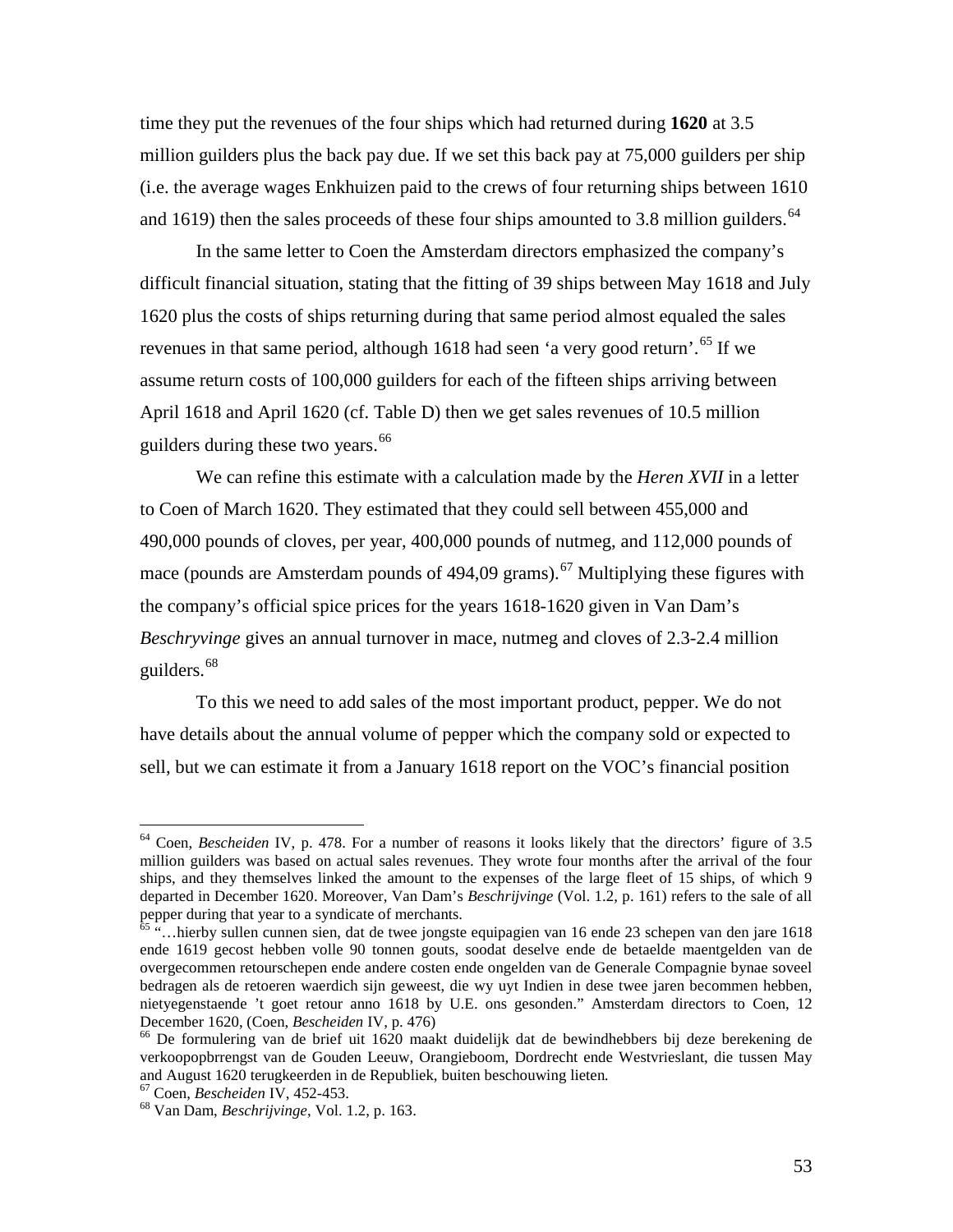amongst the personal papers of the Amsterdam director Arnout Buchelius.<sup>[69](#page-54-4)</sup> According to the report the ships returning in 1618 were expected carry 8,000 bales of pepper worth 3 million guilders, 2 million guilders' worth of cloves, 1 million guilders in mace and nutmeg, and 0.5 million of mixed cargo, that is to say indigo, porcelain, diamonds, and other colonial wares. We also know from Van Dam's *Beschrijvinge* that all pepper and mace imported during 1618 and 1619 was sold to merchant syndicates.<sup>[70](#page-55-0)</sup> Assuming that between April and December 1618 the company did indeed receive 8,000 bales or 2,880,000 pounds of pepper and sold them for the price specified by Van Dam, then revenues from pepper sales during  $1618$  amounted to almost 3.3 million guilders.<sup>[71](#page-55-1)</sup> Adding revenues from the sale of cloves, nutmeg, and mace at 2.3 million guilders plus miscellaneous merchandise worth another 500,000 guilders, we arrive at total sales revenues **between April and December 1618** at 6.1 million guilders. This is a comparatively high figure, but, as we have seen, the company directors also referred to a 'very good return'. [72](#page-55-2) Combined with the estimated sales of 10.5 million guilders for the entire period from April 1618 to April 1620, this would put sales **between January 1619 and May 1620** at 4.4 million guilders.<sup>[73](#page-55-3)</sup>

To estimate sales **between June 1621 and March 1623** we use several scattered references about expected and actual sales in letters to Jan Pietersz. Coen. In March 1621 the *Heren XVII* reported the gist of talks with the English East India Company about European demand for pepper, mace, nutmeg, and cloves. The VOC representatives had told their English counterparts that they expected demand for nutmeg to fall by 25 per cent, that for cloves by 30-35 per cent (Table F). The directors did not expect pepper and mace sales to fall just then, but six months later, in October 1621, they wrote to Coen that

<span id="page-55-1"></span><span id="page-55-0"></span>

<sup>&</sup>lt;sup>69</sup> NA 1.11.01.01 (Aanwinsten Eerste Afdeling), Inv. No. 255, fol. 78v.<br><sup>70</sup> Van Dam, *Beschrijvinge*, Vol. 1.2, p. 160-161.<br><sup>71</sup> The pepper sales were contracted for 45½ groats, or 0,11375 cents, per pound : Van Dam, *B* Vol. 1.2, p. 160.

<span id="page-55-4"></span><span id="page-55-2"></span><sup>72</sup> '…hierby sullen cunnen sien, dat de twee jongste equipagien van 16 ende 23 schepen van den jare 1618 ende 1619 gecost hebben volle 90 tonnen gouts, soodat deselve ende de betaelde maentgelden van de overgecommen retourschepen ende andere costen ende ongelden van de Generale Compagnie bynae soveel bedragen als de retoeren waerdich sijn geweest, die wy uyt Indien in dese twee jaren becommen hebben, nietyegenstaende 't goet retour anno 1618 by U.E. ons gesonden', Amsterdam directors to Coen, 12<br>December 1620, Coen, Bescheiden IV, p. 476.

<span id="page-55-3"></span><sup>&</sup>lt;sup>73</sup> During August \*\*16??? the VOC once again sold all its pepper to a consortium of merchants but at a considerably lower price of 31 and 32 groats for pepper from the ships *Mauritius* en *Zierikzee*. Only the pepper from the *Delft* was sold at 43 to 46 groats per pound (Van Dam, *Beschrijvinge* Vol. 1.2, p. 158).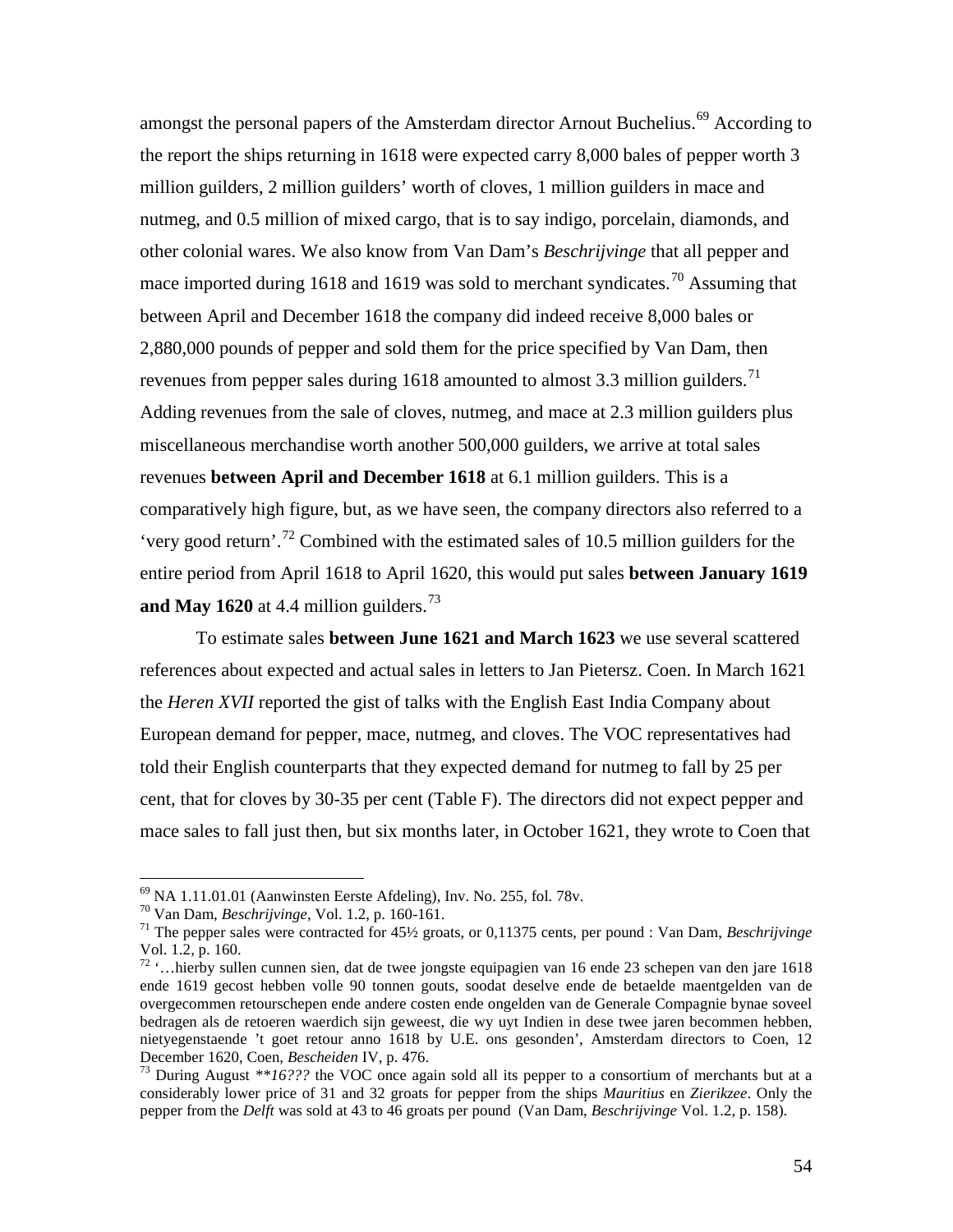the pepper which had arrived during June and July with the ships *Walcheren*, *Mauritius* en *Wapen van Hoorn* still had not been sold, and in December 1621 they again referred to stocks of unsold pepper.<sup>[74](#page-55-4)</sup> By then they had revised the sales estimates for pepper downward, from 2.8 million pounds per year to 1.7-2.0 million pounds.<sup>[75](#page-56-0)</sup>

*Table F, The VOC directors' estimated European demand for spices in pounds, 1620- 1622*

|                                                  | <b>March 1620</b>                         | <b>March 1621</b>                          | December 1621         | September 1622 |
|--------------------------------------------------|-------------------------------------------|--------------------------------------------|-----------------------|----------------|
| Pepper<br><b>Cloves</b><br><b>Nutmeg</b><br>Mace | $468,000 - 504,000$<br>400,000<br>112,000 | 2,800,000<br>325,000<br>300,000<br>120.000 | 1,680,000 - 1,980,000 | 252,000        |

Source: Coen, *Bescheiden* IV, pp. 452, 482, 533, 563; Van Dam, *Beschrijvinge*, Vol. 1.2, p. 163

For lack of a better gauge, we take the directors' adjusted estimates for 1621 to reflect actual quantities of spices sold during that year. Based on the official prices in Van Dam's *Beschrijvinge* for 1621 we set the sales of 2 million pounds of pepper at 0.8125 guilders per pound, giving a sales total of 1,625,000 guilders; cloves sales of 325,000 pounds at 3.30 guilders per pound resulting in a total of 1,089,000 guilders; 300,000 pounds of nutmeg at 1.80 guilders per pound yielding 540,000 guilders, and finally mace at 3.30 guilders per pound totaling 396,000 guilders.<sup>[76](#page-56-1)</sup> Total spice sales would then have amounted 3,515,000 guilders. Total revenues will have been a different figure because the company sold an unknown amount of other colonial goods. Following the company's own estimate of 1620 these may have amounted to as much as 500,000 guilders a year. Including these sales, we put total sales revenues for **1621** at 4 million guilders.

<span id="page-56-2"></span>During 1622 spices sales remained sluggish. The mace market proved saturated, but this problem had been shifted onto a consortium which had bought all mace for 1621 and 1622. We therefore assume the VOC's mace revenues during 1622 to have been equal to the year before. Slow nutmeg sales forced the company to repeated price cuts.

<span id="page-56-0"></span><sup>74</sup> VOC directors to Coen, 24 October 1621, Coen, *Bescheiden* IV, p. 519. <sup>75</sup> According to the VOC directors, total European pepper demand had dropped from 20,000 bales to 12,000-14,000 bales. We assume that the VOC's prospective revenues had deteriorated accordingly, the more so because the company directors wanted Coen to limit purchases to 6,000-8,000 bales (i.e. 2.16 to 2.88 million pounds . Anything more would remain unsold. VOC directors to Coen, 6 December 1621, Coen, Bescheiden IV, p. 532-533.

<span id="page-56-1"></span><sup>&</sup>lt;sup>76</sup> Van Dam, *Beschrijvinge* Vol. 1.2, p. 161-162; Coen, *Bescheiden* IV, p. 543.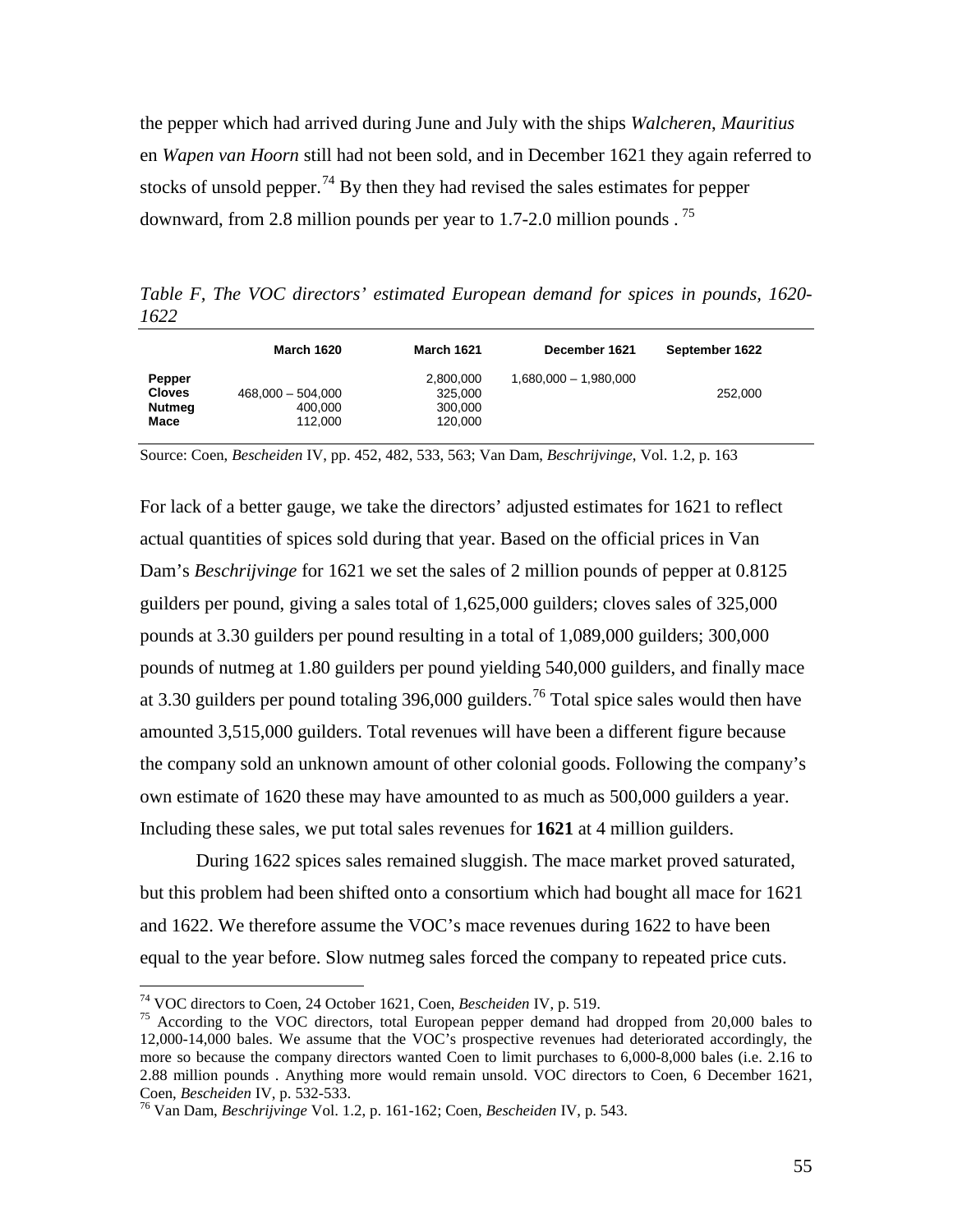The 1621 contract with a merchants' syndicate was not renewed and in April 1622 directors complained that the nuts were difficult to shift, even at a reduced price of 1.65 guilders per pound.[77](#page-56-2) Only a further reduction to 1.35 guilders per pound attracted sufficient buyers for the nutmeg to sell out by September.<sup>[78](#page-57-0)</sup> If volume remained the same as 1621, i.e. 300,000 pounds, then 1622 nutmeg sales at 1.35 guilders per pound should have generated revenues of 405,000 guilders.

Sales of cloves and pepper were still more problematic. In September 1622 the company directors wrote to Coen that European demand for cloves had now dropped to 320,000-360,000 pounds per year. A market sharing agreement between the VOC and the EIC from 1619 gave the English company one-third of these sales, so the VOC directors thought their own sales would not exceed 252,000 pounds per year, i.e. half the 1620 volume.<sup>[79](#page-57-1)</sup> We assume that in 1622 these 252,000 pounds were sold at 3.30 guilders per pound.[80](#page-57-2) As for pepper, the company cleared its entire stock in September 1622 by selling out to a consortium of merchants at a very high discount and on condition that the company stopped selling pepper until June  $1623$ .<sup>[81](#page-57-3)</sup> The 10,000 bales of pepper were sold for 60 cents per pound or a total of  $2,160,000$  guilders cash.<sup>[82](#page-57-4)</sup>

Slow sales boosted spice stocks during late 1622 and early 1623. As early as April 1622 VOC directors estimated their current stock of cloves (1.4 million pounds ) sufficient to meet European demand during three to four years, and with another 700,000 pounds on the way the company had enough cloves for up to 8 years.<sup>[83](#page-57-5)</sup> At the official price of 3.30 guilders per pound these cloves represented a value of almost 7 million guilders, but given the huge surplus there was no way the company could realize this.

<span id="page-57-1"></span><span id="page-57-0"></span>

<sup>&</sup>lt;sup>77</sup> \*\*\*ref.<br><sup>78</sup> \*\*\*ref.<br><sup>79</sup> 'Dan in t jaar 1622 is van hier geschreven, dat jaerlijcx niet meer soude kunnen werden verkogt als: Nagelen, 900 a 1000 quarteelen, yder van 360 pond is 314000 of 360000 pond respective, en dat de Engelse voor haar derde part daarin soude verkopen 350 quarteelen,ordonneerende dienvolgende, dat jaarlijcx niet meer souden senden als 700 quarteelen tot nader avijs, en 't overige in Indien houden, om aldaar te werden gebenificeert ten meesten profyte van de Compagnie'. Probleem is: 'En wort wyders daarby geschreven, dat men by experentie hadde bevonden, dat de Moluccos en Amboina wel tweemael sooveel nagelen voortbragten, als de geheele wereld konde vertieren'. En dan over de voorraad: 'Men was doentertijt hier nog voorsien met 4000 quarteelen, behalven 2000, die in 't volgende jaar wierden verwagt, hetwelke men stelde voor 7 a 8 jaren genoeg te weesen', Van Dam, *Beschrijvinge* Vol. 1.2, p. 163; *Heren* 

<span id="page-57-3"></span><span id="page-57-2"></span><sup>&</sup>lt;sup>80</sup> Cf. Van Dam, *Beschrijvinge* Vol. 1.2, p. 163 for the price of cloves.<br><sup>81</sup> Cf. on the mounting pepper stocks in the company's warehouses: Coen, *Bescheiden* IV, pp. 542, 552.<br><sup>82</sup> *Heren XVII* to Coen, 17 September

<span id="page-57-4"></span>

<span id="page-57-5"></span>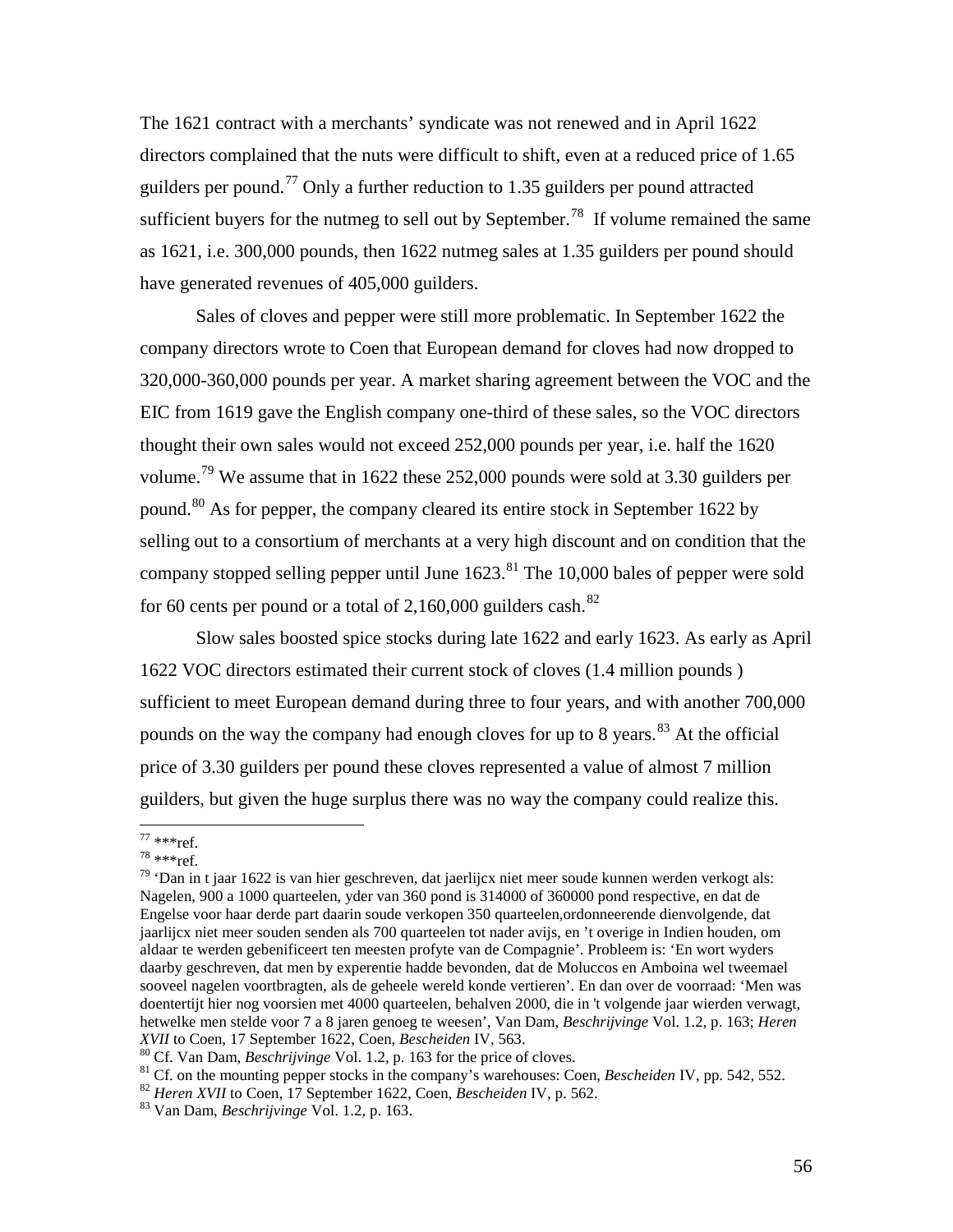Consequently directors decided in October 1623 to offload their problem on the shareholders by awarding a 25 per cent (1.6 million guilders) dividend in cloves, which, at 3.30 guilders per pound, reduced the value of that stock with 22.5%.<sup>[84](#page-57-2)</sup> Between April 1622 and June 1623 pepper stocks worth 2.5 million guilders built up, forcing the company to another bulk transaction with a syndicate.<sup>[85](#page-58-0)</sup>

We assume total spice sales of 3.8 million guilders in cash between January 1622 and March 1623, and again we add 500,000 guilders worth of other colonial wares, bringing total sales revenue for the sixteen months **between January 1622 and March 1623** to an estimated 4.3 million guilders. Table G shows estimated total sales per subperiod.

 <sup>84</sup> Van Dam, *Beschrijvinge* Vol. 1.2, p. 163. This stock's actual value was of course much lower, and the directors' resolutions about payment of dividends in kind in 1622 acknowledged this: Van Dam, *Beschrijvinge* Vol. 1.2, p. 165.

<span id="page-58-0"></span><sup>&</sup>lt;sup>85</sup> Van Dam, *Beschrijvinge*, 1-2, p. 167.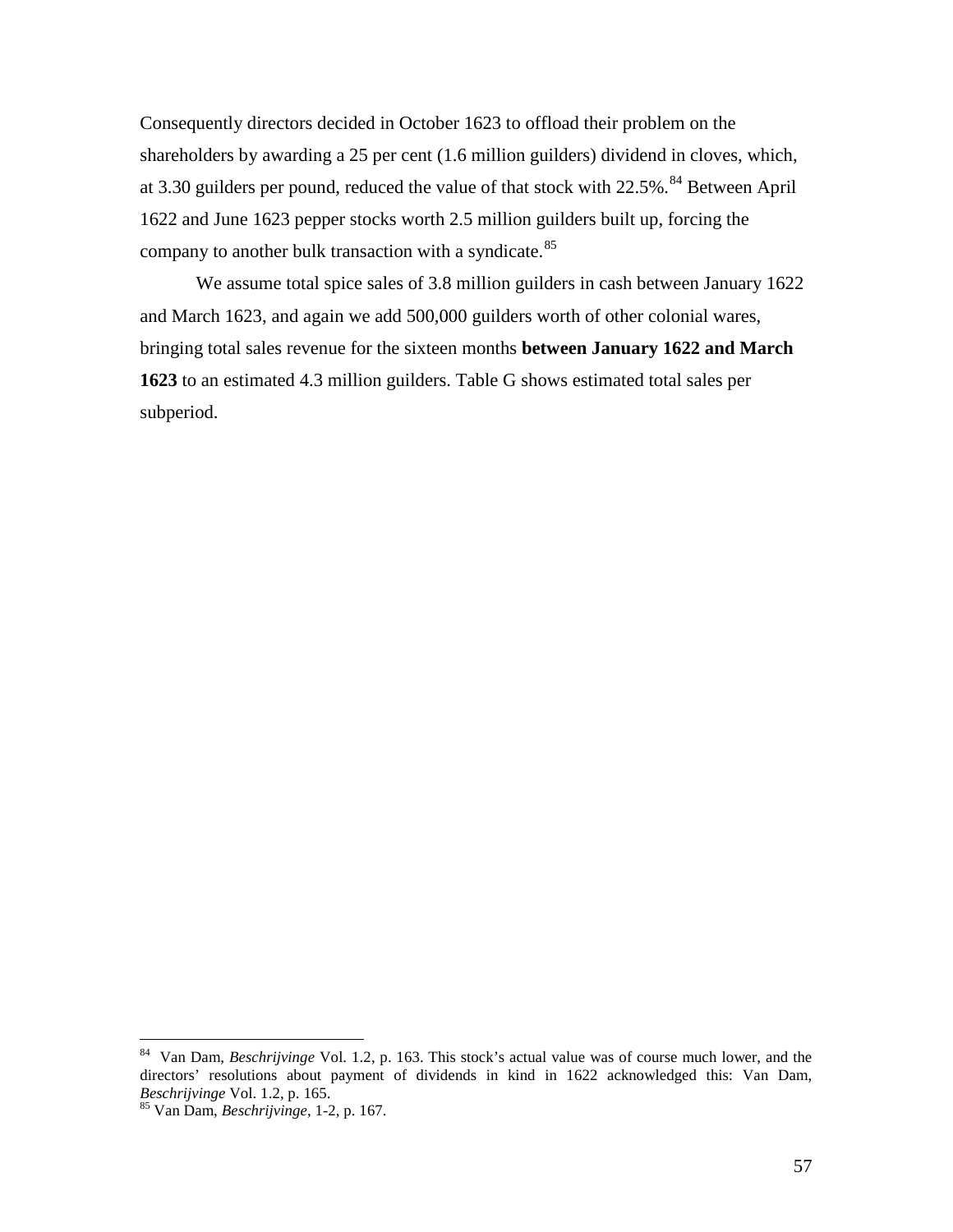| Year | Month     | Ship                          | Tonnage   | Chamber      | Invoice<br>value | <b>Sales</b><br>value | <b>Total</b><br>sales | Sales per<br>month |
|------|-----------|-------------------------------|-----------|--------------|------------------|-----------------------|-----------------------|--------------------|
| 1605 | April     | Hof van Holland               | 360       | Amsterdam    |                  |                       |                       |                    |
|      |           |                               |           |              |                  |                       |                       |                    |
| 1606 | April     | Gouda                         | 260       | Amsterdam    |                  |                       |                       |                    |
| 1606 | April     | Gelderland                    | 500       | Amsterdam    |                  |                       |                       |                    |
| 1606 | July      | Geunieerde Provincien         | 700       | Amsterdam    |                  |                       |                       |                    |
| 1606 | July      | Hoorn                         | 700       | Hoorn        |                  |                       |                       |                    |
| 1606 | October   | Amsterdam                     | 700       | Amsterdam    |                  |                       |                       |                    |
| 1606 | October   | Zeelandia                     | 500       | Zeeland      |                  |                       |                       |                    |
| 1607 | June      | Dordrecht                     | 900       | Zeeland      |                  |                       |                       |                    |
|      |           | April 1605 - October 1607     |           |              |                  |                       | 2,600,000             | 86,667             |
|      |           |                               |           |              |                  |                       |                       |                    |
| 1608 | May       | <b>Witte Leeuw</b>            | 540       | Amsterdam    |                  |                       |                       |                    |
| 1608 | August    | Zwarte Leeuw                  | 600       | Amsterdam    |                  |                       |                       |                    |
| 1608 | September | Oranje                        | 700       | Amsterdam    |                  |                       |                       |                    |
| 1608 | May       | Geunieerde Provintien         | 400       | <b>Delft</b> |                  |                       |                       |                    |
| 1608 | May       | Medemblik                     | 250       | Hoorn        |                  |                       |                       |                    |
| 1608 | May       | Amsterdam                     | 700       | Zeeland      |                  |                       |                       |                    |
|      |           | November 1607 - February 1609 |           |              |                  |                       | 1,786,200             | 111,638            |
| 1609 | August    | Bantam                        | 700/(900) | Amsterdam    |                  |                       |                       |                    |
| 1609 | August    | Ceylon                        | 340       | Amsterdam    |                  |                       |                       |                    |
| 1609 | August    | Gouda                         | 260       | Amsterdam    |                  |                       |                       |                    |
| 1609 | August    | <b>Ter Veere</b>              | 700       | Zeeland      |                  |                       |                       |                    |
|      |           |                               |           |              |                  |                       |                       |                    |
|      |           | March 1609 - August 1610      |           |              |                  |                       | 671,250               | 37,292             |
| 1610 | June      | Gelderland                    | 500       | Amsterdam    |                  |                       |                       |                    |
| 1610 | June      | Zeelandia                     | 500       | Zeeland      |                  |                       |                       |                    |
| 1610 | July      | Rode Leeuw met Pijlen         | 400       | Amsterdam    |                  |                       |                       |                    |
| 1610 | July      | Banda                         | 600/(800) | Amsterdam    |                  |                       |                       |                    |
|      |           |                               |           |              |                  |                       |                       |                    |
| 1610 | July      | Patania                       | 340       | Enkhuizen    |                  | 1,050,007             |                       |                    |
|      |           | September 1610 - July 1611    |           |              |                  |                       | 1,342,500             | 122,045            |

*Table G, Ship arrivals and estimated sales for the VOC, 1605-1623*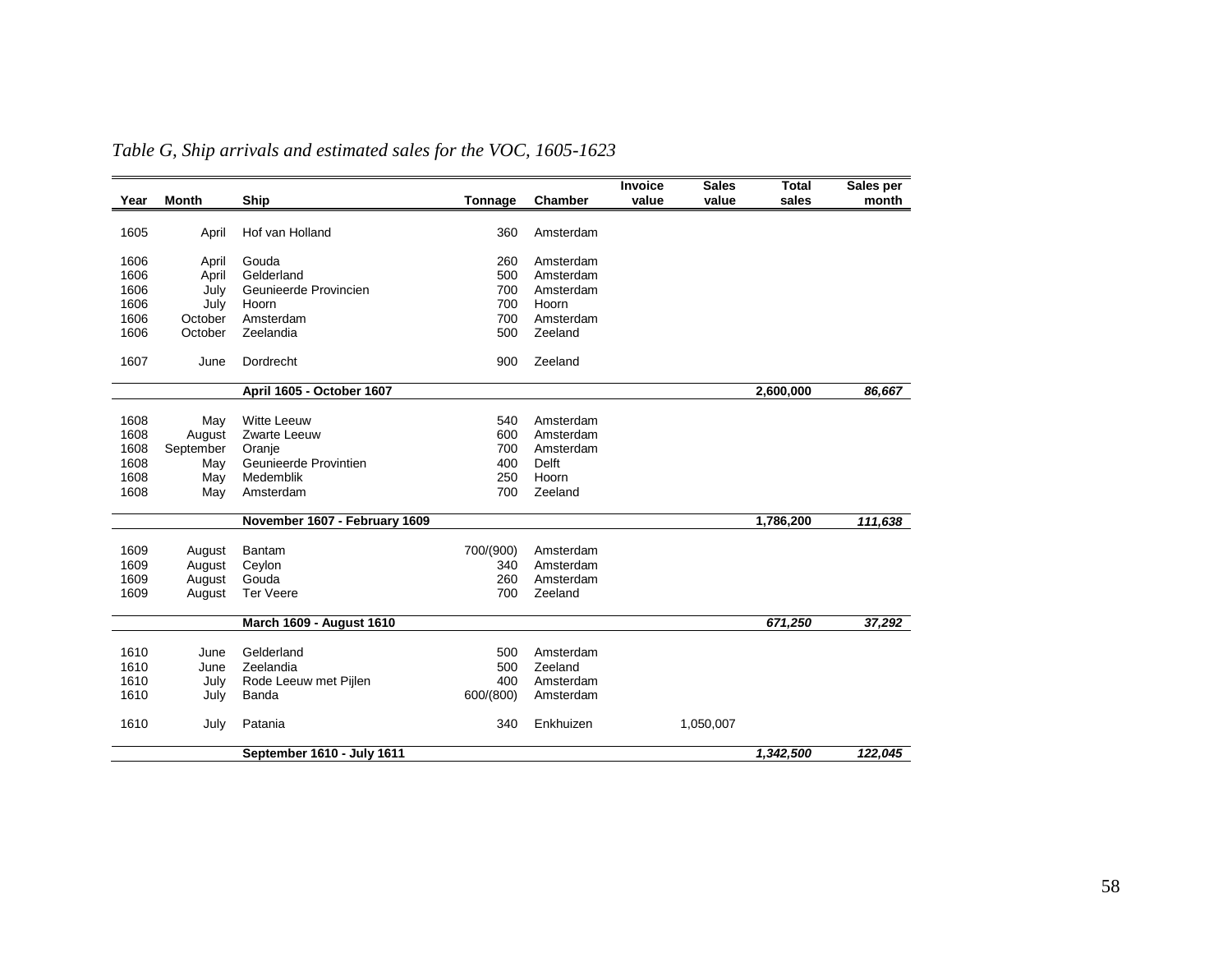| 1611<br>1611<br>1611<br>1611<br>1611<br>1611 | June<br>June<br>June<br>June<br>August<br>August | Ceylon (+Erasmus)<br>Hoorn<br>Geunieerde Provincien<br>Rotterdam<br>Oranje<br>Delft | 340<br>700<br>700<br>800<br>700<br>800 | Amsterdam<br>Hoorn<br>Amsterdam<br>Rotterdam<br>Zeeland<br>Delft | 461,378                                | 1,082,854<br>559,488<br>572,405<br>802,106<br>589,156 |           |         |
|----------------------------------------------|--------------------------------------------------|-------------------------------------------------------------------------------------|----------------------------------------|------------------------------------------------------------------|----------------------------------------|-------------------------------------------------------|-----------|---------|
|                                              |                                                  | August 1611 - 15 September 1612                                                     |                                        |                                                                  |                                        |                                                       | 5,195,573 | 384,857 |
| 1612<br>1612                                 | July<br>July                                     | Middelburg<br>Hollandia                                                             | 800<br>800                             | Zeeland<br>Amsterdam                                             |                                        |                                                       |           |         |
|                                              |                                                  | 15 September 1612 - October 1613                                                    |                                        |                                                                  |                                        |                                                       | 2,540,280 | 188,169 |
| 1613<br>1613<br>1613                         | October<br>September<br>September                | Wapen van Amsterdam<br>Bantam<br>Vlissingen                                         | 800<br>900/(700)<br>600                | Amsterdam<br>Enkhuizen<br>Zeeland                                |                                        |                                                       |           |         |
|                                              |                                                  | November 1613 - October 1614                                                        |                                        |                                                                  |                                        |                                                       | 3,301,920 | 275,160 |
| 1614<br>1614                                 | August<br>August                                 | Zwarte Leeuw<br><b>Ter Veere</b>                                                    | 600<br>700                             | Amsterdam<br>Zeeland                                             | 268,964<br>164,562                     |                                                       |           |         |
| 1615<br>1615<br>1615                         | April<br>November                                | Delft<br>Hert<br>Oranjeboom                                                         | 800<br>280<br>360                      | Delft<br>Rotterdam<br>Hoorn                                      | 127,181<br>23,982                      |                                                       |           |         |
|                                              |                                                  | November 1614 - Maart 1616                                                          |                                        |                                                                  |                                        |                                                       | 4,263,225 | 250,778 |
| 1616<br>1616                                 | June<br>August                                   | Groene Leeuw<br><b>Witte Beer</b>                                                   | 140<br>300                             | Amsterdam<br>Amsterdam                                           | 21,160                                 |                                                       |           |         |
| 1616                                         | September                                        | Mauritius                                                                           | 800                                    | Amsterdam                                                        | 231,099                                |                                                       |           |         |
| 1616<br>1616                                 | September<br>September                           | Rotterdam<br>Dolfijn                                                                | 800<br>280                             | Rotterdam<br>Zeeland                                             | 192,449<br>32,449                      |                                                       |           |         |
|                                              |                                                  | April 1616 - Maart 1617                                                             |                                        |                                                                  |                                        |                                                       | 2,800,250 | 233,354 |
| 1617<br>1617<br>1617<br>1617<br>1617         | March<br>March<br>June<br>July<br>October        | Zwarte Beer<br>Hert<br>Zeelandia<br>Wapen van Amsterdam<br>Westfriesland            | 320<br>280<br>800<br>800<br>800        | Amsterdam<br>Delft<br>Zeeland<br>Amsterdam<br>Hoorn              | 88,907<br>39,787<br>189,448<br>136,414 |                                                       |           |         |
|                                              |                                                  | April 1617 - 15 April 1618                                                          |                                        |                                                                  |                                        |                                                       | 5,177,373 | 414,190 |